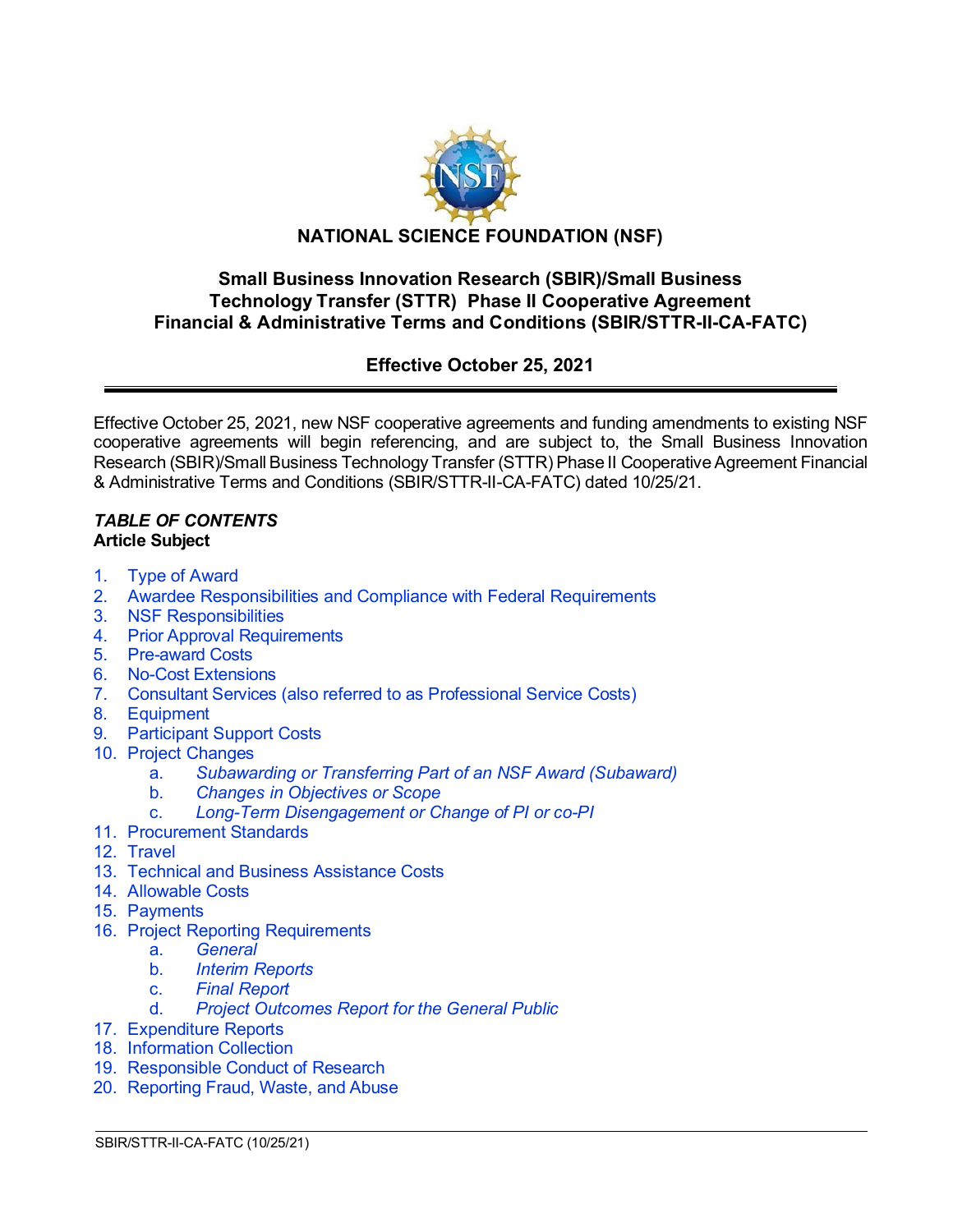- 21. Reporting Subawards and Executive [Compensation](#page-14-0)
- 22. [System for Award Management and](#page-17-0) Universal Identifier Requirements
- 23. [Unpaid Federal Tax Liability](#page-18-0)
- 24. [Criminal Convictions](#page-18-1)
- 25. [Copyrighted Material](#page-18-2)
- 26. [Public Access to Copyrighted Material](#page-19-0)
- 27. [Publications](#page-19-1)
- 28. [Patent Rights](#page-20-0)
- 29. [Audit and Records](#page-25-0)
- 30. [Site Visits](#page-26-0)
- 31. [Termination and Enforcement](#page-26-1)
- 32. [Termination Review Procedure](#page-27-0)
- 33. [Price Reduction for Defective Cost or Pricing Data](#page-27-1)
- 34. [Non-Discrimination Statutes](#page-28-0)
- 35. [Reporting Classifiable Information](#page-29-0)
- 36. [Animal Welfare](#page-29-1)
- 37. [Research Involving Recombinant or Synthetic Nucleic Acid Molecules](#page-29-2)
- 38. [Clean Air and Water](#page-30-0)
- 39. [Human Research Subjects](#page-30-1)
- 40. [Life Sciences Dual Use Research of Concern \(DURC\)](#page-30-2)
- 41. [Investigator Financial Disclosure Policy](#page-30-3)
- 42. [Whistleblower Protection](#page-31-0)
- 43. [State Sales and Use Taxes](#page-31-1)
- 44. [Recipient Integrity and Performance Matters](#page-31-2)
- 45. [Breach of Personally Identifiable Information](#page-31-3)
- 46. [Post-award Disclosure of Current Support and In-Kind Contribution Information](#page-31-4)
- 47. [Fee Payments](#page-32-0)
- 48. [Section 889 of the National Defense Authorization Act \(NDAA\) for Fiscal Year \(FY\) 2019](#page-32-1)
- 49. [Debarment and Suspension](#page-33-0)
- 50. [Changes to the Cooperative Agreement](#page-34-0)
- 51. [Limitation of Funds](#page-34-1)
- 52. [Ensuring Adequate COVID-19 Safety Protocols](#page-34-2)
- 53. [Resolution of Conflicting Conditions](#page-35-0)
- 54. [Resolution of Disagreements and Disputes](#page-35-1)

#### **Other Considerations**

- 55. [Liability](#page-35-2)
- 56. [Sharing of Findings, Data and Other Research Products](#page-35-3)
- 57. [Partnerships with Foreign Collaborators](#page-36-0)
- 58. [Government Permits and Activities Abroad](#page-36-1)

## <span id="page-1-0"></span>**1. Type of Award**

The award notice specifies a pre-determined fixed amount of NSF support for the project described in the referenced proposal. This amount is based upon the budget approved by NSF for the referenced proposal, as amended.

Payment of the award amount is subject to compliance with the award terms and conditions, including Article Allowable Costs, Article Payments, Article Project Reporting Requirement, Article Price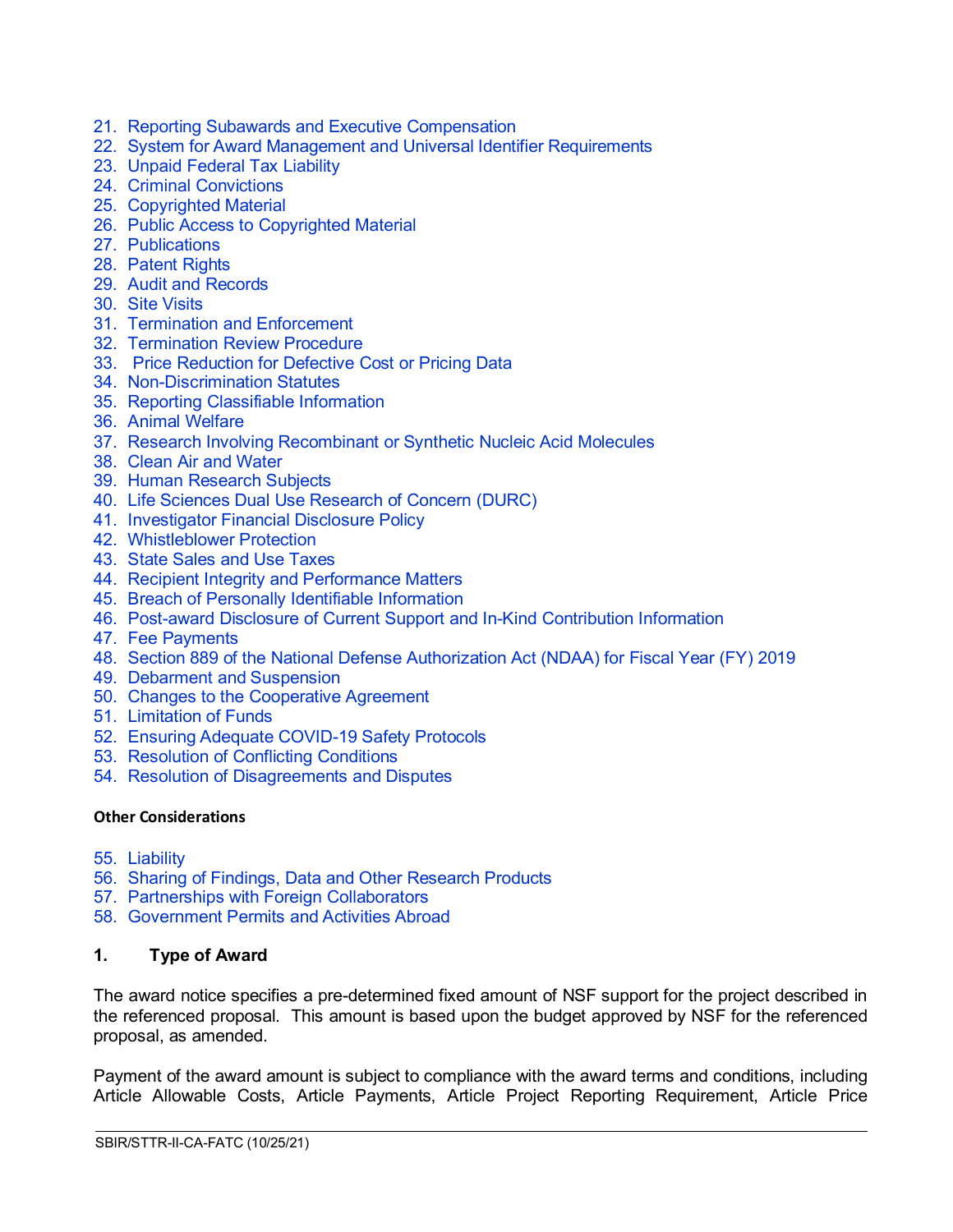Reduction for Defective Cost or Pricing Data, and NSF's acceptance of the reports submitted by the awardee under Article Project Reporting Requirements. On the basis of its review of these reports and/or other pertinent information, NSF reserves the right to modify the payment schedule or suspend or terminate the award, if NSF determines that such action is appropriate. If estimated total expenditures are less than the award amount (less the small business fee), the awardee shall contact NSF to renegotiate the scope of this award. Similarly, if the awardee expects that the full scope of work will be completed at a total cost less than the award amount (less the small business fee), it is the obligation of the awardee to promptly notify NSF.

## <span id="page-2-0"></span>**2. Awardee Responsibilities and Compliance with Federal Requirements**

a. The awardee has full responsibility for the conduct of the project or activity supported under this award and for adherence to the award conditions. Although the awardee is encouraged to seek the advice and opinion of NSF on special problems that may arise, such advice does not diminish the awardee's responsibility for making sound scientific and administrative judgments and should not imply that the responsibility for operating decisions has shifted to NSF. The awardee is responsible for notifying NSF about: (1) any allegation of research misconduct that it concludes has substance and requires an investigation in accordance with NSF research misconduct regulations published at 45 Code of Federal Regulations (CFR) Part 689; or (2) any significant problems relating to the administrative or financial aspects of the award.

b. The requirements of this award are contained in these SBIR/STTR Phase II Cooperative Agreement Financial & Administrative Terms and Conditions unless otherwise specified in the award notice. The applicable Federal administrative standards are incorporated by reference and are contained in 2 CFR §200, Uniform Administrative Requirements, Cost Principles, and Audit Requirements for Federal Awards (Uniform Guidance) Subparts A through D. 2 CFR §200 Subparts A through D also apply to commercial organizations, including small businesses. These SBIR/STTR Phase II Cooperative Agreement Financial & Administrative Terms and Conditions (SBIR/STTR-II-CA-FATC) serve as the Foundation's implementation of 2 CFR §200.

c. By acceptance of this award, the awardee agrees to comply with the applicable Federal requirements and to the prudent management of all expenditures and actions affecting the award, including the monitoring of subrecipients (if applicable). Specific guidance on subrecipient monitoring and management can be found in 2 CFR §200.331. A listing of National Policy Requirements the awardees must adhere to, where applicable, is located at: [https://nsf.gov/awards/managing/rtc.jsp.](https://nsf.gov/awards/managing/rtc.jsp)

d. Documentation for each expenditure or action affecting this award must reflect appropriate organizational reviews or approvals that should be made in advance of the action. Organizational reviews are intended to help assure that expenditures are allowable, necessary and reasonable for the conduct of the project and that the proposed action:

- 1. is consistent with the award terms and conditions;
- 2. is consistent with NSF and awardee policies;
- 3. represents effective utilization of resources; and
- 4. does not constitute a project change which requires NSF prior written approval (see Article Project Changes).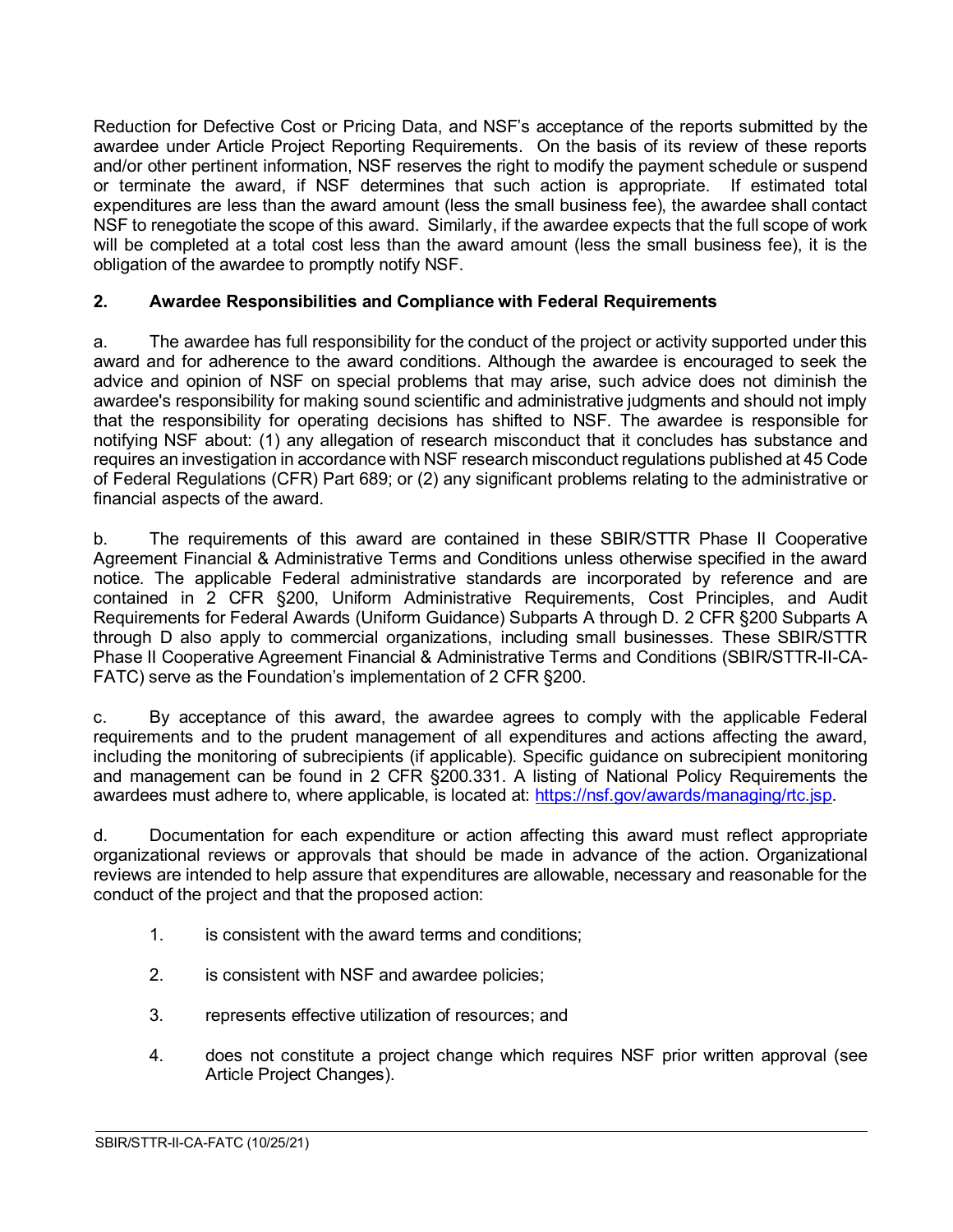Nothing in this article shall be construed to require administrative reviews or documentation that duplicates those already required by existing organizational systems or by applicable Federal standards, e.g., 2 CFR §200.

e. The awardee is responsible for ensuring that the Principal Investigator(s) (PIs)<sup>[1](#page-3-2)</sup> and co-PIs receive a copy of the award conditions, including: the award notice, the budget, these general terms and conditions, any special or award specific terms and conditions and any subsequent changes in the award conditions. These award conditions are made available to the awardee by NSF in electronic form [\(http://www.nsf.gov/awards/managing/co-op\\_conditions.jsp?org=NSF\)](http://www.nsf.gov/awards/managing/co-op_conditions.jsp?org=NSF), and may be duplicated, copied or otherwise reproduced by the awardee as appropriate. This provision does not alter the awardee's full responsibility for conduct of the project and compliance with all award terms and conditions. Award notices are available electronically via the NSF FastLane system at [https://www.fastlane.nsf.gov/.](https://www.fastlane.nsf.gov/)

## <span id="page-3-0"></span>**3. NSF Responsibilities**

a. The awardee has overall responsibility for NSF-funded cooperative agreements, including providing award oversight for technical/programmatic, financial, and administrative performance. The cognizant NSF Program Officer may participate in discussions of programmatic, technical, managerial and/or scheduling concerns; provide guidance and/or advice; review and, where required by the Agreement, approve technical or programmatic reports and requests submitted by the awardee; and may schedule desk and/or on-site reviews as necessary to resolve any NSF award questions or resolve follow-up audit issues.

b. The awardee shall submit all requests for prior approval in accordance with the procedures identified in Article 4 b. below

c. The cognizant NSF Program Officer will only request additional work within the scope of the award; will only issue instructions that do not constitute a project change as defined in Article Project Changes; and will only suggest changes that will not increase or decrease the estimated cost or time required for performance under the Cooperative Agreement (see ArticleLimitation of Funds).

## <span id="page-3-1"></span>**4. Prior Approval Requirements**

a. Unless otherwise stated in the award notice, SBIR/STTR Phase II awardees must obtain NSF prior written approval as specified below and in the [applicable prior approval matrix.](https://www.nsf.gov/bfa/dias/policy/priorapprovals/march18.pdf) Requests for NSF prior written approval specified in the applicable NSF Prior Approval Matrix must be submitted via the use of NSF's electronic systems. Those prior approval requirements that do not already have a specific request type in NSF's electronic systems must be submitted via use of the "Other" category in Research.gov.

b. All requests for no cost extensions must be submitted in accordance with the procedures set forth in PAPPG Chapter VI.D.3.c.(ii)<sup>2</sup> Awardee-approved extensions are not applicable to NSF cooperative agreements.

c. NSF approval requirements (Change of Scope). Certain changes to the award that involve the

<span id="page-3-2"></span> $1$  For purposes of the terms and conditions, the term Principal Investigator (PI) and co-PI also includes the term Project Director and co-Project Director.

<span id="page-3-3"></span><sup>&</sup>lt;sup>2</sup> Awardees are not authorized to extend an award that contains a zero balance.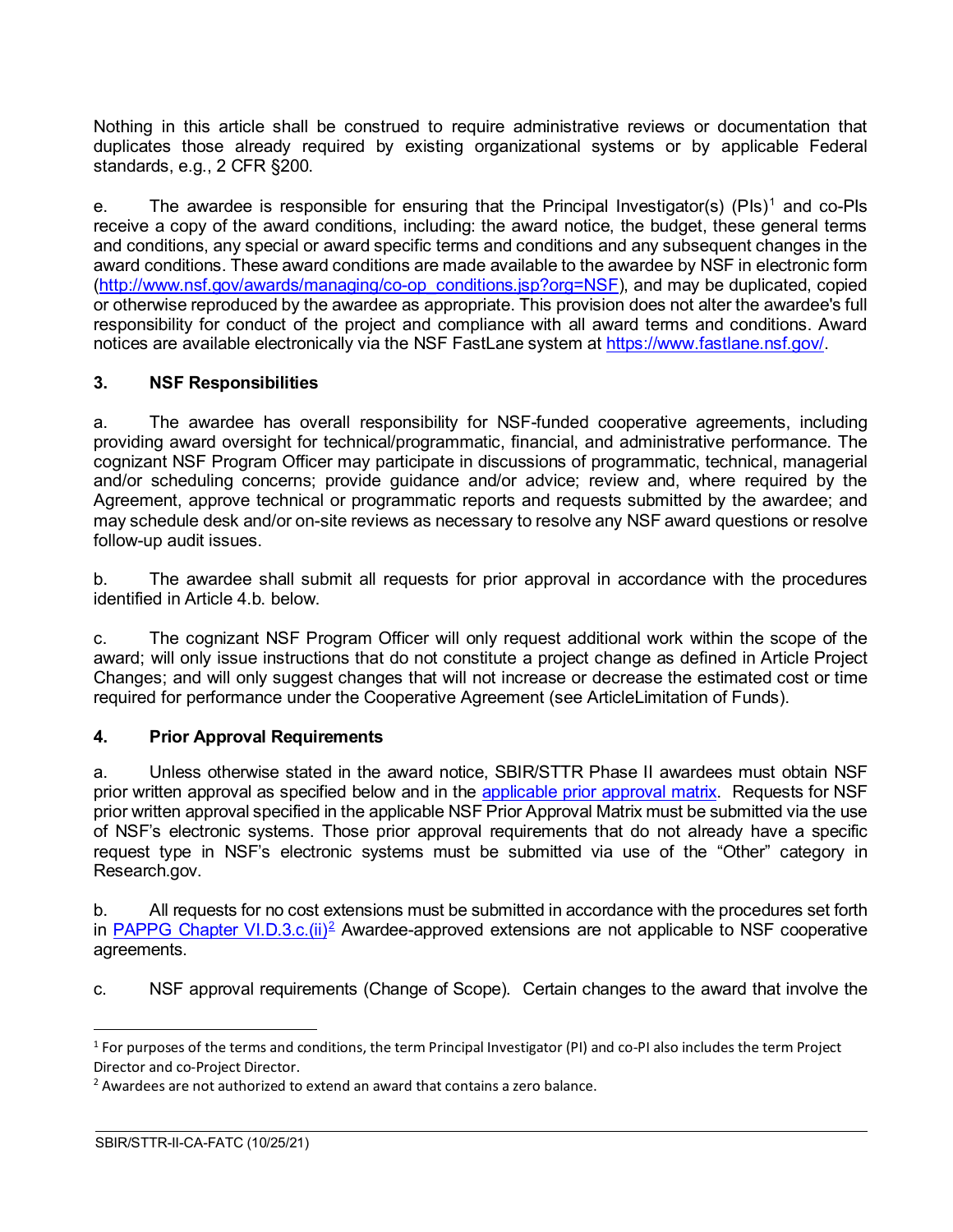approved scope of work require NSF pre-approval. Such changes of scope include, but are not limited to:

- Changes to any of the "key personnel". Changes could include removal, substitution, or significantly reduced involvement (25% or more reduction in effort). Key personnel include any company employees listed on line A of the approved budget, any consultants listed on line G.5 of the approved budget, any subaward personnel listed on line A of a subaward budget, and/or anyone so named as a key person in the NSF award notice.
- Reduction of the total level of project effort (as measured by the number of person-months of commitment by all company employees) of 25% or more.
- Any purchase of equipment, not in the original approved budget, totaling \$25,000 or more.
- No item of equipment over \$5,000, other than items identified in the approved budget, may be purchased without the advance written approval of the cognizant NSF Program Officer.
- Adding or removing project subawards, or any significant reduction (25% or more) of the amount of an existing subaward.
- Closure of the project with award funds (less the small business fee) unexpended. If the approved scope of work is completed with funds unspent (excluding the small business fee), the awardee is obligated to work with NSF to come to a mutually agreeable scope change before closing out the project.
- Expenditure of any funds listed in the approved award budget for "Technical and Business Assistance" (TABA) activities, unless said activities were fully documented (including pricing documentation and information about the specific vendors to be used) in the Phase II proposal budget and included in the Phase II Administrative and Financial Capability review (see Article 13).
- Reallocation of funds from TABA activities to other project costs (see Article Technical and Business Assistance Costs).
- Expenditure of any award funds for travel costs for dependents of key project personnel. Such costs are only permitted under the conditions outlined in 2 CFR §474(c)(2).
- Expenditure of funds for foreign travel or expenditure of funds on project activities to be carried out in foreign countries. Foreign travel is not permitted in SBIR/STTR awards except with a specific waiver from the cognizant NSF Program Officer. All work in SBIR/STTR awards must be carried out in the United States unless a waiver is granted by the cognizant NSF Program Officer.

d. NSF approval requirements (Conflicts of Interest). NSF must approve allocations of funds or the addition of new personnel and/or organizations where certain pre-existing relationships are in place between the small business and the proposed new personnel and/or organizations. Cases where NSF approval is required include, but are not limited to:

• New commitment (or reallocation) of funds to any employee or consultant who is a relative of any company owner, officer, director, or employee. In this context and as noted below, "relative"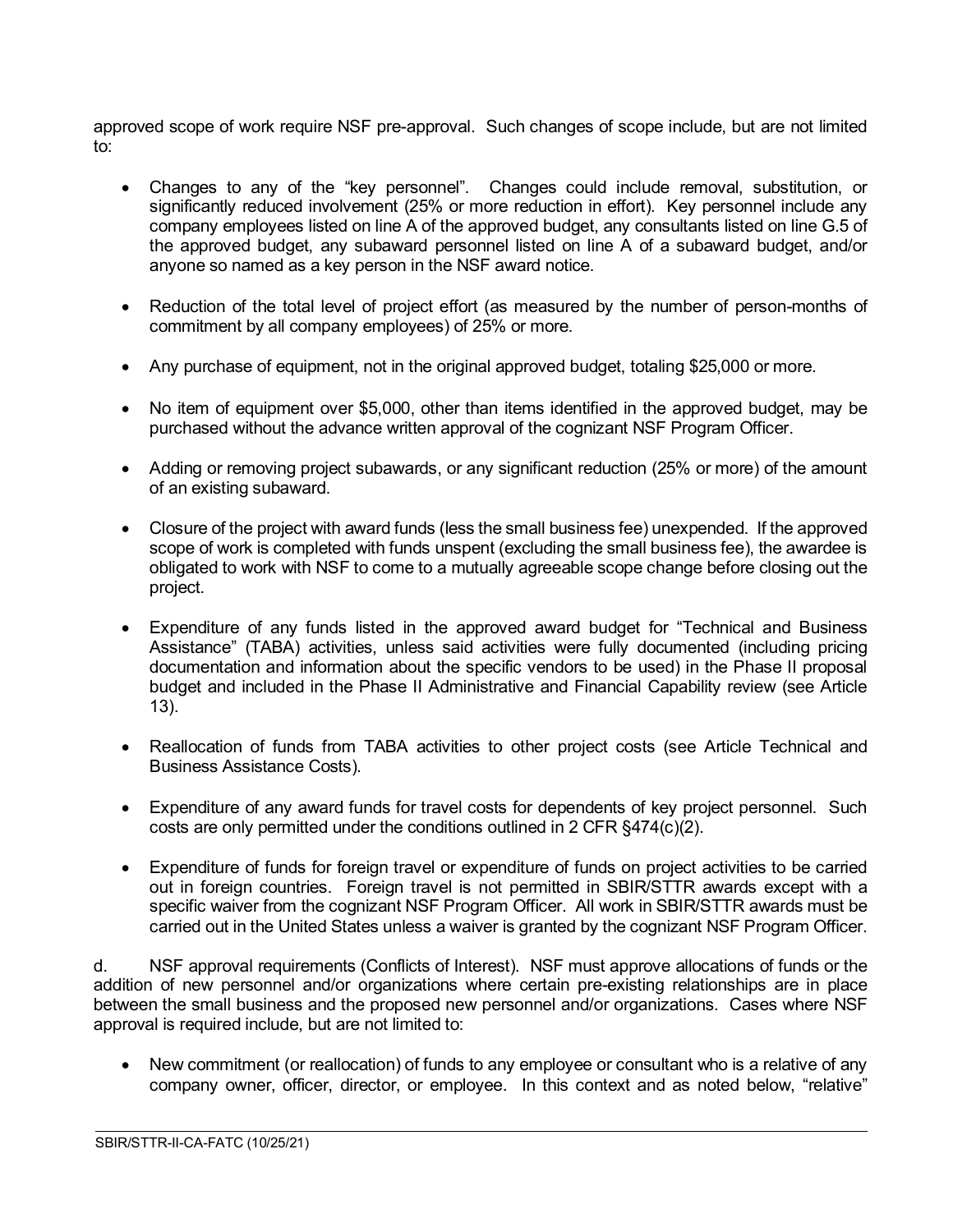means an individual who is related as father, mother, son, daughter, brother, sister, uncle, aunt, first cousin, nephew, niece, husband, wife, father-in-law, mother-in-law, son-in-law, daughter-inlaw, brother-in-law, sister-in-law, stepfather, stepmother, stepson, stepdaughter, stepbrother, stepsister, half-brother, or half-sister.

- New commitment (or reallocation) of funds to any organization with an owner, officer, director, or employee who is a relative of any owner, officer, director, or employee of the small business.
- New commitment (or reallocation) of funds to any organization where a company owner, officer, director, or employee (or a relative thereof) is an owner, officer, director, employee, or otherwise has a significant financial interest.

## <span id="page-5-0"></span>**5. Pre-award Costs**

a. The awardees may approve pre-award costs incurred within the 90-calendar day period before the start date of the award. Requests for approval of pre-award costs for periods greater than 90 calendar days must be submitted electronically via NSF's electronic systems.

b. Pre-award costs must be necessary for the effective and economical conduct of the project and the costs must be otherwise allowable in accordance with Article Allowable Costs.

c. Pre-award expenditures are made at the awardee's risk. Awardee authority to approve pre-award costs does not impose an obligation on NSF: (1) in the absence of appropriations; (2) if an award is not subsequently made; or (3) if an award is made for a lesser amount than the awardee anticipated.

d. In accordance with 2 CFR §200.458, if pre-award costs are charged to the grant, these costs must be charged to the initial budget period, unless otherwise specified in the award notice.

## <span id="page-5-1"></span>**6. No-Cost Extensions**

No-cost extensions to the project must be approved by NSF. Requests for no-cost extensions should be submitted to NSF at least 45 days prior to the expiration date of the award and must be submitted through NSF's electronic systems. The request must explain the need for the extension and include an estimate of the unobligated funds remaining and a plan for their use.

## <span id="page-5-2"></span>**7. Consultant Services (also referred to as Professional Service Costs)**

Costs for professional and consultant services, including those who are members of a particular profession or possess a special skill and who are not officers or employees of the performing organization, are allowable when reasonable in relation to the services rendered and when not contingent upon recovery of costs from NSF. If not included in the award budget, anticipated services must be justified and information furnished on each individual's expertise, primary organizational affiliation, normal daily compensation rate and number of days of expected service. Consultants' travel costs, including subsistence, may be included. If requested, the awardee must be able to justify that the proposed rate of pay is reasonable. Additional information on the allowability of consultant costs is available in 2 CFR §200.459.

#### <span id="page-5-3"></span>**8. Equipment**

The standards for managing, tracking, and disposing of property furnished by NSF or whose cost was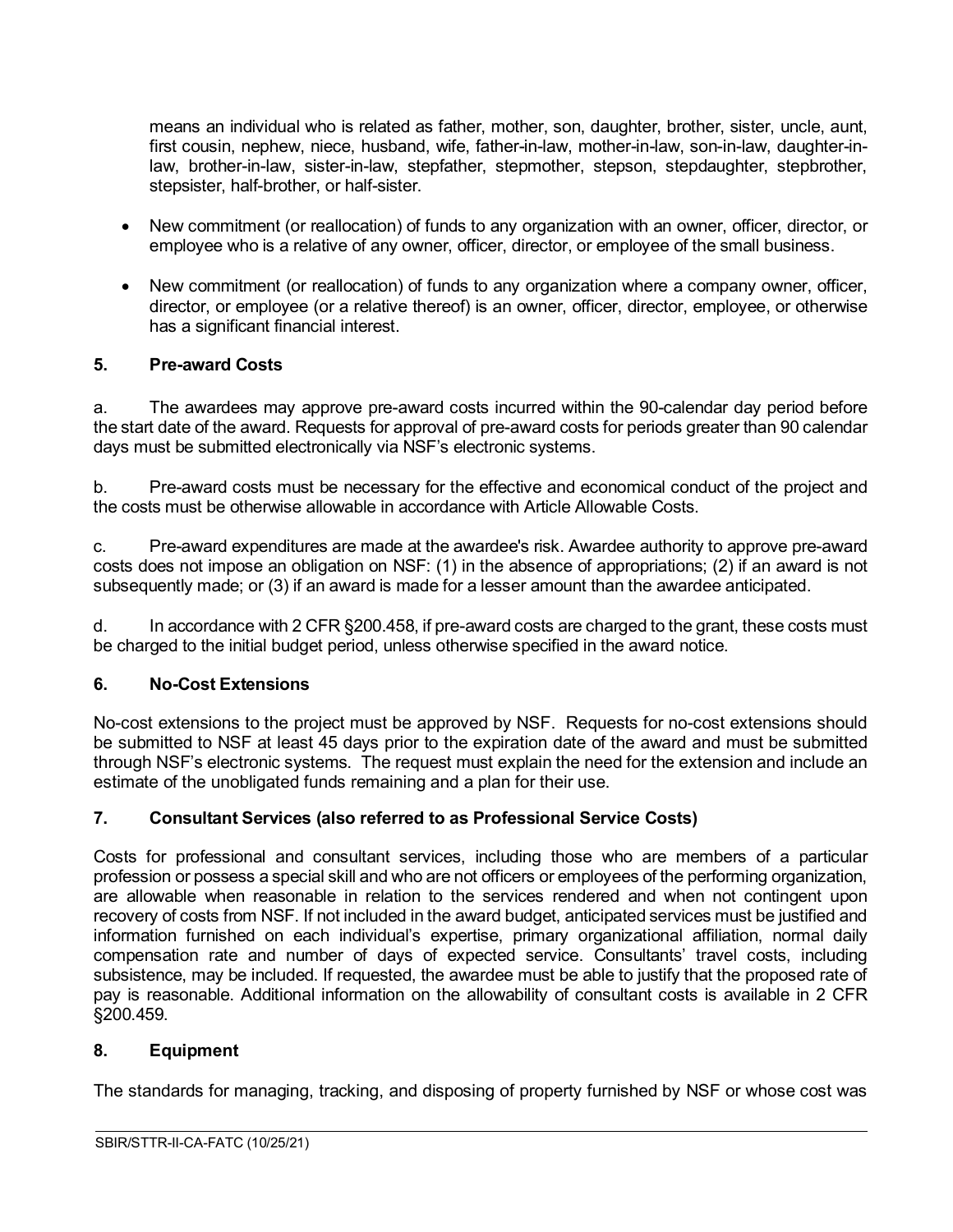charged to a project supported by an NSF award are outlined in 2 CFR §§200.310-316. See also FAQ 200.318-1 of the [Frequently Asked Questions for The Office of Management and Budget's Uniform](https://www.cfo.gov/assets/files/2CFR-FrequentlyAskedQuestions_2021050321.pdf)  [Administrative Requirements, Cost Principles, and Audit Requirements for Federal Awards at 2 CFR](https://www.cfo.gov/assets/files/2CFR-FrequentlyAskedQuestions_2021050321.pdf)  [§200](https://www.cfo.gov/assets/files/2CFR-FrequentlyAskedQuestions_2021050321.pdf) regarding Equipment and Screening Procedures.

#### a. *Title*

Unless otherwise specified in the cooperative agreement, title to equipment purchased or fabricated with NSF award funds will vest in the awardee upon acquisition. Such equipment is considered exempt property and shall be acquired and used in accordance with paragraph c below. In special situations, the award may require that title to equipment purchased, acquired or fabricated by the awardee with NSF funds pass directly to the government upon acquisition.

#### b. *Conditions for Acquisition and Use of Equipment*

- 1. Awardee Assurance. The awardee will assure that for each purchase of equipment, it is:
	- (a) necessary for the research or activity supported by the award;
	- (b) not otherwise reasonably available and accessible;
	- (c) of the type normally charged as a direct cost to sponsored agreements; and
	- (d) acquired in accordance with organizational practice.
- 2. General Purpose Equipment. Expenditures for general-purpose equipment are typically not eligible for support (se[e PAPPG Chapter IX.D.2.b\)](https://www.nsf.gov/pubs/policydocs/pappg22_1/pappg_9.jsp#IXD2).
- 3. Equipment Usage. The equipment must remain in use for the specific project for which it was obtained in accordance with 2 CFR §200.313(c)(1), unless the provision in 2 CFR §200.313(c)(4) applies.
- 4. Equipment Sharing. The equipment must be shared on other projects or programs in accordance with 2 CFR §200.313(c)(1).
- 5. Property Management Standards. The awardee shall maintain a property management system that, at a minimum, meets the requirements of 2 CFR §200.313(d). Because of increasing threats to information technology systems, the awardee is reminded that, under 2 CFR §§200.313(d)(3) and (4), "[a] control system must be developed to ensure adequate safeguards to prevent loss, damage, or theft of the property" and "[a]dequate maintenance procedures must be developed to keep the property in good condition." This requirement imposes on the awardee a duty to adequately maintain and to insure adequate safeguards against the loss, damage, or theft of information technology equipment and systems purchased with NSF funds.
- 6. Competition. The awardee shall not use equipment acquired with Federal funds to provide services to non-Federal outside organizations for a fee that is less than private companies charge for equivalent services, unless specifically authorized by Federal statute for as long as the Federal government retains an interest in the equipment in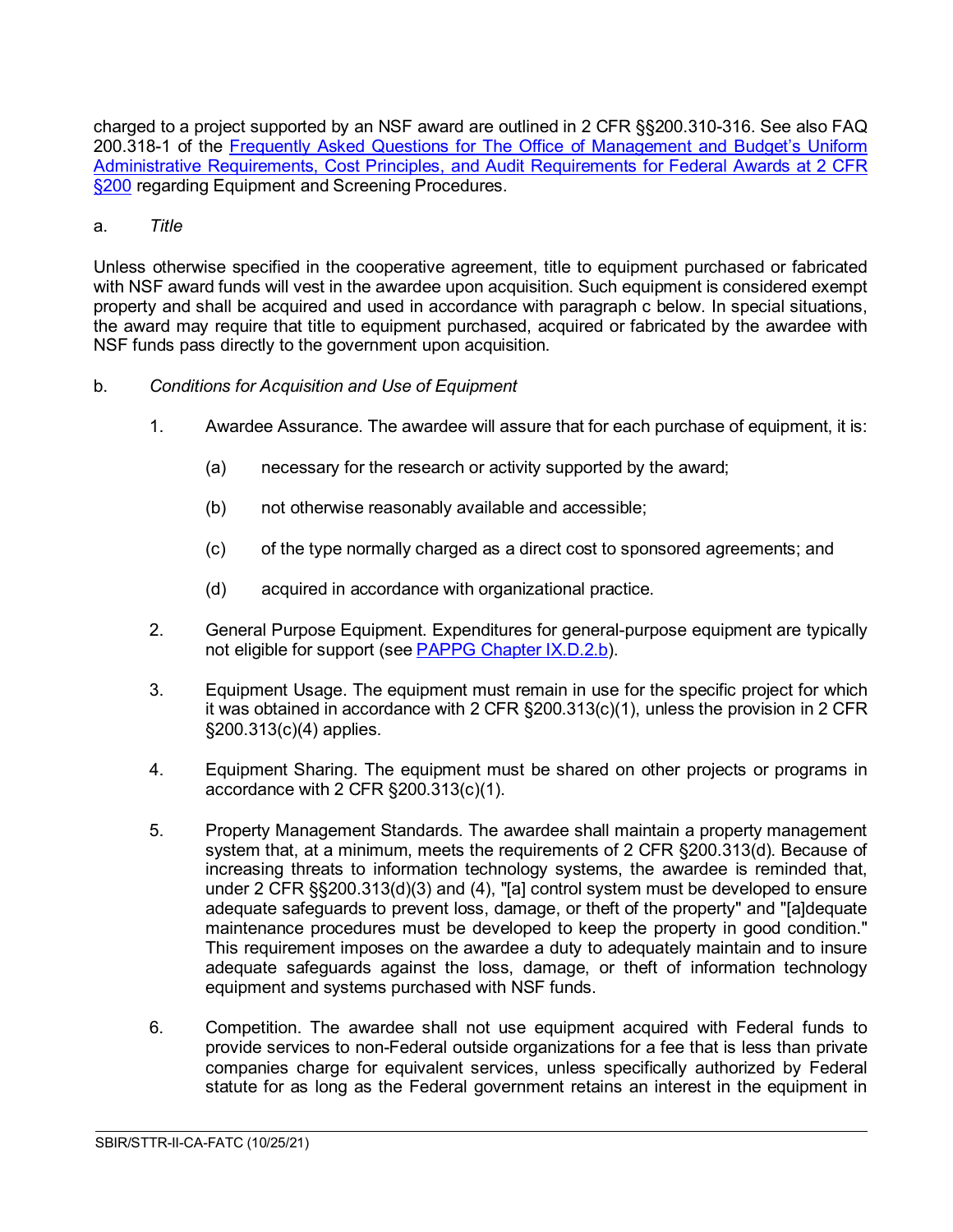accordance with 2 CFR §200.313(c)(3).

7. Right to Transfer Title. In accordance with 2 CFR §200.313(e), NSF may identify items of equipment having an acquisition cost of \$5,000 or more where NSF reserves the right to transfer the title to the Federal Government or a third party named by the Federal Government at any time during the award period.

In cases where NSF elects to transfer the title, disposition instructions will be issued no later than 120 days after the end date of the NSF-supported project for which it was acquired.

## <span id="page-7-0"></span>**9. Participant Support Costs**

a. Participant support costs as defined in 2 CFR §200.1 are direct costs for items such as stipends or subsistence allowances, travel allowances and registration fees paid to or on behalf of participants (but not employees) in connection with NSF-sponsored conferences. NSF prior written approval is required for any additional categories of participant support costs, such as incentives, gifts, souvenirs, t-shirts and/or memorabilia. The request must be submitted via use of NSF's electronic systems and NSF approval of such changes will be by an amendment to the award. The awardees must account for participant support costs separately. Indirect costs (Facilities and Administrative Costs (F&A)) are not allowed on participant support costs (see [PAPPG Chapter II.C.2.g\(v\)\)](https://www.nsf.gov/pubs/policydocs/pappg22_1/pappg_2.jsp#IIC2gv).

b. Funds provided for participant support must not be used by the awardees for other categories of expense without specific NSF prior written approval. Such requests must be submitted electronically via use of NSF's electronic systems.

## <span id="page-7-1"></span>**10. Project Changes**

Consistent with 2 CFR §200.308(c), the awardee is required to obtain NSF prior written approval whenever there are changes in the project as stipulated below.

- <span id="page-7-2"></span>a. *Subawarding or Transferring Part of an NSF Award (Subaward)*
	- 1. If the intention to subaward or transfer part of the project to another organization has been disclosed in the proposal, NSF authorization is not needed unless approval has been specifically withheld in the award notice.
	- 2. If it becomes necessary to subaward or transfer part of an NSF award after an award has been made, notification of this intent should be submitted via use of NSF's electronic systems and must be electronically signed by an Authorized Organizational Representative (AOR). The request shall include a clear description of the work to be performed and a proposed budget (see [PAPPG Chapter VII.B.4](https://www.nsf.gov/pubs/policydocs/pappg22_1/pappg_7.jsp#VIIB4) for additional information). NSF approval of such changes will be by an amendment to the award.
	- 3. The awardee remains responsible for monitoring of the activities of the subrecipient as necessary to ensure that the subaward is used for authorized purposes, in compliance with Federal statutes, regulations and the terms and conditions of the subaward as outlined in 2 CFR §200.331-332. This includes maintaining the necessary documentation on all subawards and making it available to NSF upon request. The awardee shall include subaward activities in the annual and final project reports that are submitted to NSF.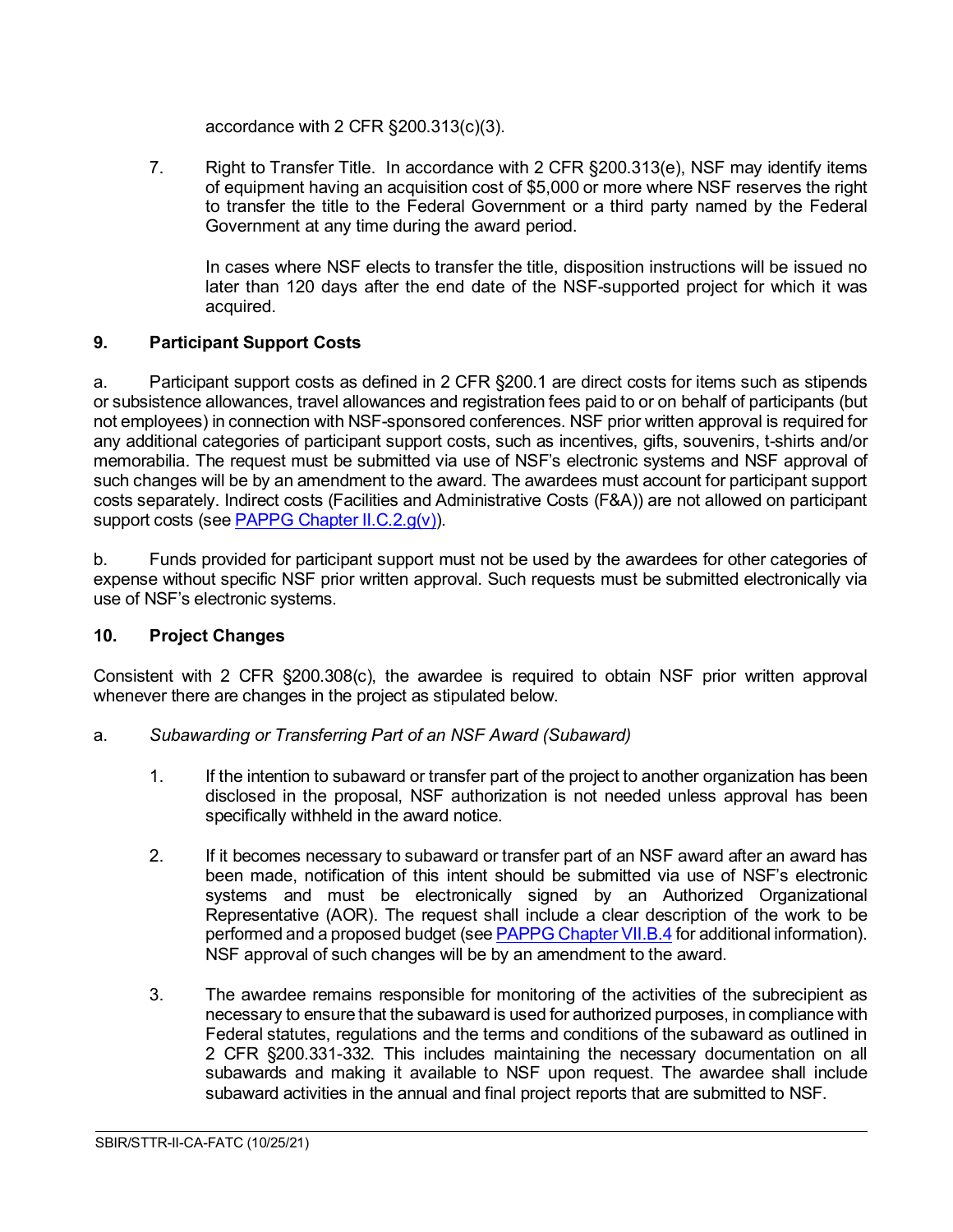4. Consistent with the requirements specified in 2 CFR §200.332, the awardees must adhere to the requirements for pass-through entities in establishing and managing subawards issued under the award. In addition, the awardees shall ensure that the following articles, if applicable, flow down to all subawardees, or are appropriately addressed in the subaward instrument: Articles 7, 8, 9, 11, 12, 14, 18, 19, 21, 22, 25, 27, 28, 29, 30, 34, 35, 36, 37, 38, 39, 40, 42, 43, 44, 47, 48, 52, 55, 56, and 58.

If the awardee issues contracts exceeding \$2,000 for construction, alteration or repair that are within the scope of the Acts found in 2 CFR §200, Appendix II, "Contract Provisions for Non-Federal Entity Contracts Under Federal Awards," the appropriate clauses applicable to construction activities also will be included in applicable contracts.

#### <span id="page-8-0"></span>b. *Changes in Objectives or Scope*

A proposed change in the objectives of the project stated in the proposal or agreed modifications thereto should be communicated via use of NSF's electronic systems. NSF approval of such changes will be by written approval of the cognizant NSF Program Officer.

#### <span id="page-8-1"></span>c. *Long-Term Disengagement or Change of PI or co-PI*

If a named PI or co-PI plans to or becomes aware that he or she will: (1) devote substantially less effort to the work than anticipated in the approved proposal (defined in 2 CFR §200.308(c)(3) as a reduction of 25% or more in time devoted to the project); (2) sever his or her connection with the awardee; or (3) be disengaged from the project for a continuous period of more than 3 months, or otherwise relinquish active direction of the project, he or she shall advise the appropriate official at the awardee, who shall initiate action appropriate to the situation in accordance with the guidelines described i[n PAPPG Chapter VII.B.2.](https://www.nsf.gov/pubs/policydocs/pappg22_1/pappg_7.jsp#VIIB2)

#### <span id="page-8-2"></span>**11. Procurement Standards**

a. The awardee (including commercial organizations) is responsible for compliance with the procurement standards identified in 2 CFR §200.317-327.

#### <span id="page-8-3"></span>**12. Travel**

#### a. *Allowability of Travel Expenses*

- 1. Expenses for transportation, lodging, subsistence and related items incurred by project personnel and by outside consultants employed on the project (see [PAPPG Chapter](https://www.nsf.gov/pubs/policydocs/pappg22_1/pappg_2.jsp#IIC2giv)   $ILC.2.g(iv)$  who are in travel status on business related to an NSF-supported project are allowable as prescribed in the governing cost principles. Except as noted in Article Prior Approval Requirements, the requirements for NSF prior written approval specified in 2 CFR §200.475 are waived.
- 2. Except as provided in the governing cost principles, the difference between economy airfare and a higher-class airfare is unallowable. A train, bus or other surface carrier may be used in lieu of, or as a supplement to, air travel at the lowest first-class rate by the transportation facility used. If such travel, however, could have been performed by air, the allowance will not normally exceed that for jet economy airfare.

 $\overline{a}$ 

#### <span id="page-8-4"></span>**13. Technical and Business Assistance Costs**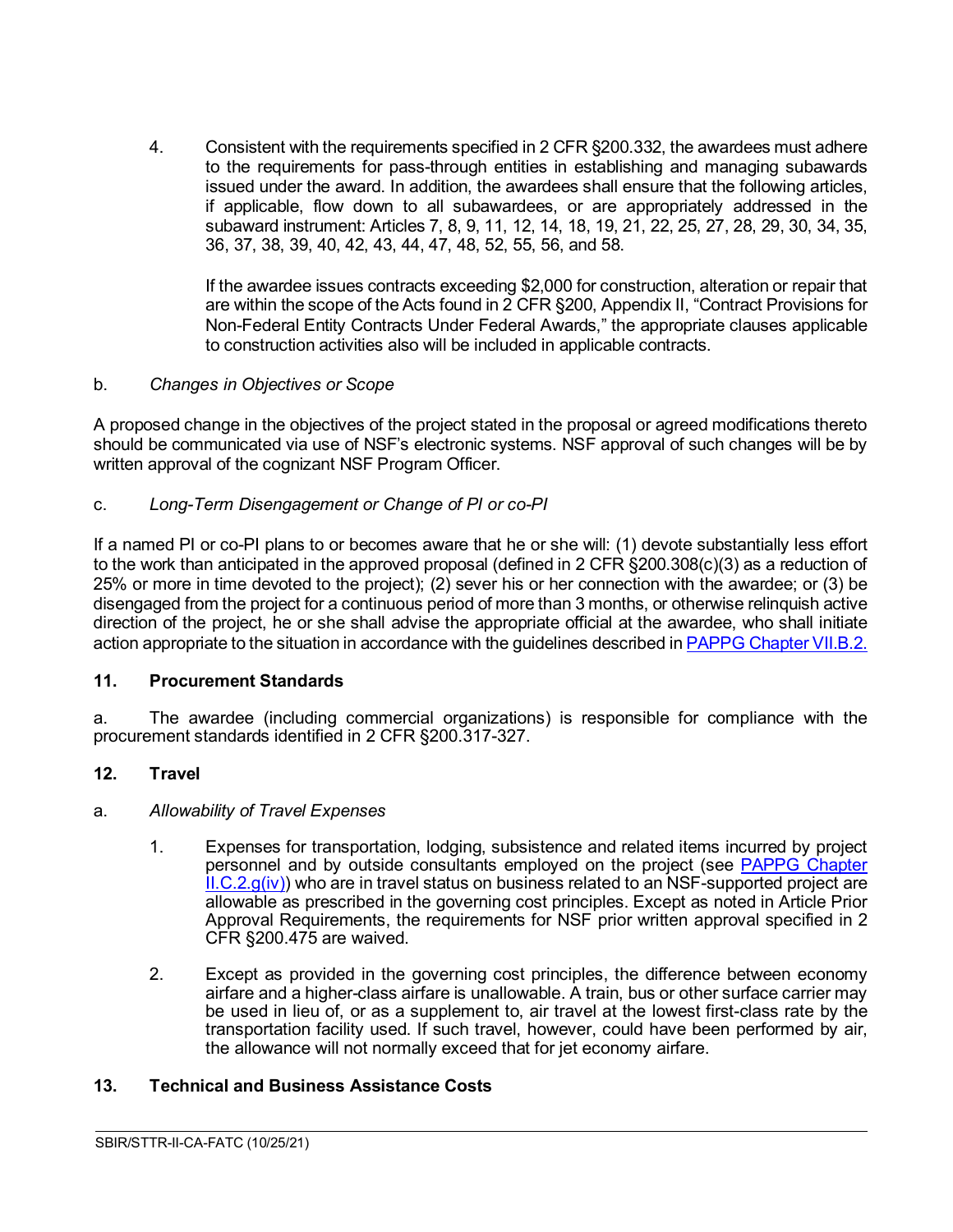a. The associated Phase II SBIR/STTR solicitation permits proposers to include up to \$50,000 for commercialization assistance to assist in technology commercialization efforts (as outlined in the current SBIR/STTR Policy Directive and the John S. McCain National Defense Authorization Act for Fiscal Year 2019). Specifically, this funding is for securing the services of one or more third-party service providers that will assist with one or more of the following commercialization activities:

- 1. the identification and development of customers for the NSF-funded technology;
- 2. providing advice on financing strategy and fundraising from private sector;
- 3. establishing strategic partnerships with relevant stakeholders; and/or
- 4. the evaluation and protection of intellectual property.

b. If the approved award budget includes funds for TABA activities, and these funds were not allocated to specific cost items, each of which was documented with pricing documentation, and reviewed in-depth as part of the Phase II Administrative and Financial Capability review, then the following requirements apply:

- 1. Prior to expending funds for these purposes, the awardee will be required to submit the following documentation for approval from the cognizant NSF Program Officer:
	- The proposed commercialization-related activities to be undertaken with support from the service provider. These activities should be consistent with the Phase II commercialization plan submitted in the Phase II proposal.
	- The expected outcomes of the proposed activities.
	- A brief profile of the service provider, including a discussion of the provider's qualifications and track record.
	- Letter of commitment or statement of work from the service provider describing the services to be provided, cost for the services, and clearly defined, agreed-upon deliverables with measurable success metrics.
- 2. The awardee is obligated to track funds spent on TABA activities separately from other award expenses and report the cumulative amount of TABA funds spent as part of each interim report submitted to NSF, and as part of the final report.
- 3. Prior approval from NSF is required to reallocate budgeted TABA funds for other types of costs.

 $\overline{a}$ 

#### <span id="page-9-0"></span>**14. Allowable Costs**

a. The allowability of costs<sup>[3](#page-9-1)</sup> and cost allocation methods for work performed under this award, up to the amount specified in the award, shall be determined in accordance with the governing cost principles as specified below and must conform with NSF policies, award special provisions and awardee internal policies in effect on the start date of the award.

<span id="page-9-1"></span> $3$  Consistent with 2 CFR §200.453(c), for computing devices, charging as a direct cost is allowable for devices that are essential and allocable, but not solely dedicated, to the performance of the award.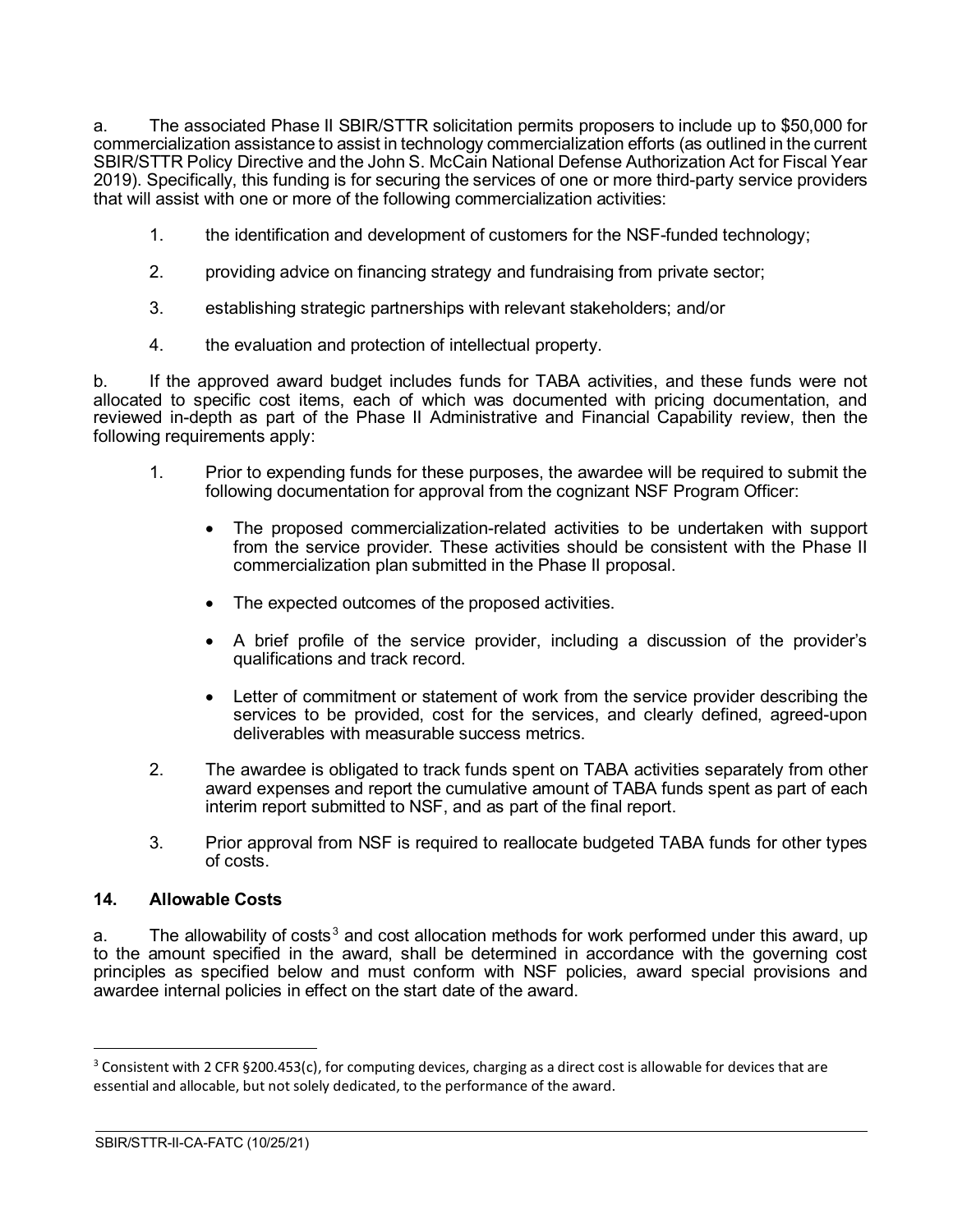b. The cost principles that govern for-profit organizations can be found in the Federal Acquisition Regulation, 48 CFR Part 31.

c. Certain prior approval requirements contained in the governing cost principles have been modified by Article Prior Approval Requirements.

#### <span id="page-10-0"></span>**15. Payments**

a. NSF SBIR/STTR awardees are required to request payments electronically through the Award Cash Management Service (ACM\$). Under ACM\$, awardees must provide award level detail at the time of the payment request. Awardees should request payments in amounts necessary to meet their current needs, pursuant to the guidelines contained in 31 CFR Part 205. Unless otherwise specified in the award, the awardee agrees to comply with all applicable Treasury regulations and National Science Foundation implementing and reporting procedures, which are outlined in. [PAPPG Chapter VIII](https://www.nsf.gov/pubs/policydocs/pappg22_1/pappg_8.jsp)

b. In accordance with 2 CFR §200.305, where appropriate, the awardee is required to maintain advances of Federal funds in interest-bearing accounts. The awardees may retain interest earned on amounts up to \$500 per year for administrative expenses. Any additional interest earned on Federal advance payments deposited in interest-bearing accounts must be remitted annually to the Department of Health and Human Services Payment Management System (PMS) through an electronic medium using either the Automated Clearing House (ACH) network or a Fedwire Funds Service payment. Instructions on submission of remittances is contained in [PAPPG Chapter VIII.D.3.](https://www.nsf.gov/pubs/policydocs/pappg22_1/pappg_8.jsp#VIIID3)

c. In the absence of an approved modification to this schedule, payments will be made by NSF as follows: A total of twenty-five percent (25%) of the award amount will be made available on the start date of the award, and an additional twenty-five percent (25%) upon approval by NSF of the first and second interim reports (see Article Project Reporting Requirements). The remainder of the funds, less \$25,000, will be made available upon approval by NSF of the third interim report. The final \$25,000 will be made available upon approval by NSF of a satisfactory final report and upon submission of a Project Outcomes Report, as described in Article Project Reporting Requirements and/or in the SBIR/STTR Program Solicitation.

d. In accordance with 2 CFR §200.344, unless the Federal awarding agency authorizes an extension, awardees must liquidate all financial obligations incurred under the Federal award no later than 120 calendar days after the end date of the period of performance. NSF will financially close SBIR/STTR awards will financially close 120 days from after the period of performance award end date and the award will be removed from the ACM\$ payment screen for active awards.

To receive payment, SBIR/STTR grantees must register with the System for Award Management (SAM) at [https://www.sam.gov/.](https://www.sam.gov/) NSF will use the grantee company name, address and electronic funds transfer information from SAM to register the official address and banking information for payments. Next, the grantee should follow the instructions to register in ACM\$ at: [ACM\\$](https://www.research.gov/research-portal/appmanager/base/desktop?_nfpb=true&_pageLabel=research_node_display&_nodePath=/researchGov/Service/Desktop/InstitutionAndUserManagement.html) [Information.](https://www.research.gov/research-portal/appmanager/base/desktop?_nfpb=true&_pageLabel=research_node_display&_nodePath=/researchGov/Service/Desktop/InstitutionAndUserManagement.html) Failure to submit an acceptable final report will result in withholding of payment and may be grounds for suspension or termination of the grant.

#### <span id="page-10-1"></span>**16. Project Reporting Requirements**

#### <span id="page-10-2"></span>a. *General*

Payment of the award amount is conditioned upon the awardee's acceptance and compliance with the award terms and conditions which include contributing the approximate person-months proposed and delivery to NSF and its acceptance of required reports. The results of the awardees' efforts under this award are to be documented in the form of interim reports (3-5 pages) submitted on a six-month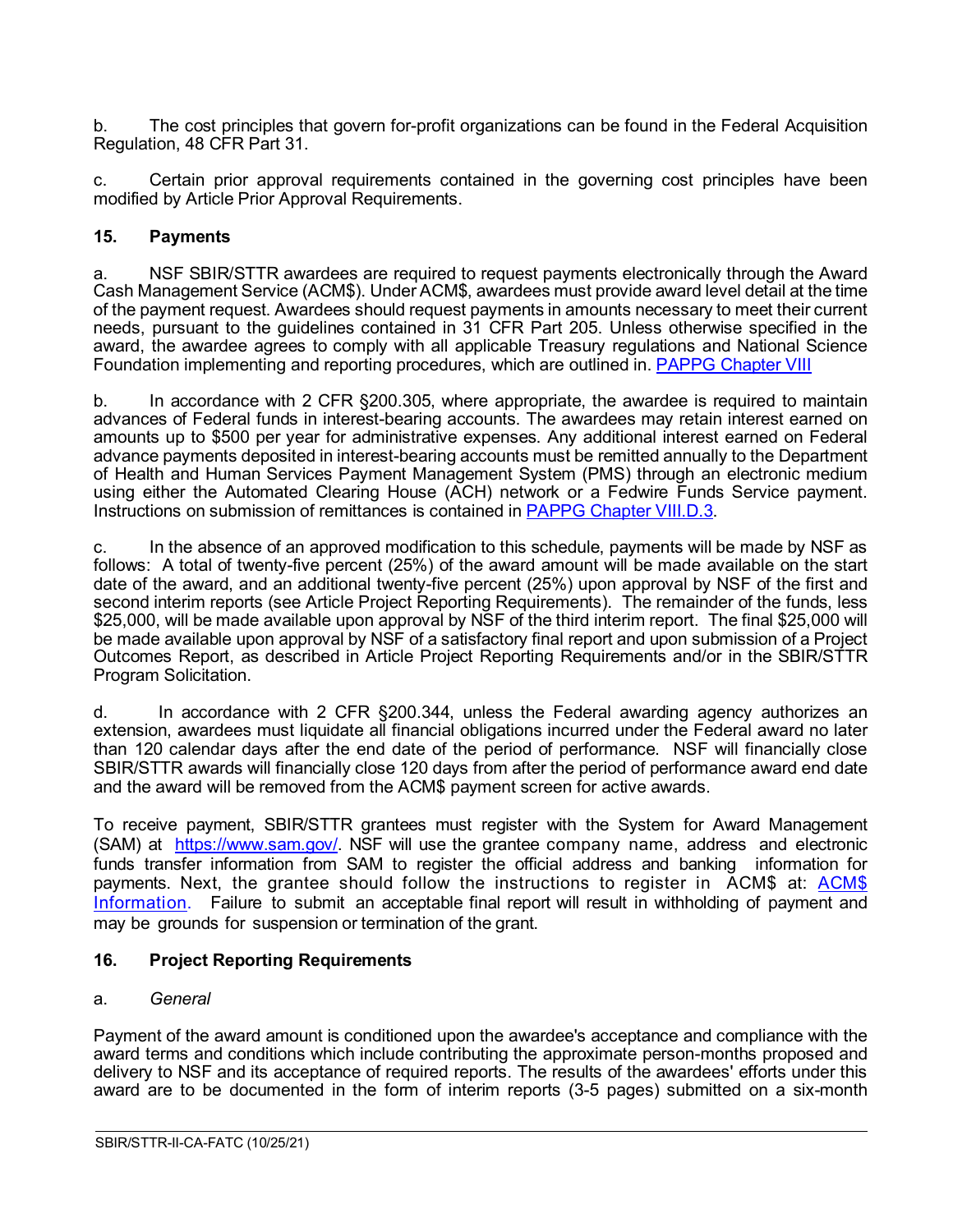schedule and a final report. The intent of this reporting schedule is for the awardee to update NSF on the award progress at roughly the quarter-point, halfway-point, and three-quarter-point of the project, as measured by project effort. Therefore, with approval by the cognizant NSF Program Officer and the awardee organization, the timing of the interim reports can be altered based on project progress. The interim reports and the final report must be submitted electronically via Research.gov, and must include a completed, signed SBIR/STTR Project Status Form. The Project Reporting system may be accessed at [http://www.research.gov/.](http://www.research.gov/)

The interim reports and the final report must be approved by the cognizant NSF Program Officer prior to release of payment. In instances where a report is considered unacceptable, the cognizant NSF Program Officer will reject the report and will provide the awardee with a written explanation for nonacceptance.

#### <span id="page-11-0"></span>b. *Interim Reports*

For each interim report, the awardee organization shall provide information, at a minimum, in the Participants/Organizations module in Research.gov. In addition, a progress narrative should be uploaded, which should include the following information:

- 1. **A brief executive summary of progress**. This should highlight key technical and commercial activity/results during the reporting period, with key upcoming activities. (1 page maximum)
- 2. **Update on technical progress.** Detailed discussion covering NSF-funded technical R&D activities and project progress. This narrative should include any R&D work done under the base Phase II award as well as any active supplements (e.g. TECP, Phase IIB, etc.). Include a brief description of each project objective where progress was made. For each Phase II milestone, the report should include an estimate of percentage completion. (3-5 pages suggested)
- 3. **Outcomes of Technical and Business Assistance activities.** A summary of outcomes, if any, from NSF funding provided for Technical and Business Assistance (TABA) activities. (max 1 page)
- 4. **A brief discussion of updates or progress in areas other than NSF-funded technical R&D.** This could include, but is not limited to, customer and partner engagements, partnership activities, new team members, investment/fundraising activities, or any other fronts that relate to the technical or commercial potential of the underlying effort. (1-2 pages suggested)
- 5. **Problems encountered during the interim reporting period.** This could include any issues or concerns, technical or otherwise. If none, so state. (2 pages maximum)

The PI must also include a completed SBIR/STTR Project Status Form, submitted to Research.gov as a "Special Requirement", to include reporting on total project spending and effort, level of effort for all senior personnel, project progress by milestone, as well as a number of certifications affirming key project requirements.

<span id="page-11-1"></span>c. *Final Report*

As part of the Phase II final report, the Participants/Organizations module in Research.gov should be completed. In addition, the following documents should be uploaded as separate files:

 $\overline{a}$ 

1. A completed SBIR/STTR Project Status Form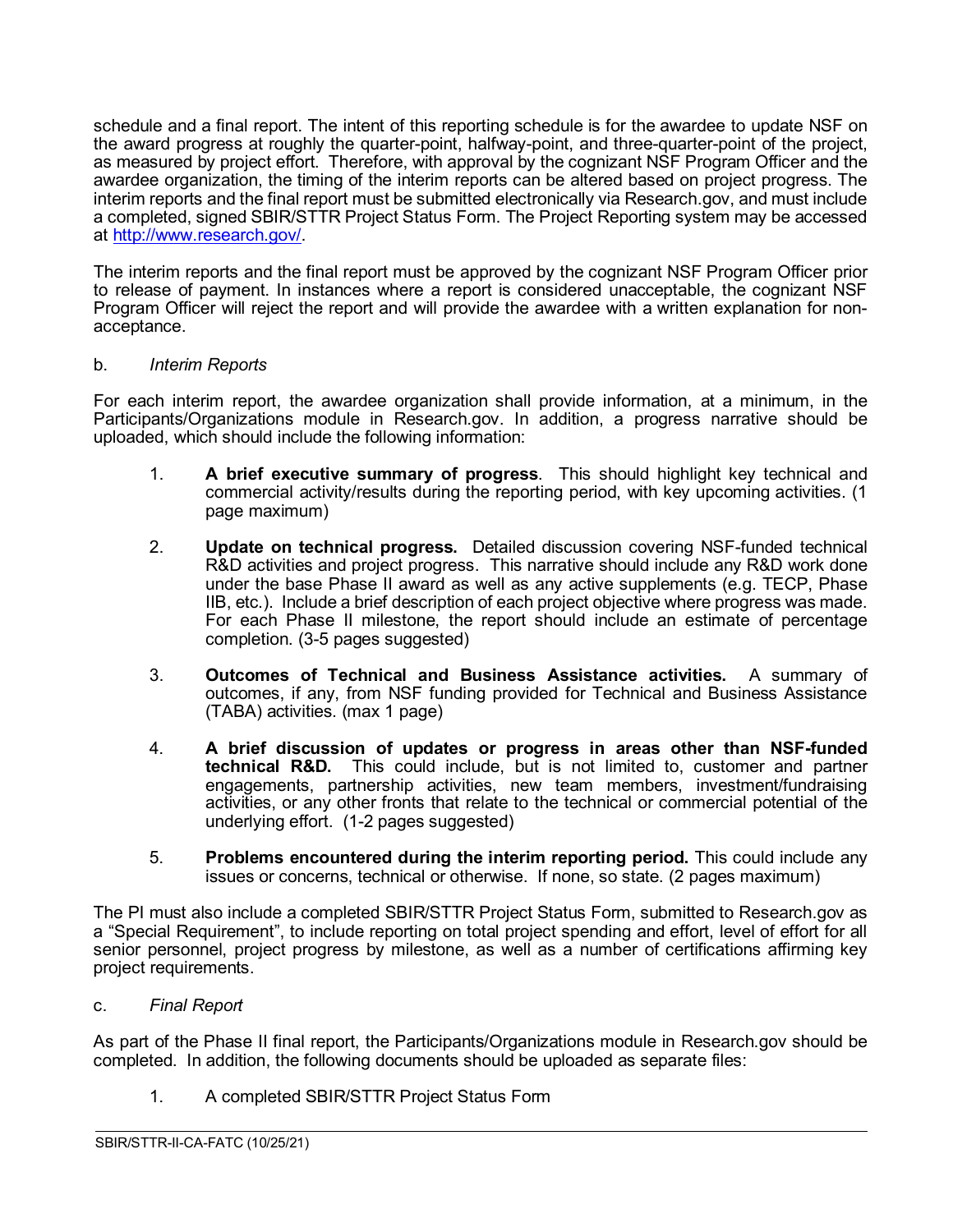2. A progress narrative (not to exceed 15 pages) which includes the same five sections as noted in section (b) above, but which covers the entire project duration;

The Phase II final report is due no later than 90 days after the end date of the award. The final report should address progress in all activities of the project, including any activities intended to address the Broader Impacts criterion that are not intrinsic to the research.

## <span id="page-12-0"></span>d. *Project Outcomes Report for the General Public*

No later than 120 days following the end date of the award, a project outcomes report for the general public must be submitted electronically via Research.gov. This report serves as a brief summary prepared specifically for the public, of the nature and outcomes of the project. This report will be posted electronically by NSF exactly as it is submitted. For information about the content of the report, see the [PAPPG Chapter VII.D.3.](https://www.nsf.gov/pubs/policydocs/pappg22_1/pappg_7.jsp#VIID3)

d. If the awardee does not submit all reports as described in Article Project Reporting Requirements and 2 CFR §200.344, NSF must proceed to close out the project with the information available within one year of the period of performance end date. If awardees do not submit all reports in accordance with this section, and 2 CFR §200.344 (Closeout), within one year of the period of performance end date, NSF must report the non-Federal entity's material failure to comply with the terms and conditions of the award with the OMB-designated integrity and performance system (currently FAPIIS). NSF may also pursue other enforcement actions per § 200.339.

## <span id="page-12-1"></span>**17. Expenditure Reports**

The Awardee must submit final payment requests through the Award Cash Management Service no later than 120 days after the end date of the award. This requirement applies to all current awards and funding amendments to existing NSF awards, as well as to all new NSF awards.

NSF uses the payment request entries in the Award Cash Management Service (ACM\$) to collect the final financial data for awards paid through that system. No additional interim or final financial reporting is required.

For instructions regarding final disbursement reporting, see [PAPPG Chapter VIII.E.](https://nsf.gov/pubs/policydocs/pappg22_1/pappg_8.jsp#VIIIE)

## <span id="page-12-2"></span>**18. Information Collection**

Information collection activities performed under this award are the responsibility of the awardee, and NSF support of the project does not constitute NSF approval of the survey design, questionnaire content or information collection procedures. The awardee shall not represent to respondents that such information is being collected for or in association with the National Science Foundation or any other Government agency without the specific written approval of such information collection plan or device by the Foundation. This requirement, however, is not intended to preclude mention of NSF support of the project in response to an inquiry or acknowledgment of such support in any publication of this information.

## <span id="page-12-3"></span>**19. Responsible Conduct of Research**

In accordance with Section 7009 of the America Creating Opportunities to Meaningfully Promote Excellence in Technology, Education, and Science (COMPETES) Act (42 USC §1862o–1) NSF requires that the awardee must have a plan in place to provide appropriate training and oversight in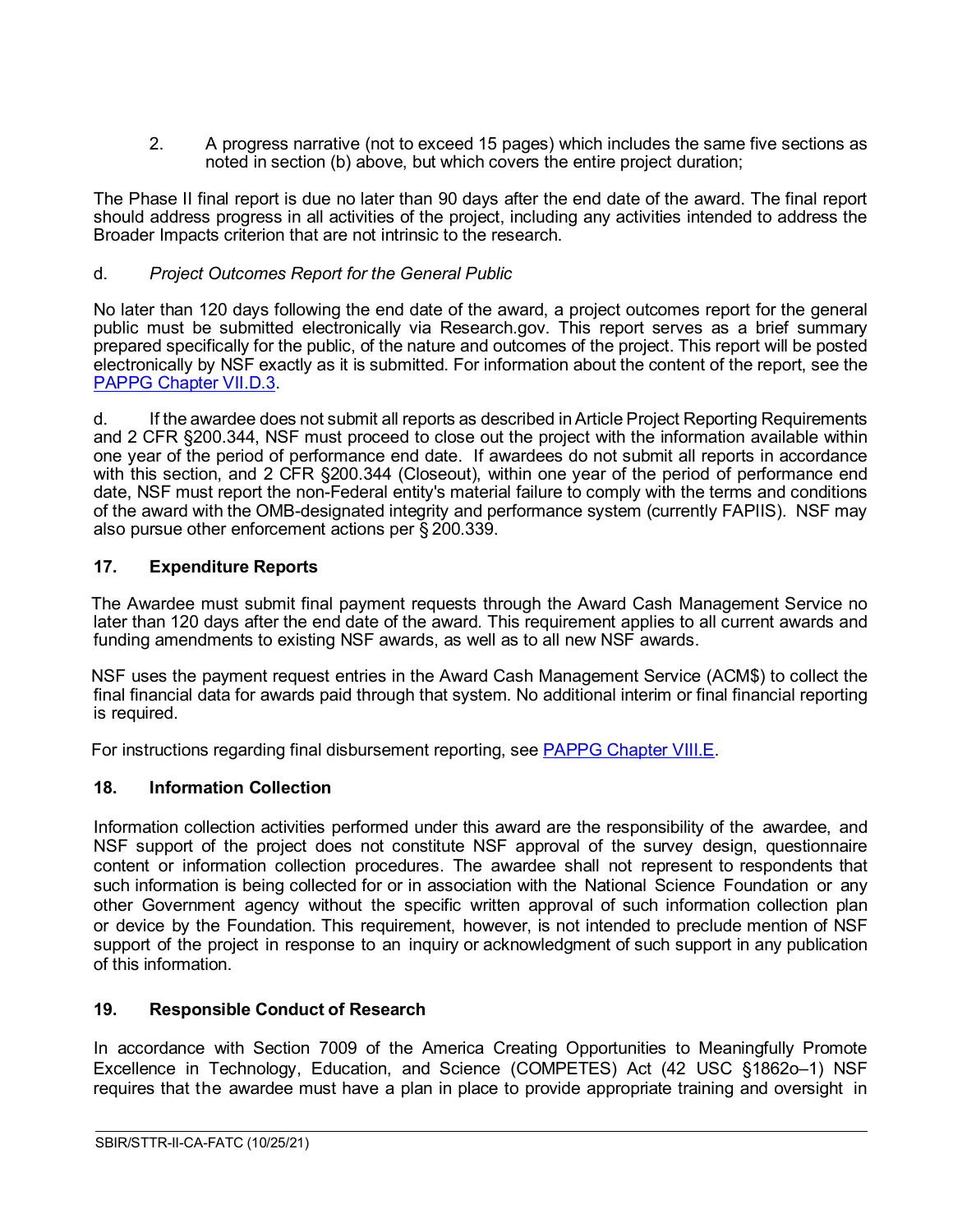the responsible and ethical conduct of research (RCR) to undergraduates, graduate students and postdoctoral researchers who will be supported by NSF to conduct research. Training plans are subject to review, upon request.

The awardee must designate one or more persons to oversee compliance with the RCR training requirement. The awardee is responsible for verifying that undergraduate students, graduate students and postdoctoral researchers supported by NSF to conduct research have received training in the responsible and ethical conduct of research, in accordance with the plan the awardee has put in place for their organization.

The Awardee shall ensure that these RCR requirements flow down to all subrecipients or are otherwise appropriately addressed in the subaward.

#### <span id="page-13-0"></span>**20. Reporting Fraud, Waste, and Abuse**

a. Awardees must contact the OIG and the cognizant NSF Program Officer without delay when they first suspect fraud waste, or abuse. The OIG maintains a hotline to receive this information, which can made through the OIG website at https://oig.nsf.gov/contact/hotline or by telephone at (800) 428- 2189. Upon request, OIG will take appropriate measures to protect the identity of any individual who reports misconduct, as authorized by the Inspector General Act of 1978, as amended. Reports to OIG may also be made anonymously.

b. Examples of fraud, waste, and abuse relating to the SBIR/STTR program include, but are not limited to:

- 1. misrepresentations or material, factual omissions to obtain or otherwise receive funding under an SBIR/STTR award;
- 2. misrepresentations of the use of funds expended, work done, results achieved, or compliance with program requirements under an SBIR/STTR award;
- 3. fraud, theft, misuse, conversion, misappropriation, or embezzlement of SBIR/STTR award funds, including any use of award funds while not in full compliance with SBIR/STTR program requirements, or failure to pay taxes due on misused or converted SBIR/STTR award funds;
- 4. submission of a false claim or a false statement by any person in connection with any NSF SBIR/STTR program, activity, award, or operations;
- 5. concealment, forgery, falsification, or unauthorized destruction of government or program records;
- 6. fabrication, falsification, or plagiarism in applying for, carrying out, or reporting results from an SBIR/STTR award;

- 7. failure to comply with applicable federal costs principles governing an award;
- 8. extravagant, careless, or needless spending;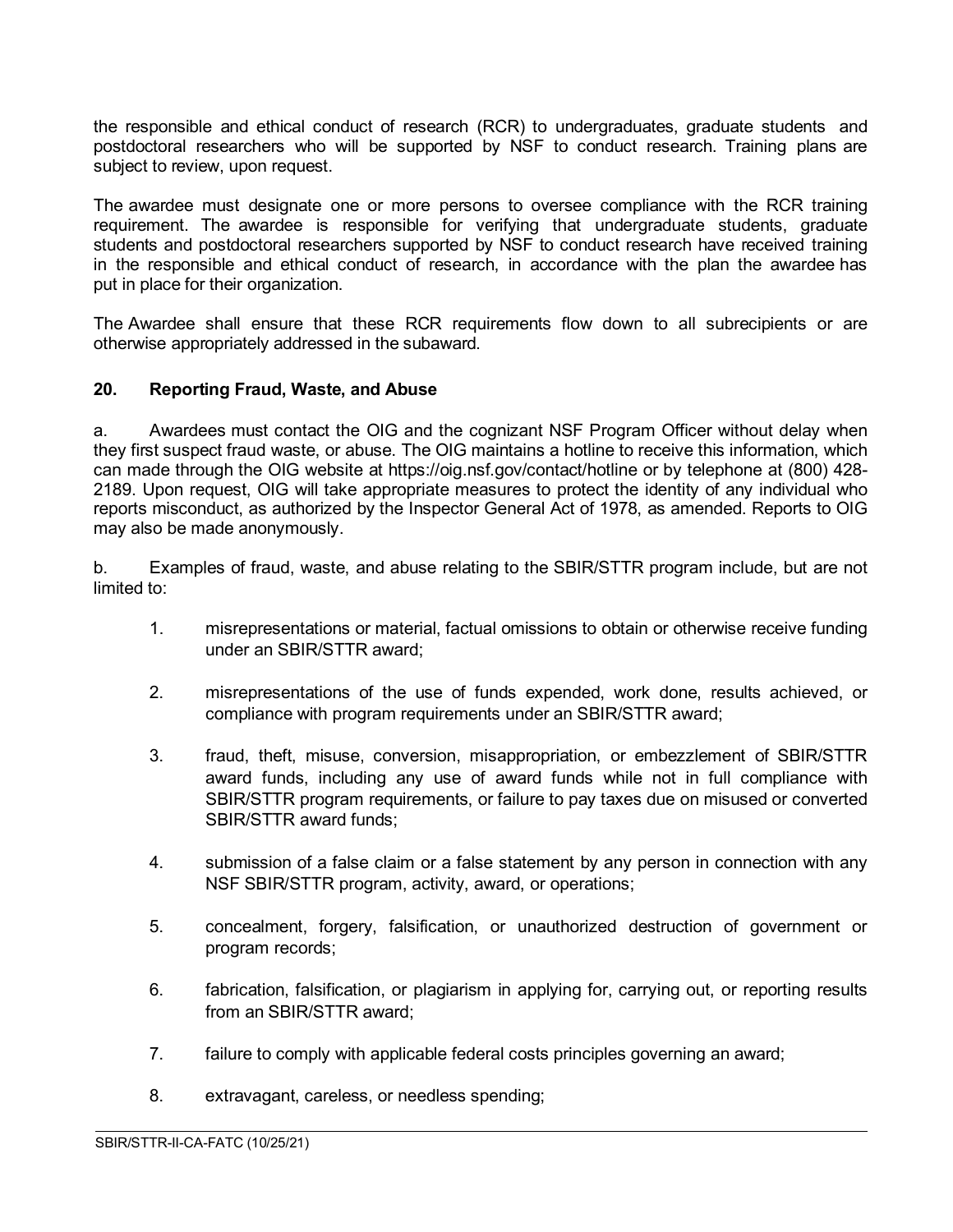- 9. self-dealing, such as making a sub-award to an entity in which the PI has a financial interest without explicit NSF knowledge and approval;
- 10. acceptance by agency personnel of bribes, kickbacks, illegal gratuities, or gifts in exchange for grant or contract awards or other conflicts of interest that prevent the government from getting the best value; and,
- 11. Other violations of criminal or civil law, other violation of federal regulations, or other misconduct in connection with SBIR/STTR operations, programs, activities, or awards.

## <span id="page-14-0"></span>**21. Reporting Subawards and Executive Compensation**

This grant term was extracted verbatim from Appendix A to Part 170. For these purposes, the term "you" means the NSF grantee.

- a. Reporting of first-tier subawards.
	- i. Applicability. Unless exempt as provided in paragraph d. of this award term, you must report each action that equals or exceeds \$30,000 in Federal funds for a subaward to a non-Federal entity or Federal agency (see definitions in paragraph e. of this award term).
	- ii. Where and when to report.
		- (a) The non-Federal entity or Federal agency must report each obligating action described in paragraph a.1. of this award term to http://www.fsrs.gov.
		- (b). For subaward information, report no later than the end of the month following the month in which the obligation was made. (For example, if the obligation was made on November 7, 2010, the obligation must be reported by no later than December 31, 2010.)
	- iii. What to report. You must report the information about each obligating action that the submission instructions posted at http://www.fsrs.gov specify.
- b. Reporting total compensation of recipient executives for non-Federal entities.
	- i. Applicability and what to report. You must report total compensation for each of your five most highly compensated executives for the preceding completed fiscal year, if—
		- (a) the total Federal funding authorized to date under this Federal award equals or exceeds is \$30,000 or more as defined in 2 CFR §170.320;
		- (b) in the preceding fiscal year, you received—
			- (i) 80 percent or more of your annual gross revenues from Federal procurement contracts (and subcontracts) and Federal financial assistance subject to the Transparency Act, as defined at 2 CFR §170.320 (and subawards), and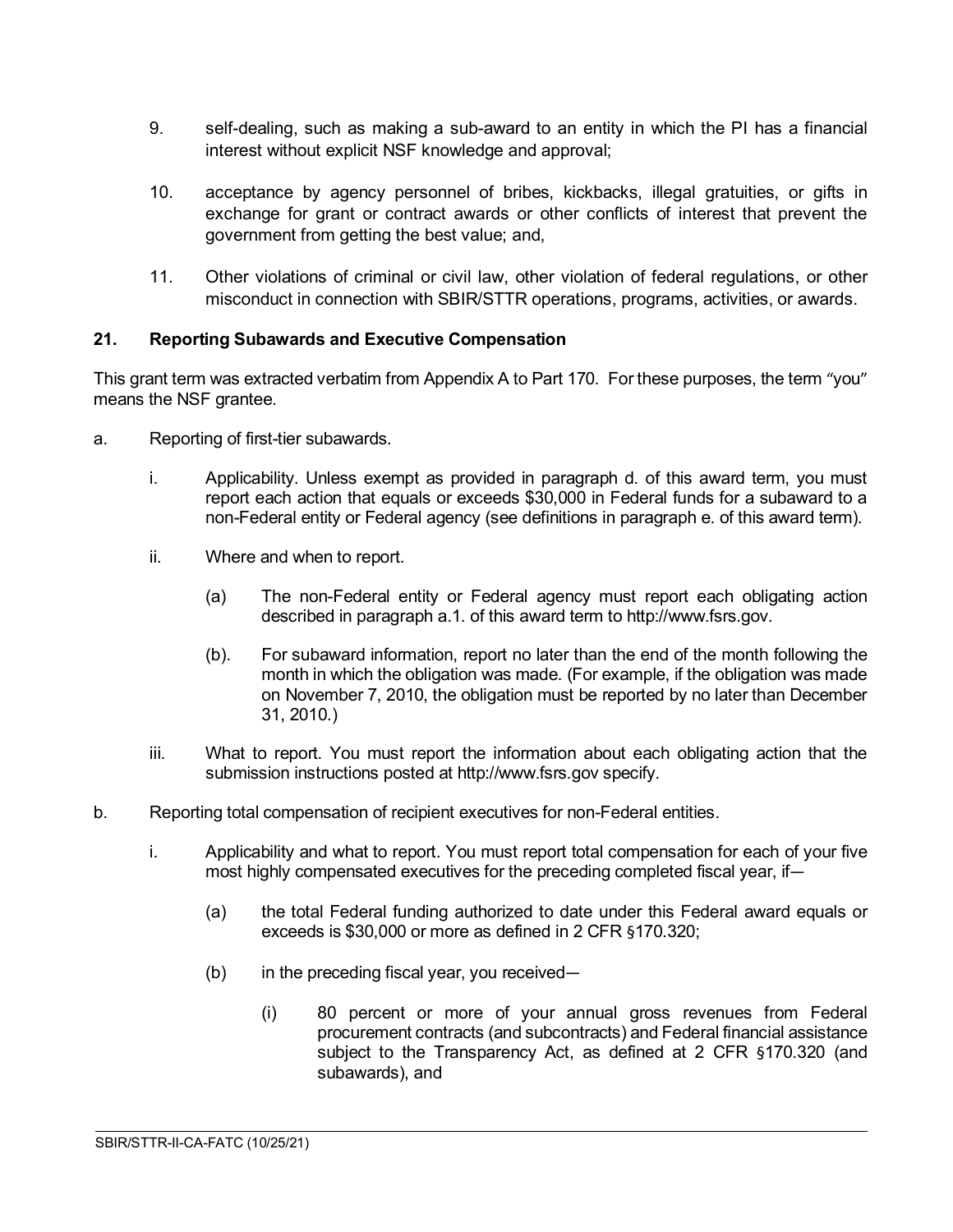- (ii) \$25,000,000 or more in annual gross revenues from Federal procurement contracts (and subcontracts) and Federal financial assistance subject to the Transparency Act, as defined at 2 CFR §170.320 (and subawards); and,
- (c) the public does not have access to information about the compensation of the executives through periodic reports filed under section 13(a) or 15(d) of the Securities Exchange Act of 1934 (15 U.S.C. 78m(a), 78o(d)) or section 6104 of the Internal Revenue Code of 1986. (To determine if the public has access to the compensation information, see the U.S. Security and Exchange Commission total compensation filings at http://www.sec.gov/answers/execomp.htm.)
- ii. Where and when to report. You must report executive total compensation described in paragraph b.1. of this award term:
	- (a) As part of your registration profile at https://www.sam.gov.
	- (b) By the end of the month following the month in which this award is made, and annually thereafter.
- c. Reporting of Total Compensation of Subrecipient Executives.
	- i. Applicability and what to report. Unless you are exempt as provided in paragraph d. of this award term, for each first-tier non-Federal entity subrecipient under this grant, the recipient shall report the names and total compensation of each of the subrecipient's five most highly compensated executives for the subrecipient's preceding completed fiscal year, if—
		- (a) in the subrecipient's preceding fiscal year, the subrecipient received—
			- (i) 80 percent or more of its annual gross revenues from Federal procurement contracts (and subcontracts) and Federal financial assistance subject to the Transparency Act, as defined at 2 CFR §170.320 (and subawards) and,
			- (ii) \$25,000,000 or more in annual gross revenues from Federal procurement contracts (and subcontracts), and Federal financial assistance subject to the Transparency Act (and subawards); and
		- (b) The public does not have access to information about the compensation of the executives through periodic reports filed under section 13(a) or 15(d) of the Securities Exchange Act of 1934 (15 U.S.C. 78m(a), 78o(d)) or section 6104 of the Internal Revenue Code of 1986. (To determine if the public has access to the compensation information, see the U.S. Security and Exchange Commission total compensation filings at [http://www.sec.gov/answers/execomp.htm\)](http://www.sec.gov/answers/execomp.htm).
	- ii. Where and when to report. You must report subrecipient executive total compensation described in paragraph c.1. of this award term:
		- (a) To the recipient.
		- (b) By the end of the month following the month during which you make the subaward. For example, if a subaward is obligated on any date during the month of October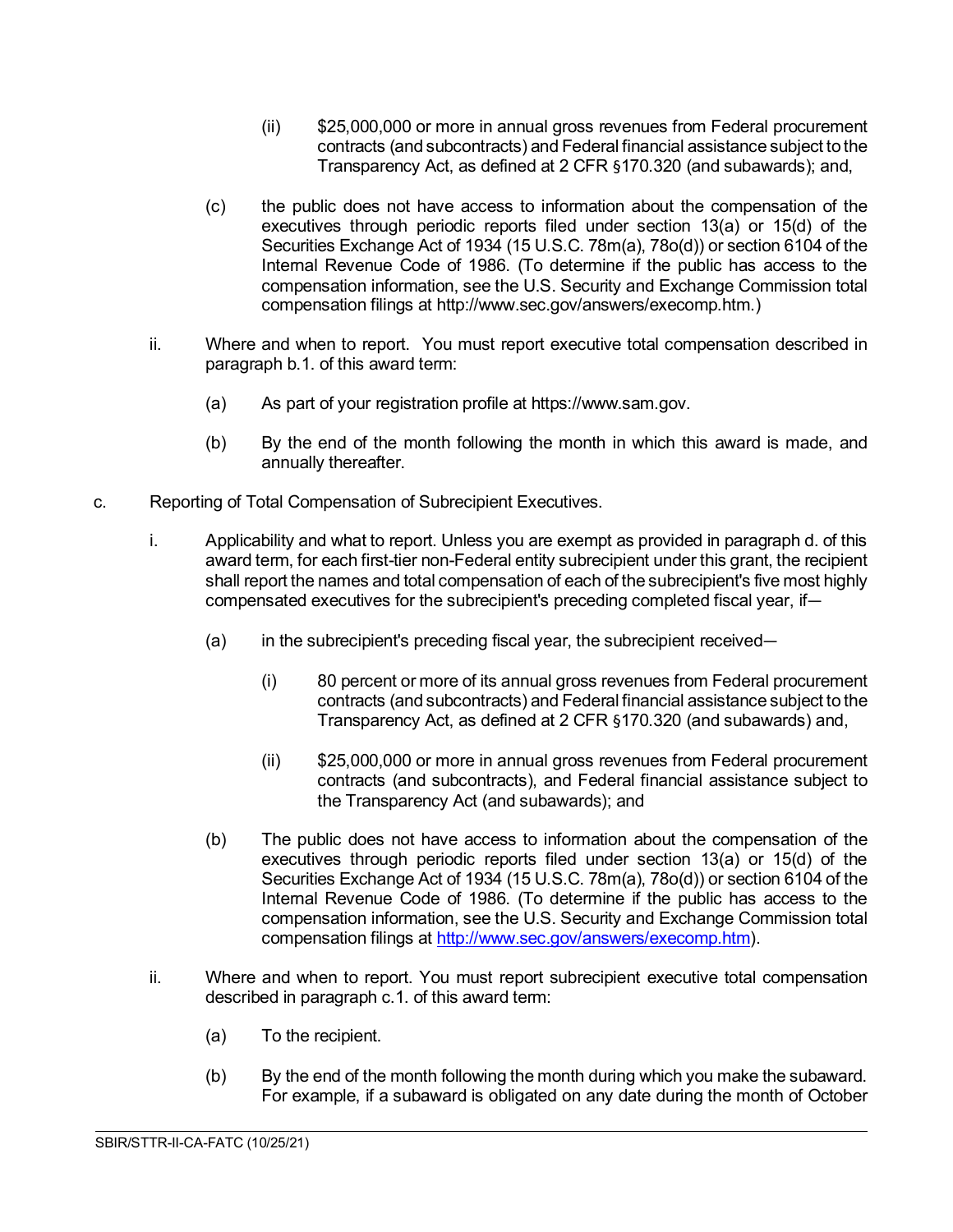of a given year (i.e., between October 1 and 31), you must report any required compensation information of the subrecipient by November 30 of that year.

d. Exemptions

If, in the previous tax year, you had gross income, from all sources, under \$300,000, you are exempt from the requirements to report:

i. Subawards,

and

ii. The total compensation of the five most highly compensated executives of any subrecipient.

- e. Definitions. For purposes of this award term:
	- i. Federal Agency means a Federal agency as defined at 5 U.S.C. 551(1) and further clarified by 5 U.S.C. 552(f).
	- ii. Non-Federal entity means all of the following, as defined in 2 CFR part 25:
		- (a) A Governmental organization, which is a State, local government, or Indian tribe;
		- (b) A foreign public entity;
		- (c) A domestic or foreign nonprofit organization; and,
		- (d) A domestic or foreign for-profit organization.
	- iii. Executive means officers, managing partners, or any other employees in management positions.
	- iv. Subaward:
		- (a) This term means a legal instrument to provide support for the performance of any portion of the substantive project or program for which you received this award and that you as the recipient award to an eligible subrecipient.
		- (b) The term does not include your procurement of property and services needed to carry out the project or program (for further explanation, see 2 CFR §200.331).
		- (c) A subaward may be provided through any legal agreement, including an agreement that you or a subrecipient considers a contract.
	- v. Subrecipient means a non-Federal entity or Federal agency that:
		- (a) Receives a subaward from you (the recipient) under this award; and
		- (b) Is accountable to you for the use of the Federal funds provided by the subaward.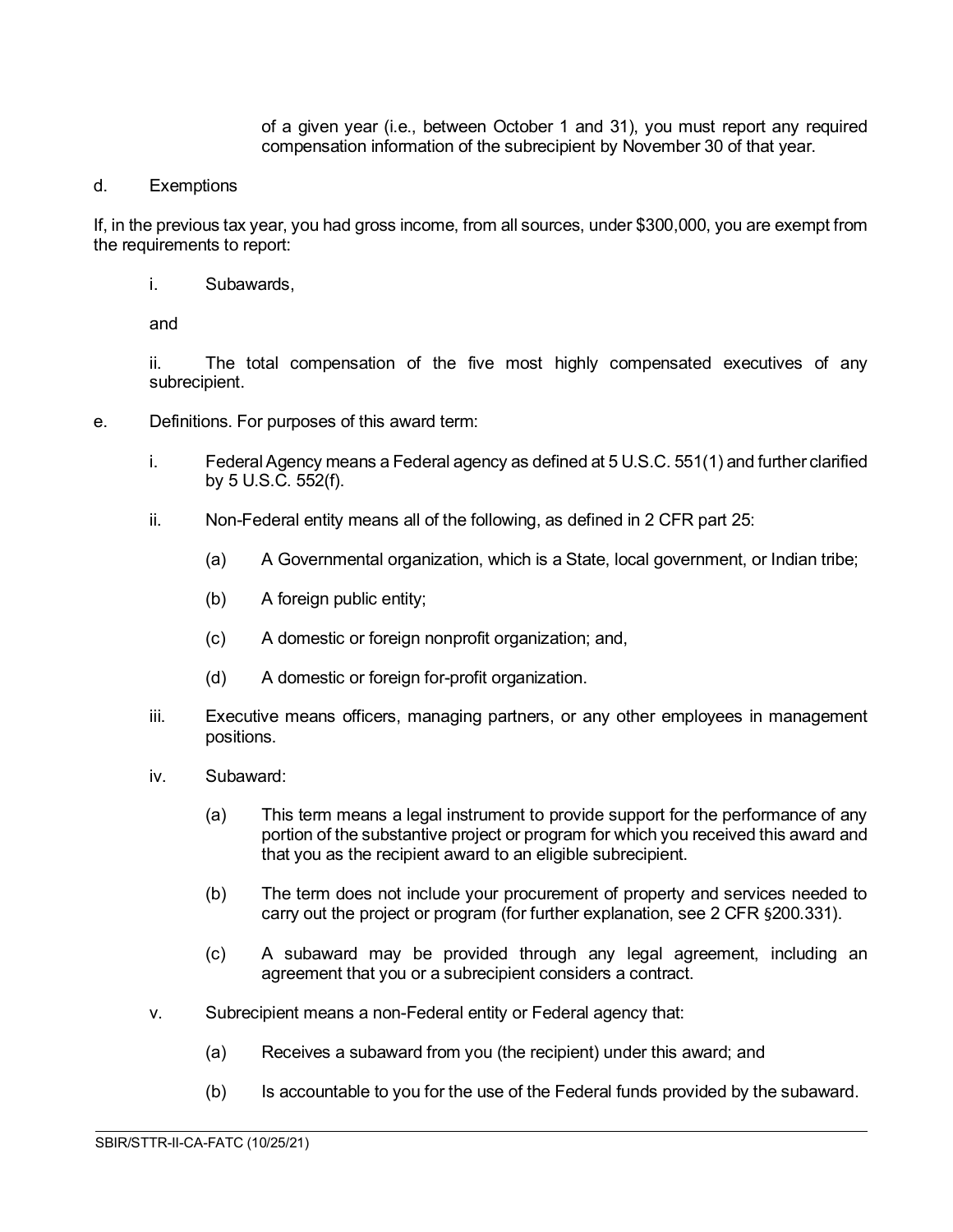vi. Total compensation means the cash and noncash dollar value earned by the executive during the recipient's or subrecipient's preceding fiscal year and includes the following (for more information see 17 CFR 229.402(c)(2)).

## <span id="page-17-0"></span>**22. System for Award Management and Universal Identifier Requirements**

This grant term was extracted verbatim from Appendix A to Part 25. For these purposes, the term "you" means the NSF grantee.

a. Requirement for System for Award Management

Unless you are exempted from this requirement under 2 CFR §25.110, you as the recipient must maintain current information in the SAM. This includes information on your immediate and highest level owner and subsidiaries, as well as on all of your predecessors that have been awarded a Federal contract or Federal financial assistance within the last three years, if applicable, until you submit the final financial report required under this Federal award or receive the final payment, whichever is later. This requires that you review and update the information at least annually after the initial registration, and more frequently if required by changes in your information or another Federal award term.

b. Requirement for Unique Entity Identifier

If you are authorized to make subawards under this Federal award, you:

- i. Must notify potential subrecipients that no entity (see definition in paragraph C of this award term) may receive a subaward from you until the entity has provided its Unique Entity Identifier to you.
- ii. May not make a subaward to an entity unless the entity has provided its Unique Entity Identifier to you. Subrecipients are not required to obtain an active SAM registration, but must obtain a Unique Entity Identifier.
- c. Definitions

For purposes of this term:

- i. System for Award Management (SAM) means the Federal repository into which a recipient must provide information required for the conduct of business as a recipient. Additional information about registration procedures may be found at the SAM Internet site (currently at https://www.sam.gov).
- ii. Unique Entity Identifier means the identifier assigned by SAM to uniquely identify business entities.
- iii. Entity includes non-Federal entities as defined at 2 CFR §200.1 and also includes all of the following, for purposes of this part:

- (a) A foreign organization;
- (b) A foreign public entity;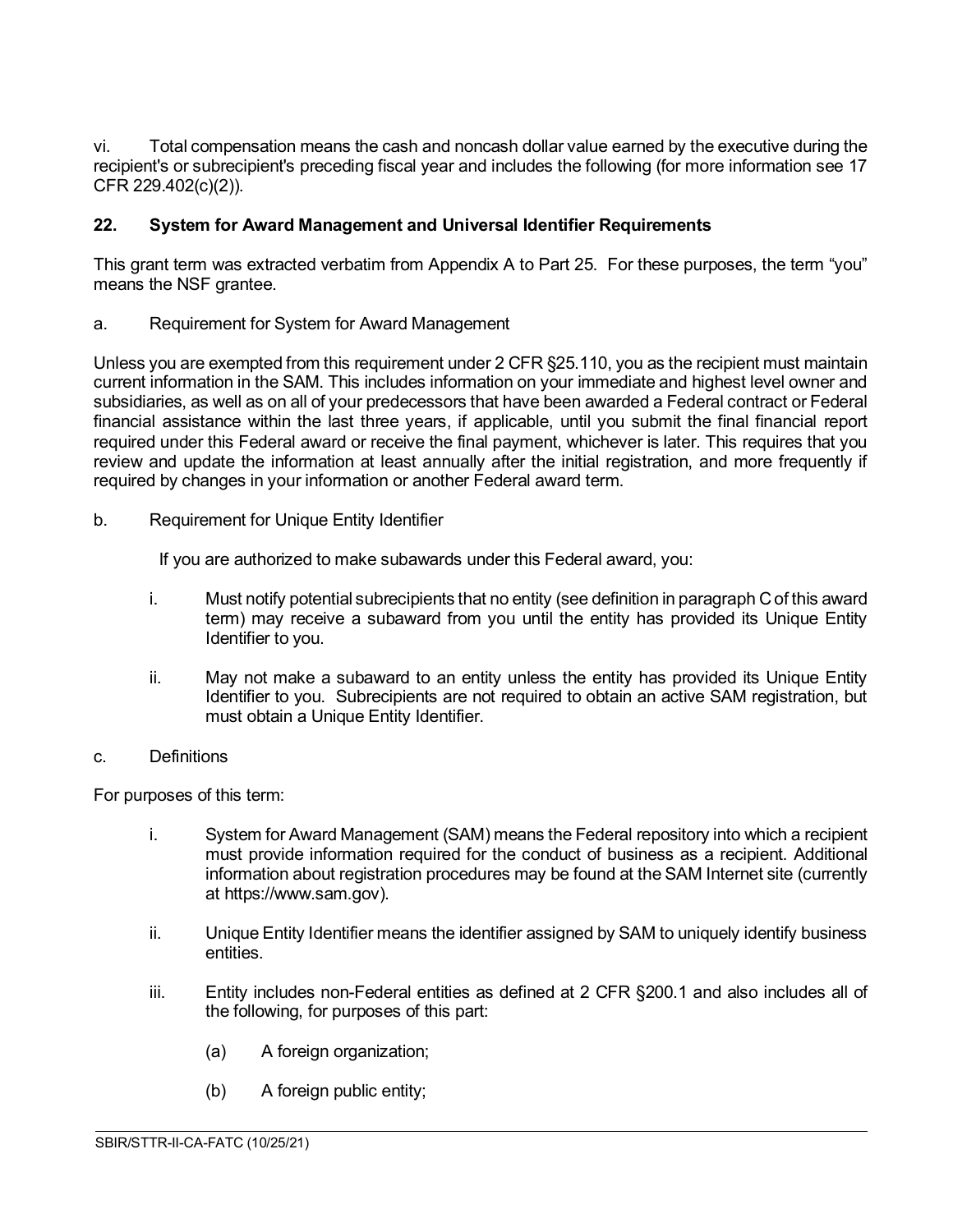- (c) A domestic or foreign for-profit organization; and
- (d) A Federal agency.
- iv. Subaward has the meaning given in 2 CFR §200.1.
- v. Subrecipient has the meaning given in 2 CFR §200.1.

## <span id="page-18-0"></span>**23. Unpaid Federal Tax Liability**

Article 23 applies only to awardees that are corporations.

In accordance with the Financial Services and General Governmental Appropriations Act, 2020, the grantee affirms that the corporation has no unpaid Federal tax liability that has been assessed, for which all judicial and administrative remedies have been exhausted or lapsed, and that is not being paid in a timely manner pursuant to an agreement with the authority responsible for collecting the tax liability.

#### <span id="page-18-1"></span>**24. Criminal Convictions**

Article 24 applies only to awardees that are corporations.

In accordance with the Financial Services and General Governmental Appropriations Act, 2020, the grantee affirms that the corporation has not been convicted of a felony criminal violation under any Federal law within the preceding 24 months.

## <span id="page-18-2"></span>**25. Copyrighted Material**

#### a. *Definition*

Subject writing means any material that:

- i. is or may be copyrighted under Title 17 of the USC; and
- ii. is produced by the awardee or its employees in the performance of work under this award.

Subject writings include such items as reports, books, journal articles, software, databases, sound recordings, videotapes and videodiscs.

#### b. *Copyright Ownership, Government License*

Except as otherwise specified in the award or by this paragraph, the awardee may own or permit others to own copyright in all subject writings. The awardee agrees that if it or anyone else does own copyright in a subject writing, the Federal government will have a nonexclusive, nontransferable, irrevocable, royalty-free license to exercise or have exercised for or on behalf of the US throughout the world all the exclusive rights provided by copyright. Such license, however, will not include the right to sell copies or phonorecords of the copyrighted works to the public.

 $\overline{a}$ 

c. *Awards Affected by International Agreements*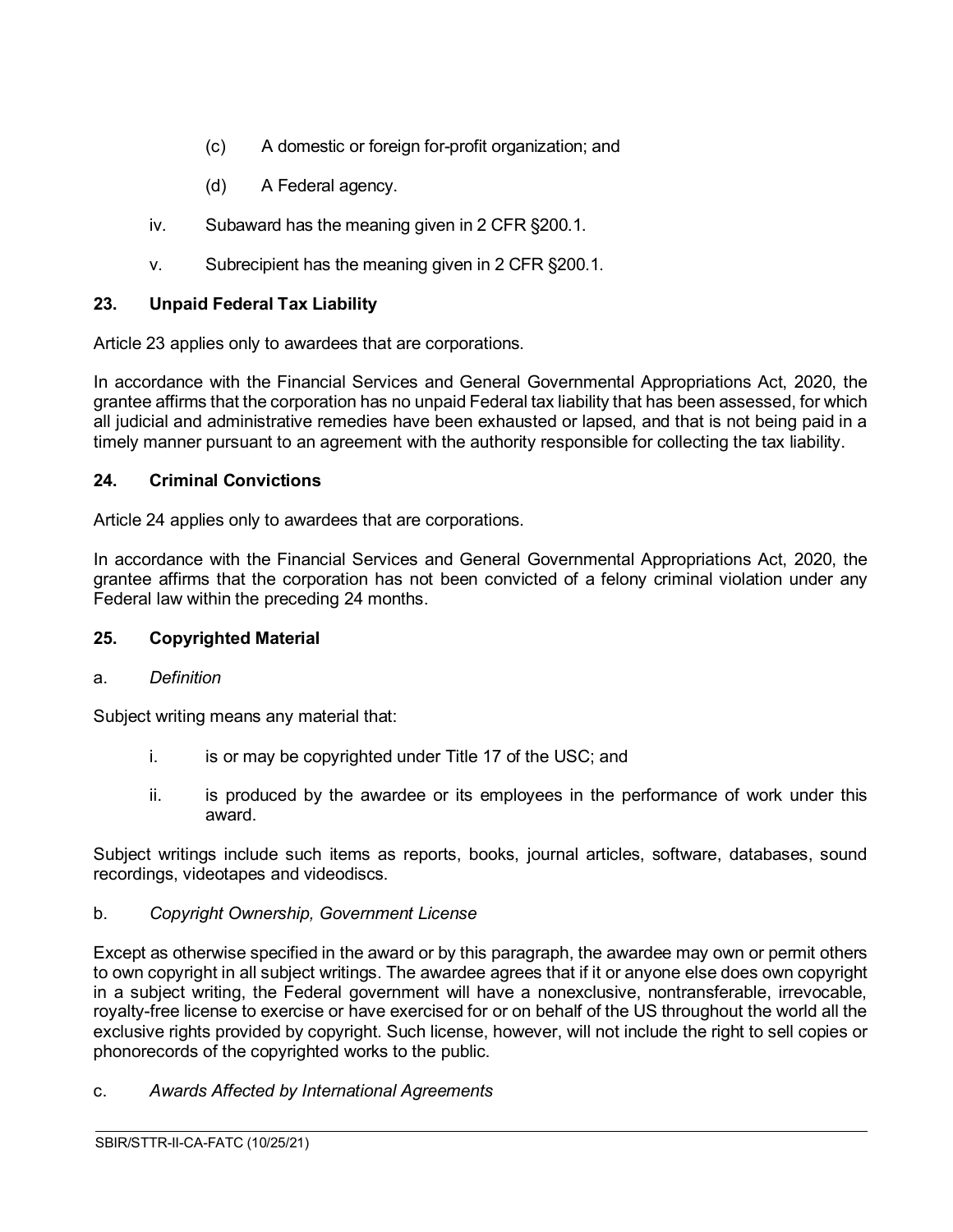If the award indicates it is subject to an identified international agreement or treaty, NSF can direct the awardee to convey to any foreign participant or otherwise dispose of such rights to subject writings as are required to comply with that agreement or treaty. In such cases, the standard clauses for Copyrighted Material or Patents Rights will be modified through the addition of the following:

"This project is supported under the cooperative program listed below. Your rights in inventions, writings and data may be affected."

The applicable agreement or treaty will be identified immediately beneath that sentence.

#### d. *Awardee Action to Protect Government Interests*

The awardee agrees to acquire, through written agreement or an employment relationship, the ability to comply with the requirements of the preceding paragraphs and, in particular, to acquire the ability to convey rights in a subject writing to a foreign participant if directed by NSF under the previous paragraph. The awardee further agrees that any transfer of copyright or any other rights to a subject writing, by it or anyone whom it has allowed to own such rights, will be made subject to the requirements of this article.

#### <span id="page-19-0"></span>**26. Public Access to Copyrighted Material**

NSF's Public Access Policy applies to awards, funded in whole or in part, as a result of proposals submitted, or due, on or after January 25, 2016. NSF's Public Access Policy may be viewed at [http://www.nsf.gov/news/special\\_reports/public\\_access/](http://www.nsf.gov/news/special_reports/public_access).

NSF's policy on public access to copyrighted material (Public Access Policy) reflects the Foundation's commitment to making certain that, to the extent possible, the American public, industry and the scientific community have access to the results of federally funded scientific research. Pursuant to this policy, the awardee must ensure that all articles in peer-reviewed scholarly journals and papers in juried conference proceedings:

- are deposited in a public access compliant repository (as identified in the Public Access Policy);
- are available for download, reading and analysis within 12 months of publication;
- possess a minimum set of machine-readable metadata elements as described in the Public Access Policy;

 $\overline{a}$ 

• are reported in annual and final reports with a persistent identifier.

Either the final printed version or the final peer-reviewed manuscript is acceptable for deposit.

## <span id="page-19-1"></span>**27. Publications**

#### a. *Acknowledgment of Support*

The awardee is responsible for assuring that an acknowledgment of NSF support: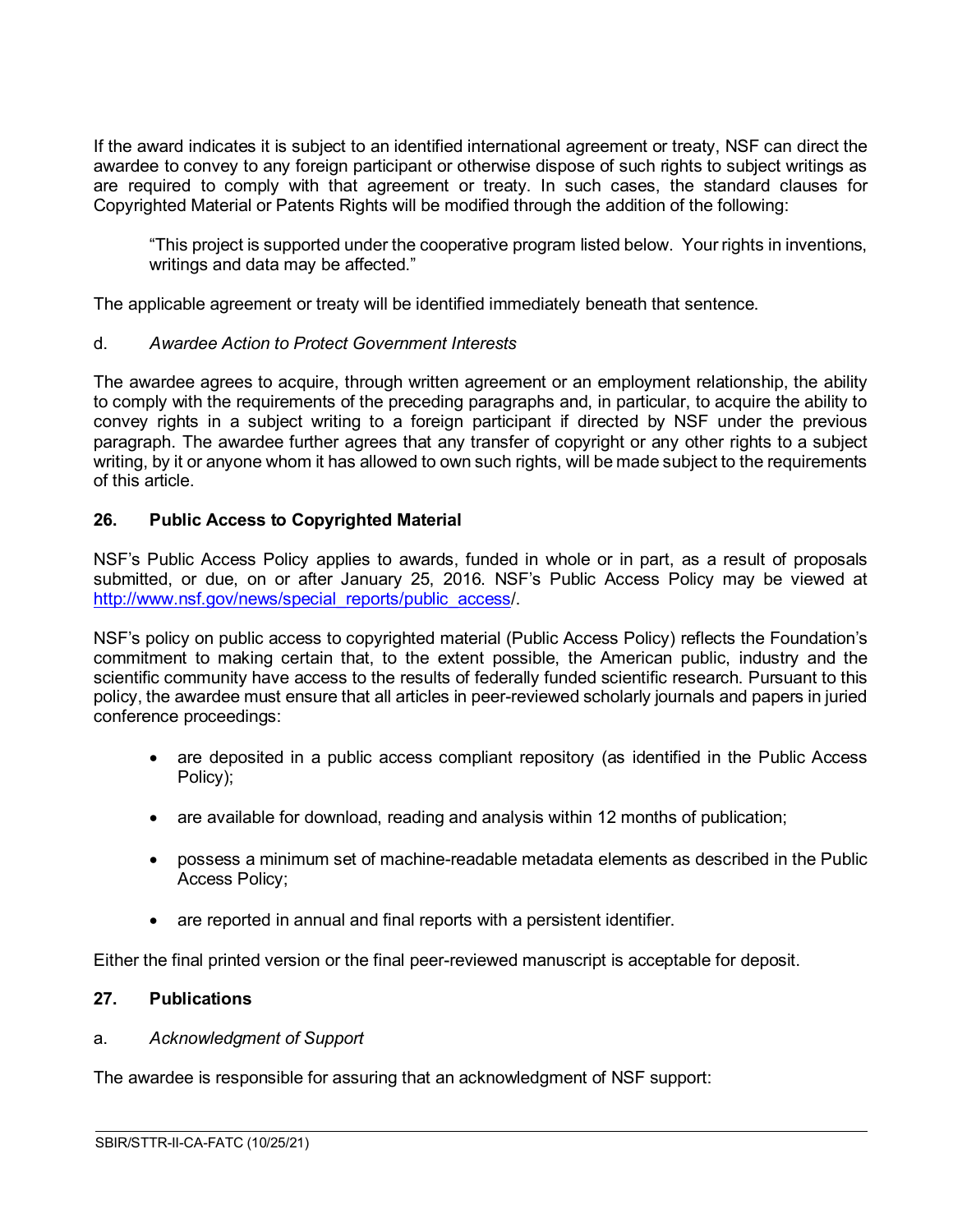i. is made in any publication (including World Wide Web sites) of any material based on or developed under this project, in the following terms:

"This material is based upon work supported by the National Science Foundation under Cooperative Agreement No. (NSF award number)."

ii. is orally acknowledged during all news media interviews, including popular media such as radio, television and news magazines.

#### b. *News Releases*

The awardee is strongly encouraged to consult with and notify the cognizant NSF Program Officer or his/her designee prior to issuing news releases concerning NSF-supported activities.

#### c. *Disclaimer*

The awardee is responsible for assuring that every publication of material (including World Wide Web pages) based on or developed under this award, except scientific articles or papers appearing in scientific, technical or professional journals, contains the following disclaimer:

"Any opinions, findings and conclusions or recommendations expressed in this material are those of the author(s) and do not necessarily reflect the views of the National Science Foundation."

#### d. *Copies for NSF*

The awardee is responsible for assuring that the cognizant NSF Program Officer is provided access to, either electronically or in paper form, a copy of every publication of material based on or developed under this award, clearly labeled with the award number and other appropriate identifying information, promptly after publication.

#### <span id="page-20-0"></span>**28. Patent Rights**[4](#page-20-1)

The following Patent Rights article (implementing the Bayh-Dole Act., [35 U.S.C. §200 et seq.] shall apply to all awards for scientific or engineering research unless special provisions have been negotiated. The awardee shall include this article in all subawards for scientific or engineering research activities.

#### a. *Definitions*

- i. INVENTION means any invention or discovery which is or may be patentable or otherwise protectable under Title 35 of the USC, to any novel variety of plant which is or may be protected under the Plant Variety Protection Act (7 U.S.C. §2321 et seq.).
- ii. SUBJECT INVENTION means any invention of the awardee conceived or first actually reduced to practice in the performance of work under this award, provided that in the case of a variety of plant, the date of determination (as defined in section 41(d)) must

<span id="page-20-1"></span> $4$  The awardee is reminded that, in view of the US Supreme Court decision in Stanford v. Roche, employee assignment agreements should include a present conveyance of rights ("I hereby assign" rather than a promise or intent to assign) in order to effectively convey patent rights to the institution, allowing the institution to meet its responsibility under the Bayh-Dole Act to provide the agency with a license to patented inventions.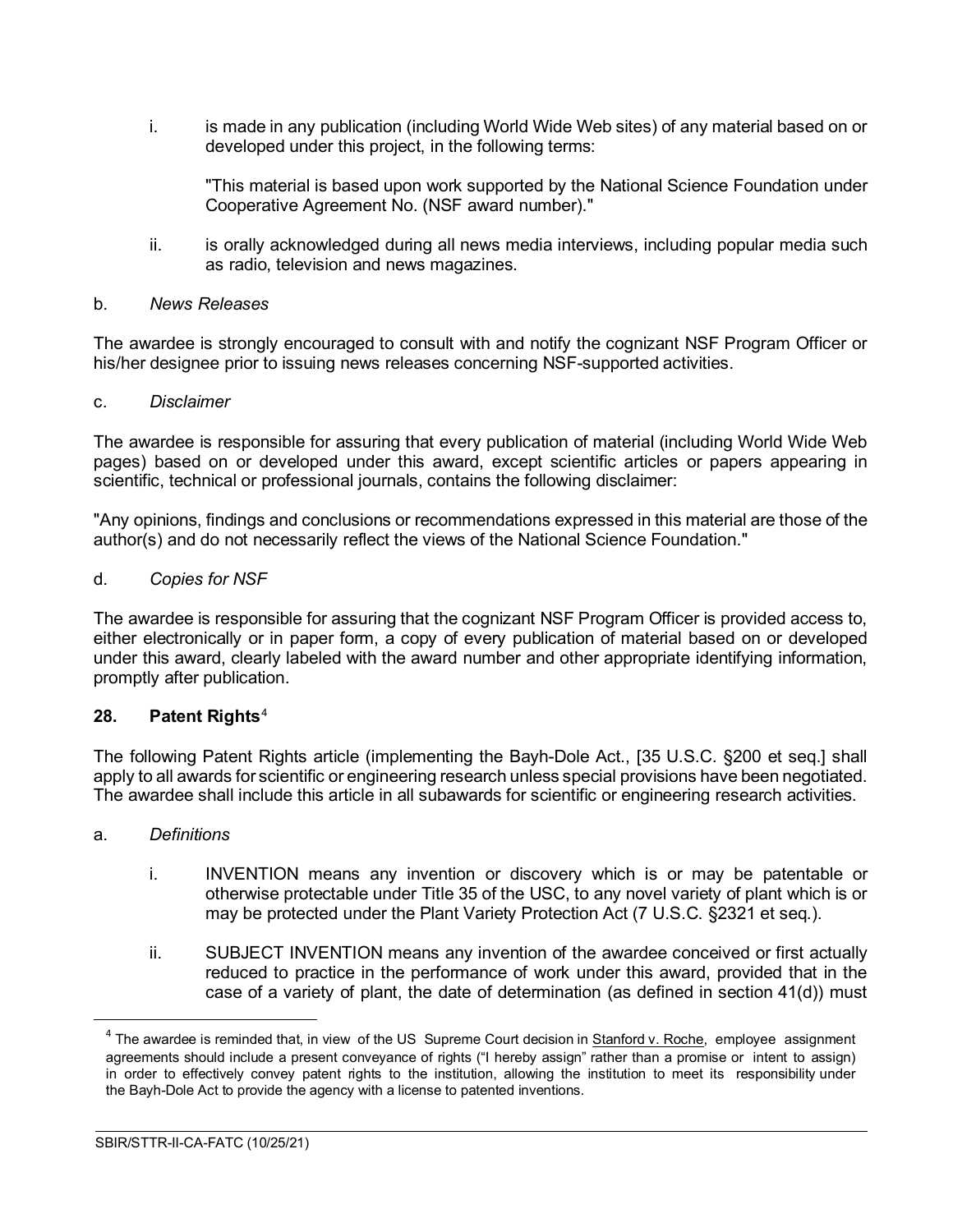also occur during the period of performance.

- iii. PRACTICAL APPLICATION means to manufacture in the case of a composition or product, to practice in the case of a process or method, or to operate in the case of a machine or system; and, in each case, under such conditions as to establish that the invention is being utilized and that its benefits are to the extent permitted by law or Government regulations available to the public on reasonable terms.
- iv. MADE when used in relation to any invention means the conception or first actual reduction to practice of such invention.
- v. SMALL BUSINESS FIRM means a small business concern as defined at section 2 of Pub. L. 85-536 (15 U.S.C. 632) and implementing regulations of the Administrator of the Small Business Administration. For the purpose of this article, the size standards for small business concerns involved in government procurement and subcontracting at 13 CFR 121.3-8 and 13 CFR 121.3-12, respectively, will be used.
- vi. NON-PROFIT ORGANIZATION means a domestic university or other institution of higher education or an organization of the type described in Section  $501(c)(3)$  of the Internal Revenue Code of 1954 (26 USC §501(c)) and exempt from taxation under Section 501(a) of the Internal Revenue Code (26 USC §501(a)) or any domestic nonprofit scientific or educational organization qualified under a State non-profit organization statute.
- vii. STATUTORY PERIOD means the one-year period before the effective filing date of a claimed invention during which exceptions to prior art exist per 35 U.S.C. 102(b) as amended by the Leahy-Smith America Invents Act, Public Law 112-29.
- viii. CONTRACTOR means any person, small business firm or nonprofit organization, or, as set forth in section 1, paragraph (b)(4) of Executive Order 12591, as amended, any business firm regardless of size, which is a party to a funding agreement.

## b. *Allocation of Principal Rights*

The awardee may retain the entire right, title and interest throughout the world to each subject invention subject to the provisions of this Patent Rights article and 35 USC Part 203. With respect to any subject invention in which the awardee retains title, the Federal Government shall have a non-exclusive, nontransferable, irrevocable, paid-up license to practice or have practiced for or on behalf of the US the subject invention throughout the world. If the award indicates it is subject to an identified international agreement or treaty, the National Science Foundation (NSF) also has the right to direct the awardee to convey to any foreign participant such patent rights to subject inventions as are required to comply with that agreement or treaty.

## c. *Invention Disclosure, Election of Title and Filing of Patent Applications by Awardee*

i. The awardee will disclose each subject invention to NSF within two months after the inventor discloses it in writing to awardee personnel responsible for the administration of patent matters. The disclosure to NSF shall be in the form of a written report and shall identify the award under which the invention was made and the inventor(s). It shall be sufficiently complete in technical detail to convey a clear understanding of the nature,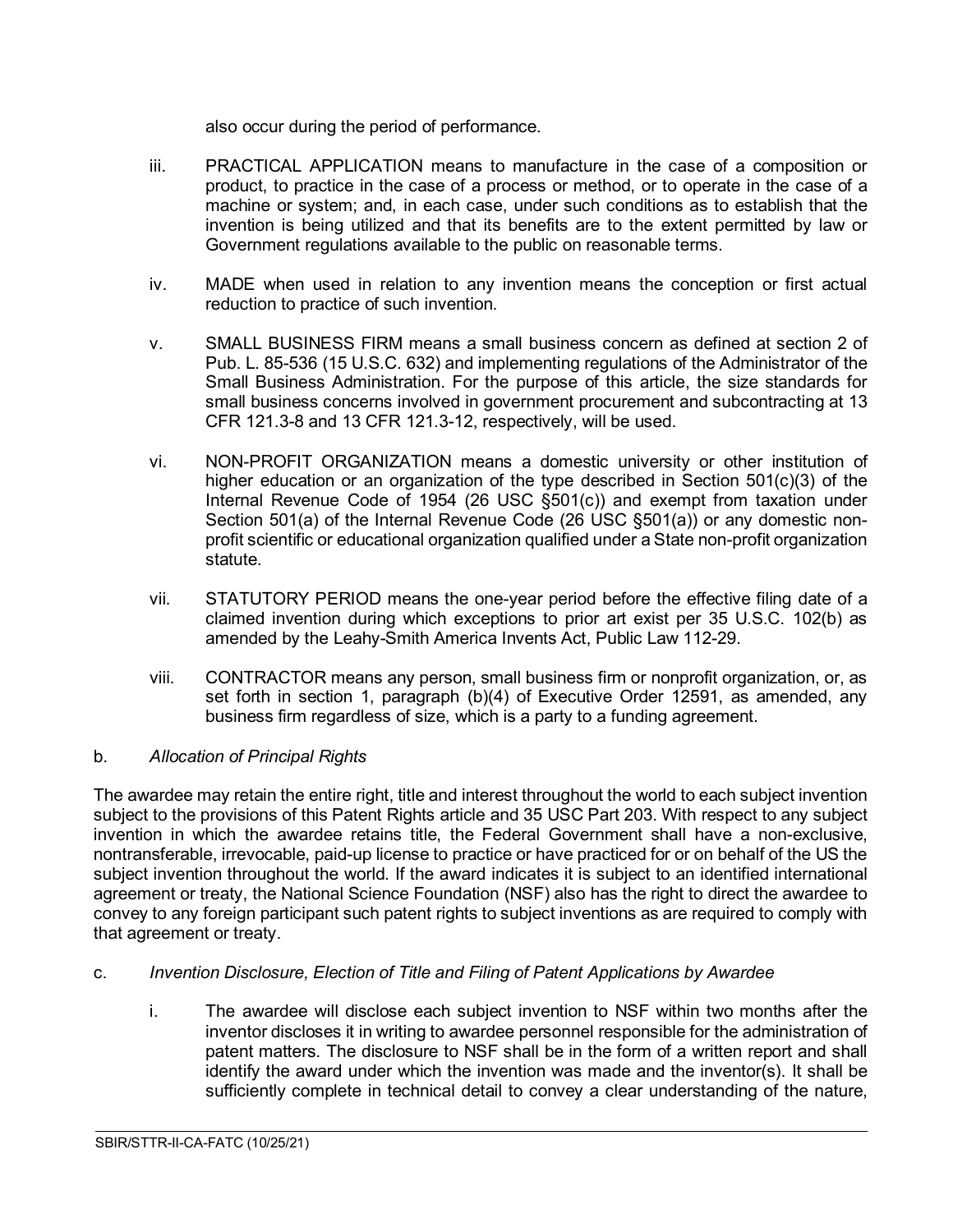purpose, operation and, to the extent known, the physical, chemical, biological or electrical characteristics of the invention. The disclosure shall also identify any publication, on sale or public use of the invention and whether a manuscript describing the invention has been submitted for publication and, if so, whether it has been accepted for publication at the time of disclosure. In addition, after disclosure to NSF, the awardee will promptly notify NSF of the acceptance of any manuscript describing the invention for publication or of any on sale or public use planned by the awardee.

- ii. The awardee will elect in writing whether or not to retain title to any such invention by notifying NSF within two years of disclosure to NSF. However, in any case where a patent, a printed publication, public use, sale or other availability to the public has initiated the one-year statutory period wherein valid patent protection can still be obtained in the US, the period for election of title may be shortened by NSF to a date that is no more than 60 days prior to the end of the statutory period.
- iii. The awardee will file its initial patent application on an invention to which it elects to retain title within one year after election of title or, if earlier, prior to the end of any statutory period wherein valid patent protection can be obtained in the US after a publication, on sale, or public use. If the awardee files a provisional application as its initial patent application, it shall file a non-provisional application within 10 months of the filing of the provisional application. The awardee will file patent applications in additional countries or international patent offices within either ten months of the first filed patent application, or six months from the date when permission is granted by the Commissioner of Patents to file foreign patent applications when such filing has been prohibited by a Secrecy **Order**
- iv. For any subject invention with NSF and awardee co-inventors, where NSF determines that it would be in the interest of the government, pursuant to 35 U.S.C. 207(a)(3), to file an initial patent application on the subject invention, NSF, at its discretion and in consultation with the awardee, may file such application at its own expense, provided that the awardee retains the ability to elect title pursuant to 35 U.S.C. 202(a).
- v. Requests for extension of the time for disclosure to NSF, election and filing under subparagraphs 1., 2. and 3 may, at the discretion of NSF, be awarded. When an awardee has requested an extension for filing a non-provisional application after filing a provisional application, a one-year extension will be granted unless NSF notifies the contractor within 60 days of receiving the request.

#### d. *Conditions When the Government May Obtain Title*

The awardee will convey to NSF, upon written request, title to any subject invention:

- i. if the awardee fails to disclose or elect the subject invention within the times specified in paragraph c. above, or elects not to retain title;
- ii. in those countries in which the awardee fails to file patent applications within the times specified in paragraph c. above, provided, however, that if the awardee has filed a patent application in a country after the times specified in paragraph (c) of this article, but prior to its receipt of the written request of NSF, the awardee shall continue to retain title in that country; or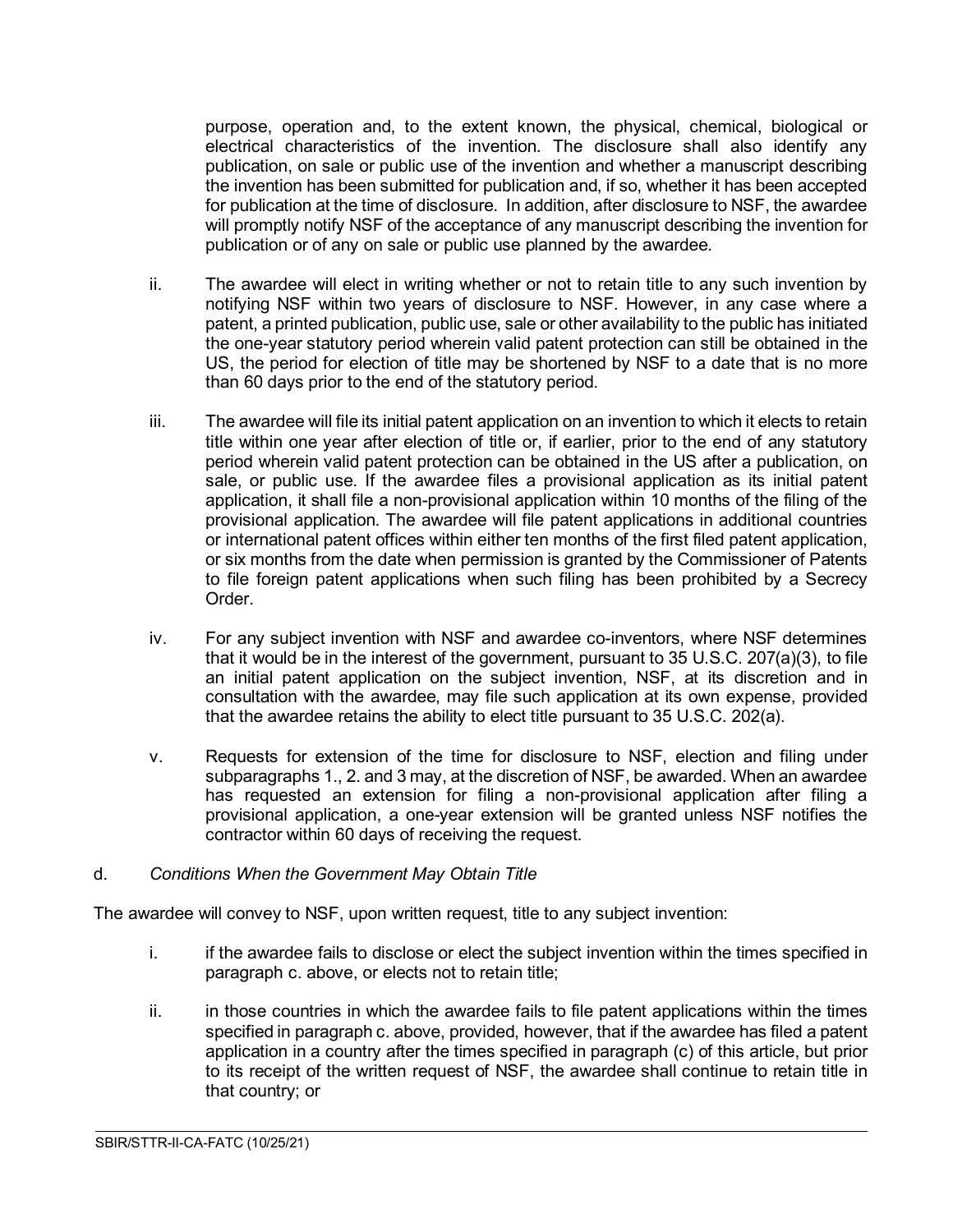iii. in any country in which the awardee decides not to continue the prosecution of any nonprovisional patent application for, to pay a maintenance, annuity or renewal fee on, or defend in a reexamination or opposition proceeding on, a patent on a subject invention.

#### e. *Minimum Rights to Awardee*

- i. The awardee will retain a non-exclusive royalty-free license throughout the world in each subject invention to which the Government obtains title, except if the awardee fails to disclose the subject invention within the times specified in paragraph c. above. The awardee's license extends to its domestic subsidiaries and affiliates, if any, within the corporate structure of which the awardee is a party and includes the right to award sublicenses of the same scope to the extent the awardee was legally obligated to do so at the time the award was made. The license is transferable only with the approval of NSF except when transferred to the successor of that part of the awardee's business to which the invention pertains.
- ii. The awardee's domestic license may be revoked or modified by NSF to the extent necessary to achieve expeditious practical application of the subject invention pursuant to an application for an exclusive license submitted in accordance with applicable provisions at 37 CFR Part 404. This license will not be revoked in that field of use or the geographical areas in which the awardee has achieved practical application and continues to make the benefits of the invention reasonably accessible to the public. The license in any foreign country may be revoked or modified at discretion of NSF to the extent the awardee, its licensees or its domestic subsidiaries or affiliates have failed to achieve practical application in that foreign country.
- iii. Before revocation or modification of the license, NSF will furnish the awardee a written notice of its intention to revoke or modify the license, and the awardee will be allowed 30 days (or such other time as may be authorized by NSF for good cause shown by the awardee) after the notice to show cause why the license should not be revoked or modified. The awardee has the right to appeal, in accordance with applicable regulations in 37 CFR Part 404 concerning the licensing of Government-owned inventions, any decision concerning the revocation or modification of its license.

#### f. *Awardee Action to Protect Government's Interest*

- i. The awardee agrees to execute or to have executed and promptly deliver to NSF all instruments necessary to: (i) establish or confirm the rights the Government has throughout the world in those subject inventions for which the awardee retains title; and (ii) convey title to NSF when requested under paragraph d. above, and to enable the Government to obtain patent protection throughout the world in that subject invention.
- ii. The awardee agrees to require, by written agreement, its employees, other than clerical and non-technical employees, to disclose promptly in writing to personnel identified as responsible for the administration of patent matters and in a format suggested by the awardee each subject invention made under this award in order that the awardee can comply with the disclosure provisions of paragraph c. above, to assign to the awardee the entire right, title and interest in and to each subject invention made under the award, and to execute all papers necessary to file patent applications on subject inventions and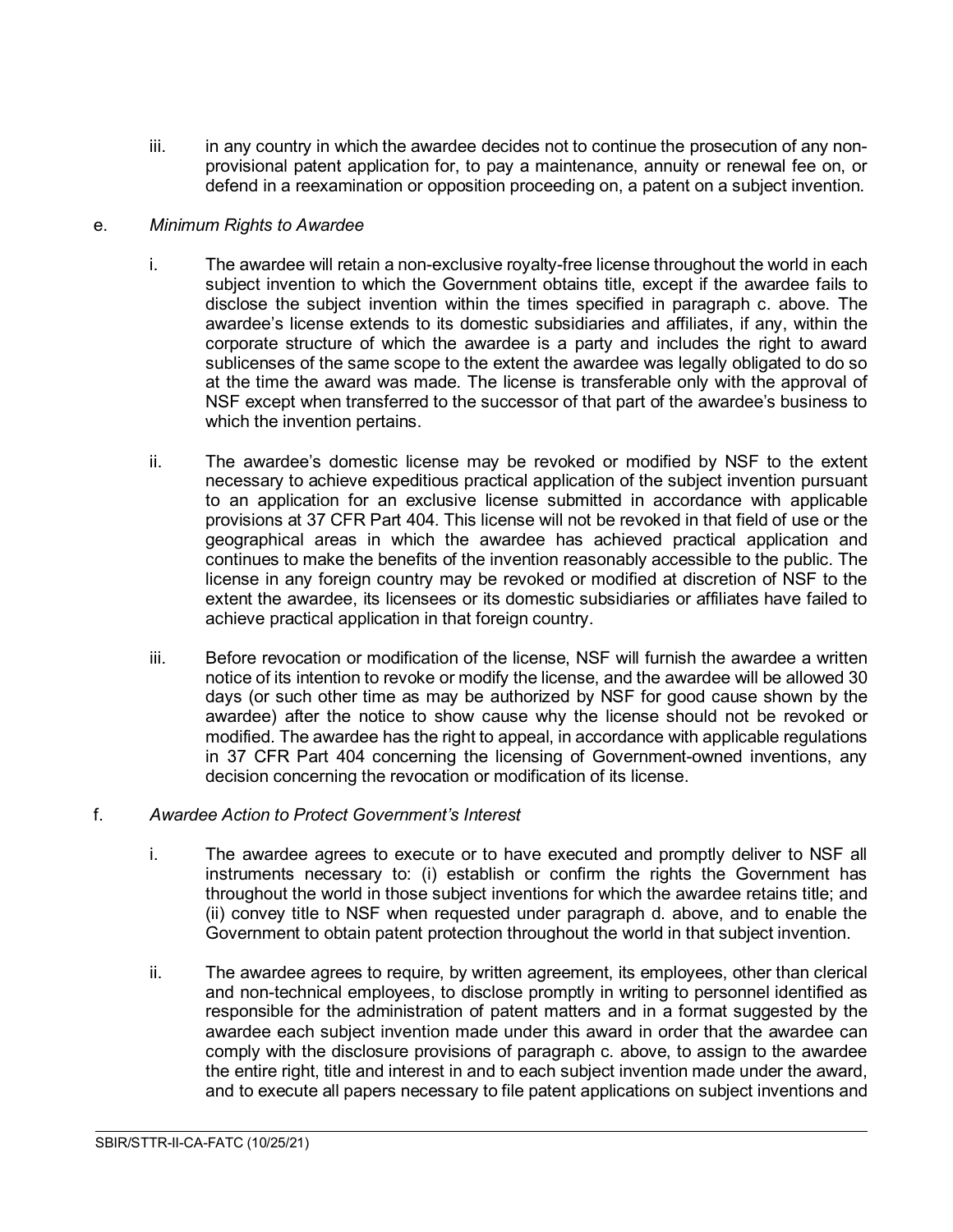to establish the Government's rights in the subject inventions. The disclosure format should require, as a minimum, the information requested by paragraph c.1 above. The awardee shall instruct such employees through the employee agreements or other suitable educational programs on the importance of reporting inventions in sufficient time to permit the filing of patent applications prior to US or foreign statutory bars.

- iii. For each subject invention, the awardee will no less than 60 days prior to the expiration of the statutory deadline, notify NSF of any decision: not to continue the prosecution of a non- provisional patent application; not to pay a maintenance, annuity or renewal fee; not to defend in a reexamination or opposition proceeding on a patent, in any country; to request, be a party to, or take action in a trial proceeding before the Patent Trial and Appeals Board of the U.S. Patent and Trademark Office, including but not limited to postaward review, review of a business method patent, inter partes review, and derivation proceeding; or to request, be a party to, or take action in a non-trial submission of art or information at the U.S. Patent and Trademark Office, including but not limited to a preissuance submission, a post-issuance submission, and supplemental.
- iv. The awardee agrees to include, within the specification of any US patent application and any patent issuing thereon covering a subject invention, the following statement:

"This invention was made with Government support under (identify NSF award number) awarded by the National Science Foundation. The Government has certain rights in this invention<sup>"</sup>

v. The awardee or its representative will complete, execute and forward to NSF a confirmation of a License to the US Government and the page of a United States patent application that contains the Federal support clause within two months of filing any domestic or foreign patent application.

#### g. *Subawards*

- i. The awardee will include this Patent Rights article, suitably modified to identify the parties, in all subawards, regardless of tier, for experimental, developmental or research work. The subawardee will retain all rights provided for the awardee in this Patent Rights article, and the awardee will not, as part of the consideration for awarding the subaward, obtain rights in the subawardees' subject inventions.
- ii. In the case of subawards, at any tier, when the prime award by NSF was a contract (but not a cooperative agreement), NSF, subawardee and contractor agree that the mutual obligations of the parties created by this Patent Rights article constitute a contract between the subawardee and the Foundation with respect to those matters covered by this Patent Rights article.

#### h. *Reporting on Utilization of Subject Inventions*

Upon request, the awardee agrees to submit on request periodic reports no more frequently than annually on the utilization of a subject invention or on efforts at obtaining such utilization that are being made by the awardee or its licensees or assignees. Such reports shall include information regarding the status of development, date of first commercial sale or use, gross royalties received by the awardee and such other data and information as NSF may reasonably specify. The awardee also agrees to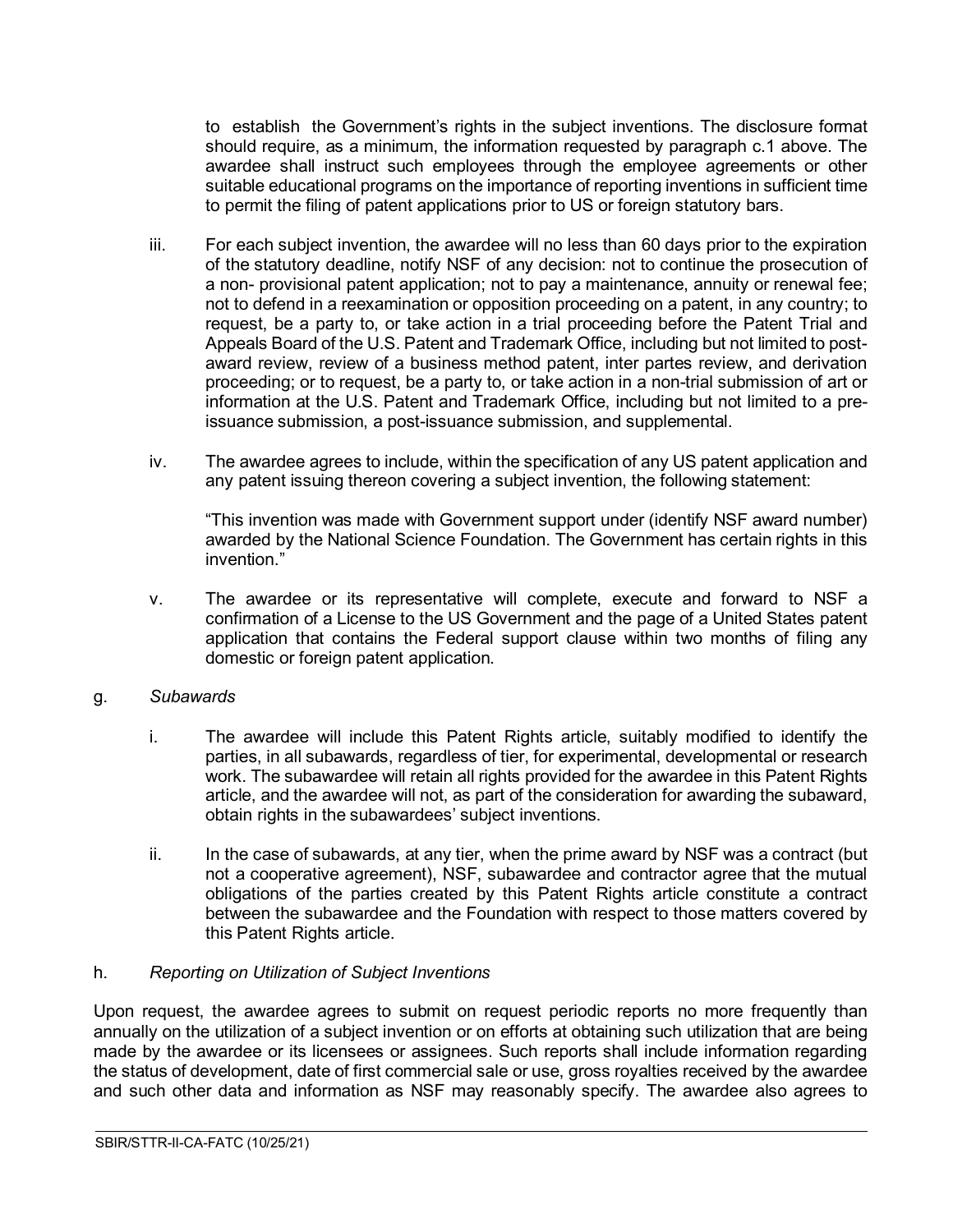provide additional reports in connection with any march-in proceeding undertaken by NSF in accordance with paragraph j. of this Patent Rights article.

As required by 35 USC §202(c)(5), NSF agrees it will not disclose such information to persons outside the Government without the permission of the awardee.

i. Preference for United States Industry

Notwithstanding any other provision of this Patent Rights article, the awardee agrees that neither it nor any assignee will grant to any person the exclusive right to use or sell any subject invention in the US unless such person agrees that any products embodying the subject invention or produced through the use of the subject invention will be manufactured substantially in the US. However, in individual cases, the requirement for such an agreement may be waived by NSF upon a showing by the awardee or its assignee that reasonable but unsuccessful efforts have been made to award licenses on similar terms to potential licensees that would be likely to manufacture substantially in the US or that under the circumstances domestic manufacture is not commercially feasible.

## j. *March-in Rights*

The awardee agrees that with respect to any subject invention in which it has acquired title, NSF has the right in accordance with procedures at [37 CFR §401.6](http://www.access.gpo.gov/nara/cfr/waisidx_06/37cfr401_06.html) and the NSF [PAPPG Chapter XI.D.1.l](https://www.nsf.gov/pubs/policydocs/pappg22_1/pappg_11.jsp#XID1) to require the grantee, an assignee or exclusive licensee of a subject invention to grant a non-exclusive, partially exclusive or exclusive license in any field of use to a responsible applicant or applicants, upon terms that are reasonable under the circumstances and if the grantee, assignee or exclusive licensee refuses such a request, NSF has the right to grant such a license itself if NSF determines that such action is necessary:

- i. because the awardee or assignee has not taken or is not expected to take within a reasonable time, effective steps to achieve practical application of the subject invention in such field of use;
- ii. to alleviate health or safety needs which are not reasonably satisfied by the awardee, assignee or their licensees;
- iii. to meet requirements for public use specified by Federal regulations and such requirements are not reasonably satisfied by the awardee, assignee or licensee; or
- iv. because the agreement required by paragraph i. of this Patent Rights article has not been obtained or waived or because a licensee of the exclusive right to use or sell any subject invention in the US is in breach of such agreement.

 $\overline{a}$ 

#### k. *Communications*

All communications required by this Patents Rights article must be submitted through the [iEdison](https://public.era.nih.gov/iedison/public/login.do?TYPE=33554433&REALMOID=06-dc4d00e8-1464-45e1-937f-0525407c30fd&GUID&SMAUTHREASON=0&METHOD=GET&SMAGENTNAME=-SM-938PYmoLVb4VrDeXo04LZUDVDvc%2b3899ByInEAjuSUvWNIGfB2zRpWiCivYGCogG&TARGET=-SM-http%3a%2f%2fpublic%2eera%2enih%2egov%2fiedison)  [Invention Information Management System](https://public.era.nih.gov/iedison/public/login.do?TYPE=33554433&REALMOID=06-dc4d00e8-1464-45e1-937f-0525407c30fd&GUID&SMAUTHREASON=0&METHOD=GET&SMAGENTNAME=-SM-938PYmoLVb4VrDeXo04LZUDVDvc%2b3899ByInEAjuSUvWNIGfB2zRpWiCivYGCogG&TARGET=-SM-http%3a%2f%2fpublic%2eera%2enih%2egov%2fiedison) maintained by the National Institutes of Health unless NSF prior written permission for another form of submission is obtained from the Patent Assistant at patents@nsf.gov or at Office of the General Counsel, National Science Foundation, 2415 Eisenhower Avenue, Alexandria, VA 22314.

#### <span id="page-25-0"></span>**29. Audit and Records**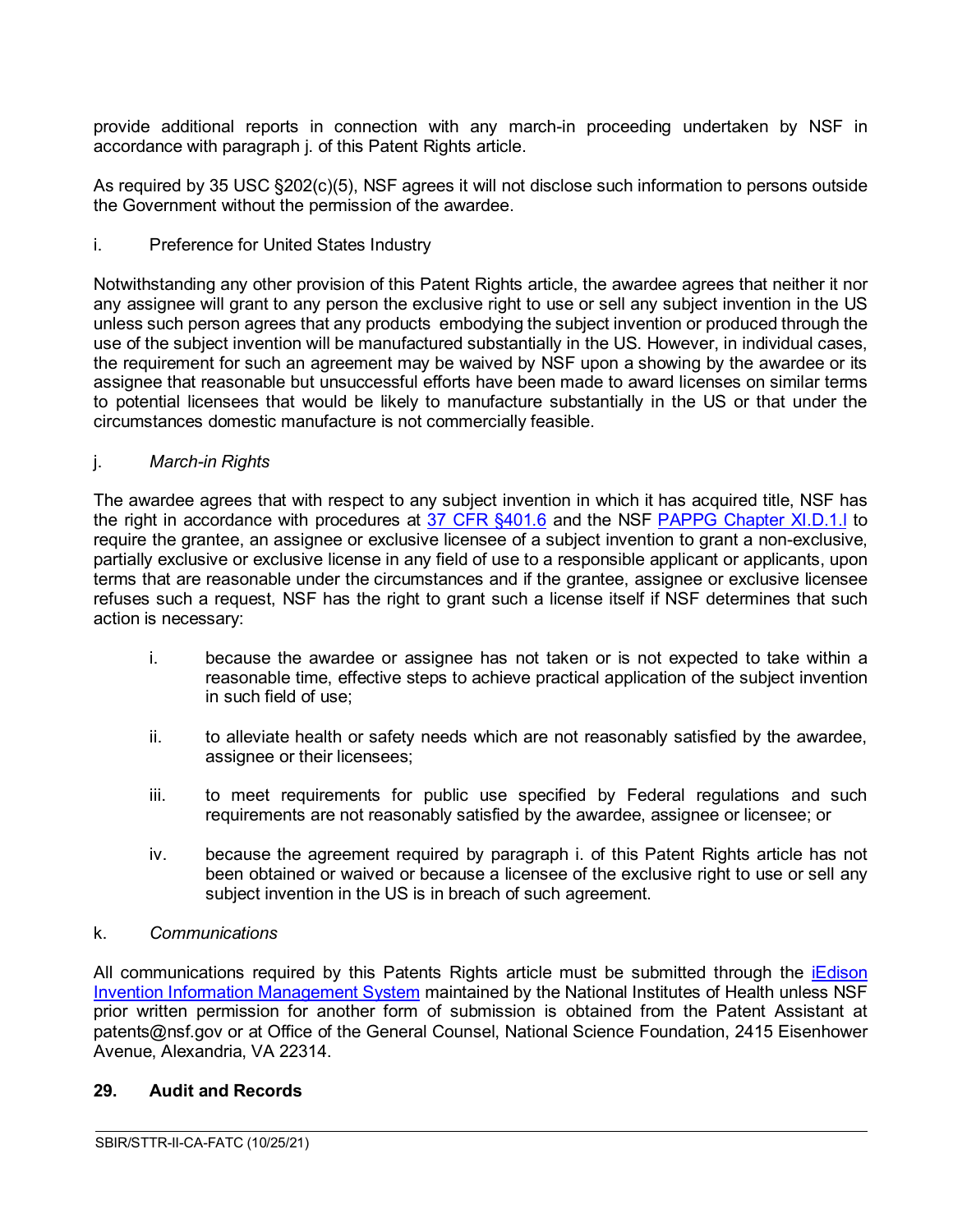Financial records, supporting documents (including documentation of personnel expenses), statistical records and other records pertinent to this award must be retained by the awardee for a period of three years from award financial closeout as described in [PAPPG Chapter VIII.E,](https://www.nsf.gov/pubs/policydocs/pappg22_1/pappg_8.jsp#VIIIE) except as noted in 2 CFR §200.333.

## <span id="page-26-0"></span>**30. Site Visits**

NSF, through authorized representatives, has the right, at all reasonable times, to make site visits to review project accomplishments and management control systems and to provide such technical assistance as may be required. If any site visit is made by NSF on the premises of the awardee or a subrecipient under an award, the awardee shall provide and shall require its subrecipients to provide all reasonable facilities and assistance for the safety and convenience of the NSF representatives in the performance of their duties. All site visits and evaluations shall be performed in such a manner that will not unduly delay the work.

## <span id="page-26-1"></span>**31. Termination and Enforcement**

a. Any suspension or termination action taken by NSF must be issued by a cognizant NSF Grants and Agreements Officer and will be in accordance with this article, 2 CFR §200.340, and [PAPPG](https://www.nsf.gov/pubs/policydocs/pappg22_1/pappg_12.jsp#XIIA)  [Chapter XII.A.](https://www.nsf.gov/pubs/policydocs/pappg22_1/pappg_12.jsp#XIIA)

- b. The grant may be suspended or terminated in whole or in part in any of the following situations:
	- 1. By NSF, if the awardee fails to comply with the terms and conditions of a Federal award;
	- 2. By NSF, to the greatest extent authorized by law, if an award no longer effectuates the program goals or agency priorities;
	- 3. By NSF, with the consent of the awardee, in which case the two parties must agree upon the termination conditions, including the effective date and, in the case of partial termination, the portion to be terminated;
	- 4. By the awardee upon sending to NSF written notification setting forth the reasons for such termination, the effective date, and, in the case of partial termination, the portion to be terminated. However, if NSF determines in the case of partial termination that the reduced or modified portion of the NSF award will not accomplish the purposes for which the NSF award was made, NSF may terminate the Federal award in its entirety:
	- 5. By NSF, pursuant to termination provisions included in the NSF award; or
	- 6. By NSF, when ordered by the Deputy Director under NSF's Regulation on Research Misconduct [45 CFR Part 689].

 $\overline{a}$ 

c. Normally, action by NSF to suspend or terminate an award will be taken only after the awardee has been informed by NSF of any deficiency on its part and given an opportunity to correct it; but NSF may immediately suspend or terminate the award without notice when it believes such action is reasonable to protect the interests of the Government.

d. No costs incurred during a suspension period or after the effective date of a termination will be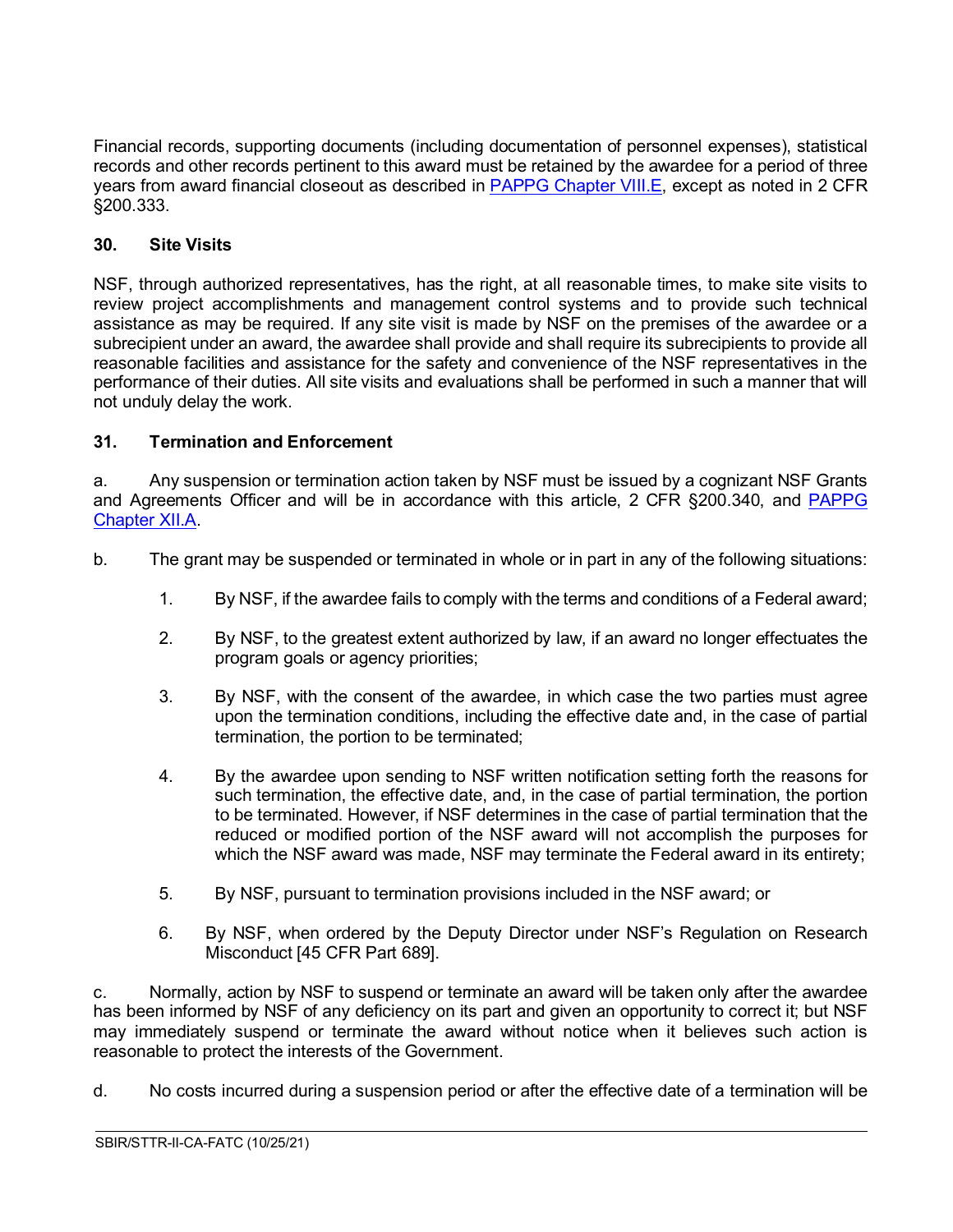allowable, except those costs which, in the opinion of NSF, the awardee could not reasonably avoid or eliminate, or which were otherwise authorized by the suspension or termination notice, provided such costs would otherwise be allowable under the terms of the award and the governing cost principles.

e. Within 30 days of the termination date, the awardee will furnish a summary of progress under the award and an itemized accounting of costs incurred prior to the termination date or pursuant to d, above. Final allowable costs under a termination settlement shall be in accordance with the terms of the award, including this article, and the governing cost principles, giving due consideration to the progress under the award. In no event will the total of NSF payments under a terminated award exceed the award amount, or the NSF pro rata share of the total project costs when cost sharing was anticipated, whichever is less.

f. When an NSF award is terminated or partially terminated, both NSF and the awardee remain responsible for compliance with the requirements in 2 CFR §§200.344 and 200.345.

g. A notice of termination other than by mutual agreement and/or the final settlement amount may be subject to review pursuant to Article Non-Discrimination Statutes.

h. NSF will report award terminations to the OMB-designated integrity and performance system in accordance with Federal regulation, but only after the awardee has had an opportunity to exhaust the review procedures contained in [PAPPG Chapter XII.B.](https://www.nsf.gov/pubs/policydocs/pappg22_1/pappg_12.jsp#XIIB) See also Article 16.d. for additional information on FAPIIS.

#### <span id="page-27-0"></span>**32. Termination Review Procedure**

a. A request for review of a notice of termination or settlement should be addressed to the Division Director, Division of Grants and Agreements (DGA), National Science Foundation, 2415 Eisenhower Avenue, Alexandria, VA, 22314. It must be postmarked no later than 30 days after the date of the letter notifying the awardee of the termination or settlement.

b. The request for review must contain a full statement of the awardee's position and the pertinent facts and reasons in support of such position.

c. Review of a notice of termination or settlement will be conducted in accordance with [PAPPG](https://www.nsf.gov/pubs/policydocs/pappg22_1/pappg_12.jsp#XIIB3)  [Chapter XII.B.3.](https://www.nsf.gov/pubs/policydocs/pappg22_1/pappg_12.jsp#XIIB3)

d. Pending resolution of the request for review, the notice of termination shall remain in effect.

## <span id="page-27-1"></span>**33. Price Reduction for Defective Cost or Pricing Data**

a. If any price, including profit, negotiated in connection with this award, was increased by any significant amount because (1) the awardee or its subrecipient furnished cost or pricing data that were not complete, accurate and current as certified in its Certificate of Current Cost Pricing data, (2) a subrecipient or prospective subrecipient furnished the awardee cost or pricing data that were not complete, accurate and current as certified in its Certificate of Current Cost Pricing Data, or (3) any of these parties furnished data of any description that were not accurate, the price or cost shall be reduced accordingly and the award shall be amended to reflect the reduction.

b. Any reduction in the award price under paragraph a. above due to defective data from a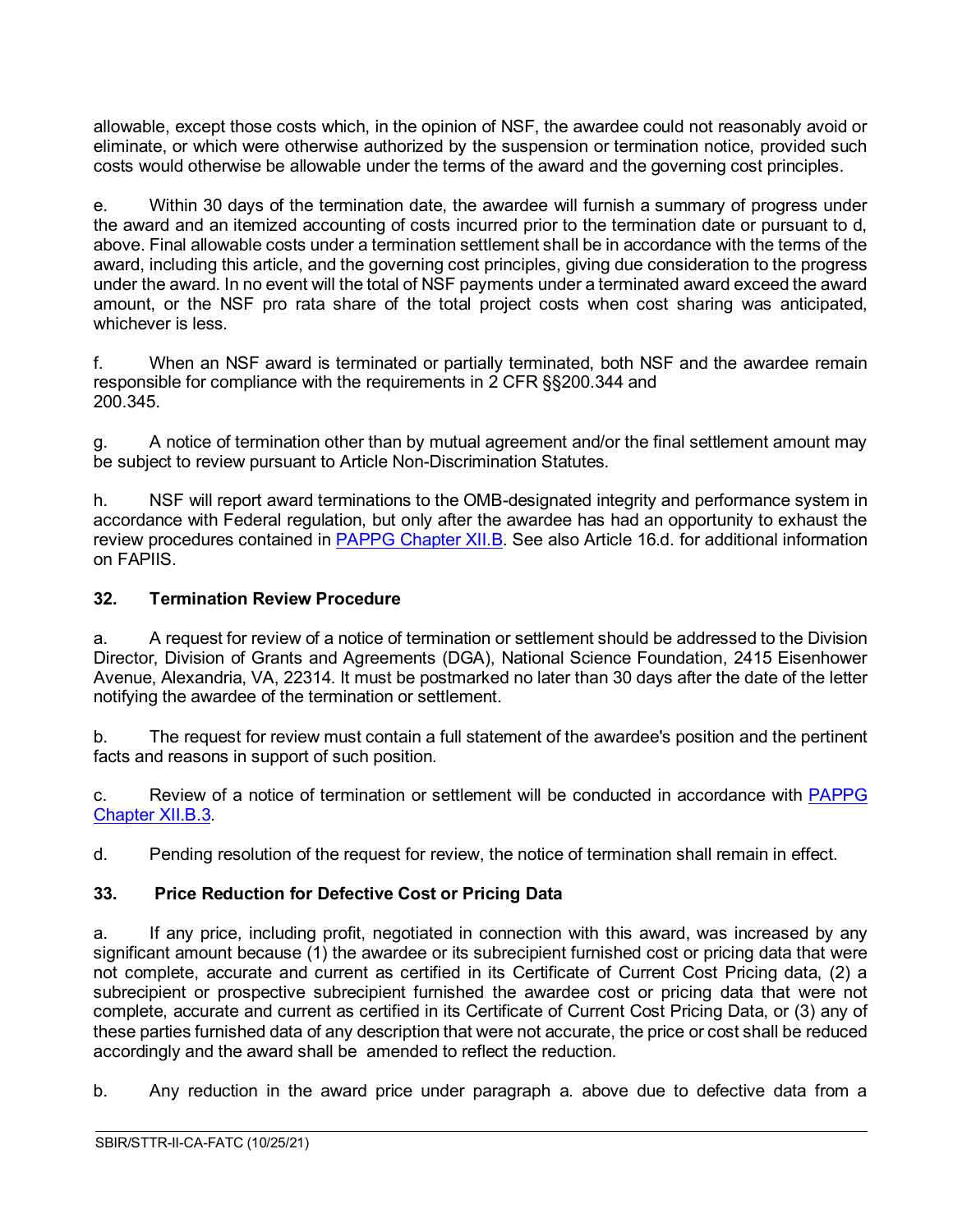prospective contractor that was not subsequently awarded the subaward shall be limited to the amount, plus applicable overhead and profit markup, by which the actual subaward price was not itself affected by defective cost or pricing data.

c. If the cognizant NSF Grants Officer determines under paragraph a. of this clause that a price or cost reduction should be made, the awardee agrees not to raise the following matters as a defense:

- 1. The awardee or subrecipient was a sole source supplier or otherwise was in a superior bargaining position and thus the price of the award would not have been modified even if accurate, complete and current cost or pricing data had been submitted.
- 2. The cognizant NSF Grants Officer should have known that the cost or pricing data in issue were defective even though the awardee or subrecipient took no affirmative action to bring the character of the data to the attention of the cognizant NSF Grants Officer.
- 3. The awardee or subrecipient did not submit a Certificate of Cost or Pricing Data. Except as prohibited by c.3. of this article, an offset in an amount determined appropriate by the cognizant NSF Grants Officer based upon the facts shall be allowed against the amount of an award price reduction if:
	- The awardee certifies to the cognizant NSF Grants Officer that, to the best of the awardee's knowledge and belief, the awardee is entitled to the offset in the amount requested; and
	- The awardee proves that the cost or pricing data (or price of amendment) is accurate and that the data was not submitted before such date.

An offset shall not be allowed if:

• The understated data was known by the awardee to be understated when the Certificate of Cost or Pricing Data was signed; or The Government proves that the facts demonstrate that the award price would not have been increased in the amount to be offset even if the available data had been submitted before the date of agreement of price.

d. If any reduction in the award price under this article reduces the price for which payment was made prior to the date of the amendment reflecting the price reduction, the awardee shall be liable to and shall pay the United States at the time such overpayment is repaid simple interest on the amount of such overpayment to be computed from the date(s) of overpayment to the awardee to the date the Government is repaid by the awardee at the applicable underpayment rate effective for each quarter prescribed by the Secretary of the Treasury under 26 USC 6621(a)(2).

## <span id="page-28-0"></span>**34. Non-Discrimination Statutes**

The award is subject to the provisions of Title VI of the Civil Rights Act of 1964 [42 USC §§2000d et seq.], Title IX of the Education Amendments of 1972 [20 USC §§1681 et seq.], the Rehabilitation Act of 1973 [29 USC §794], the Age Discrimination Act of 1975 [42 USC §§6101 et seq], Equal Employment Opportunity [E.O. 11246], Limited English Proficiency (LEP) [E.O. 13166] and all regulations and policies issued by NSF pursuant to these statutes. Specifically, in accordance with these statutes, regulations and policies, no person on the basis of race, color, national origin, sex, disability, or age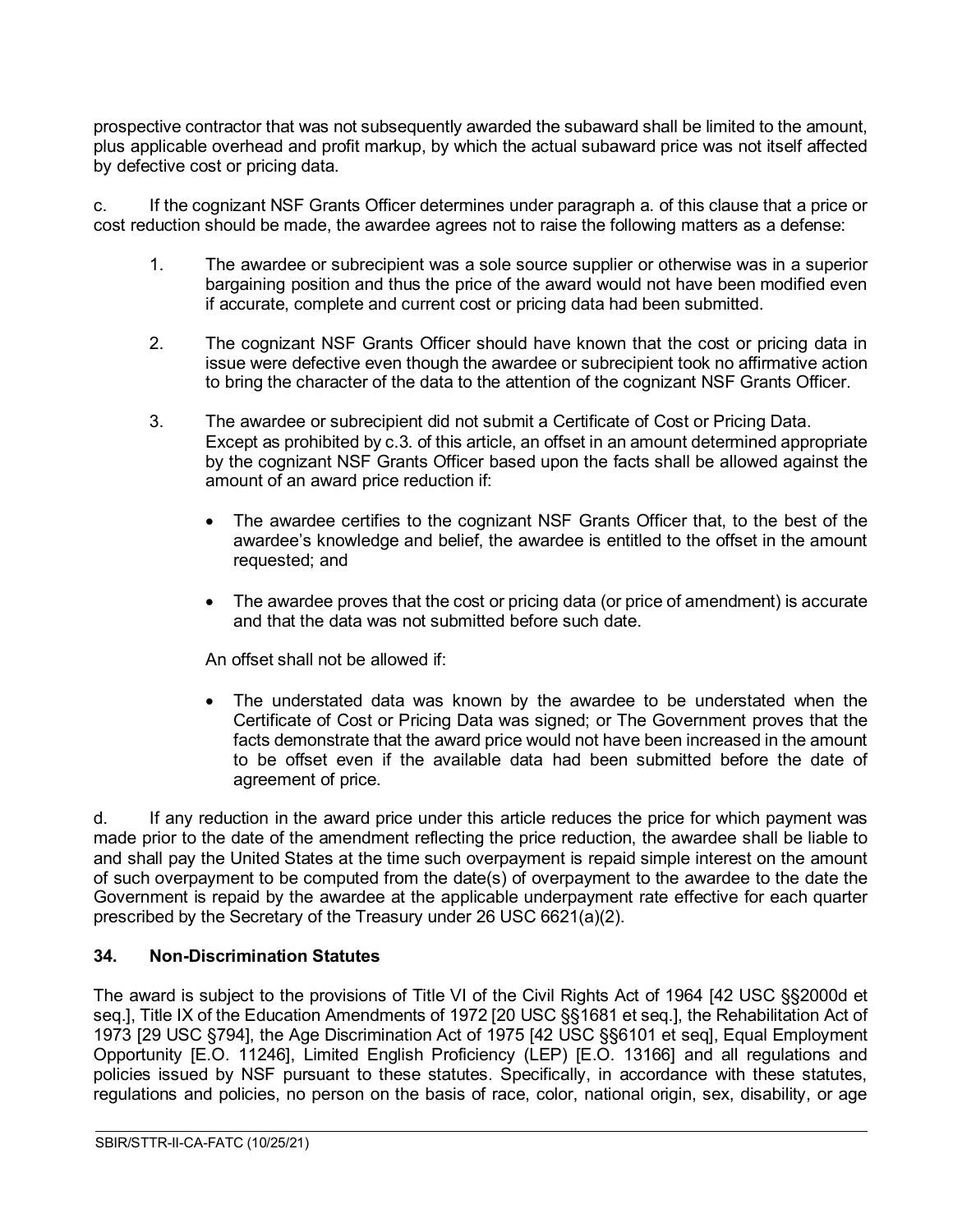shall be excluded from participation in, be denied the benefits of, or otherwise be subjected to discrimination under the award.

#### <span id="page-29-0"></span>**35. Reporting Classifiable Information**

NSF awards are intended for unclassified, publicly releasable research. The awardee will not be granted access to classified information. NSF does not expect that the results of the research project will involve classified information.

If, however, in conducting the activities supported under an award, the PI or co-PI is concerned that any of the research results involve potentially classifiable information that may warrant Government restrictions on the dissemination of the results, the PI or co-PI should promptly notify the cognizant NSF Program Officer.

#### <span id="page-29-1"></span>**36. Animal Welfare**

a. Any awardee performing research on vertebrate animals<sup>[5](#page-29-3)</sup> shall comply with the Animal Welfare Act [7 USC §2131 et seq.] and the regulations promulgated thereunder by the Secretary of Agriculture [9 CFR §§1.1-4.11] pertaining to the humane care, handling treatment of vertebrate animals held or used for research, teaching or other activities supported by Federal awards. The awardee is expected to ensure that the guidelines described in the National Academies of Sciences, Engineering and Medicine (NASEM) Publication, "Guide for the Care and Use of Laboratory Animals" are followed and to comply with the Public Health Service Policy and Government Principles Regarding the Care and Use of Animals (included as Appendix D to the NASEM Guide). Further guidance on the use of vertebrate animals in NSF funded projects can be found in [PAPPG Chapter XI.B.3.](https://www.nsf.gov/pubs/policydocs/pappg22_1/pappg_11.jsp#XIB3)

b. Effective October 1, 2015, the awardee must include NSF-supported activities with live vertebrate animals as covered activities in their Office of Laboratory Animal Welfare (OLAW) Animal Welfare Assurance. Further, they must promptly report situations involving NSF- supported animal activities to OLAW as required by the Public Health Service (PHS) [Policy on Humane](https://olaw.nih.gov/policies-laws/phs-policy.htm) Care and Use of [Laboratory](https://olaw.nih.gov/policies-laws/phs-policy.htm) Animals Section IV.F.3. The cognizant NSF Program Officer also should be notified.

c. Any changes to, or lapses in, the Institutional Animal Care and Use Committee approved animal use protocols associated with an NSF award should be reported promptly by the awardee to the cognizant NSF Program Officer.

d. In the event the awardee's multi-project Assurance is cancelled or lapses, the awardee must immediately notify the cognizant NSF Grants and Agreements Officer(s) identified in the award notice.

Research facilities subject to the Animal Welfare Act using or intending to use live animals in research and who receive Federal funding are required to register the facility with the Animal and Plant Health Inspection Service (APHIS), US Department of Agriculture. The location of the nearest APHIS Regional Office, as well as information concerning this and other APHIS activities, may be obtained at [http://www.aphis.usda.gov/.](http://www.aphis.usda.gov/)

#### <span id="page-29-2"></span>**37. Research Involving Recombinant or Synthetic Nucleic Acid Molecules**

<span id="page-29-3"></span><sup>&</sup>lt;sup>5</sup> In addition to vertebrate animals covered by the Animal Welfare Act, the requirements specified in this Article also are extended to rats, birds, and mice.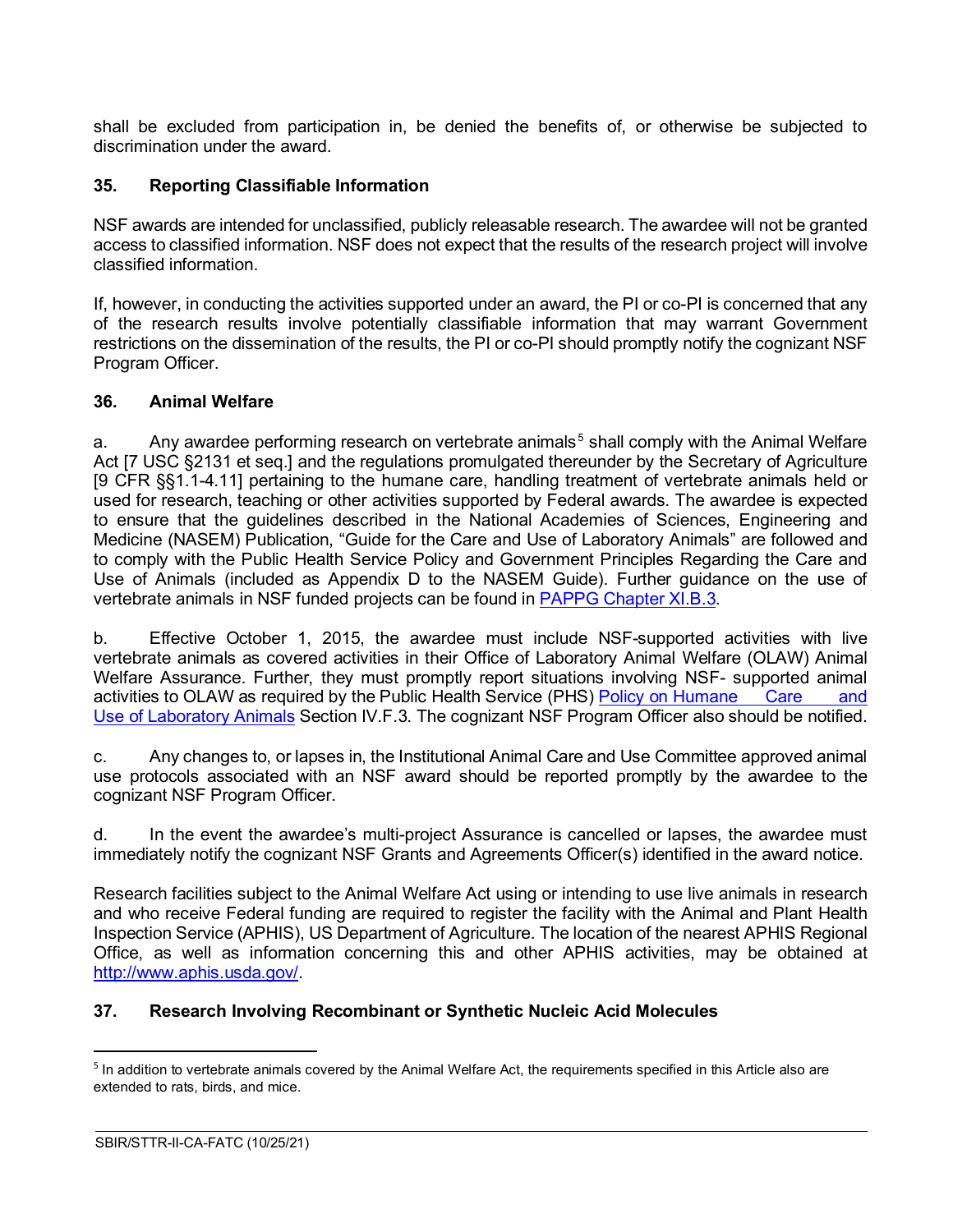If this award supports research involving recombinant or synthetic nucleic acid molecules, the awardee agrees to comply with the [Guidelines for Research Involving Recombinant or Synthetic Nucleic Acid](http://osp.od.nih.gov/office-biotechnology-activities/biosafety/nih-guidelines)  [Molecules](http://osp.od.nih.gov/office-biotechnology-activities/biosafety/nih-guidelines) (NIH Guidelines) including the procedural requirements and any subsequent revisions as they are published in the Federal Register. Further information on research awards that involve recombinant or synthetic nucleic acid molecules can be found in [PAPPG Chapter XI.B.2.](https://www.nsf.gov/pubs/policydocs/pappg22_1/pappg_11.jsp#XIB2)

## <span id="page-30-0"></span>**38. Clean Air and Water**

(Applicable only if the award exceeds \$150,000, or a facility to be used has been the subject of a conviction under the Clean Air Act [42 USC §7413(c)(1)] or the Clean Water Act [33 USC §1319(c)] and is listed by the Environmental Protection Agency (EPA), or the award is not otherwise exempt.)

The awardee agrees as follows:

a. To comply with all the requirements of Section 114 of the Clean Air Act [42 USC §7414] and Section 308 of the Clean Water Act [33 USC §1318], respectively, relating to inspection, monitoring, entry, reports and information, as well as other requirements specified in Section 114 and Section 308 of the Clean Air Act and the Clean Water Act, respectively, and all regulations and guidelines issued thereunder before the issuance of the cooperative agreement.

b. That no portion of the work required by the award will be performed in a facility listed on the Environmental Protection Agency List of Violating Facilities on the date that the award was issued unless and until EPA eliminates the name of such facility or facilities from such listing.

c. To use its best efforts to comply with clean air standards and clean water standards at the facility in which the award is being performed.

d. To insert the substance of the provisions of this article into any nonexempt subaward.

## <span id="page-30-1"></span>**39. Human Research Subjects**

The awardee is responsible for the protection of the rights and welfare of any human subjects involved in research, development and related activities supported by this award. The awardee agrees to comply with the NSF regulation, entitled, "Protection of Human Subjects [45 CFR Part 690]."

## <span id="page-30-2"></span>**40. Life Sciences Dual Use Research of Concern (DURC)**

This Article applies to all research, for which NSF award funds may be used, that potentially falls within the scope of [the US Government Policy for Institutional Oversight of Life Sciences Dual Use Research](http://www.phe.gov/s3/dualuse/Pages/default.aspx)  [of Concern](http://www.phe.gov/s3/dualuse/Pages/default.aspx) as published in September 2014, hereafter referred to as the "Policy". See also [PAPPG](https://www.nsf.gov/pubs/policydocs/pappg22_1/pappg_11.jsp#XIB5)  [Chapter XI.B.5.](https://www.nsf.gov/pubs/policydocs/pappg22_1/pappg_11.jsp#XIB5)

The awardee is responsible for monitoring the research progress and for implementation of all appropriate biosafety and biosecurity risk mitigation measures including compliance with all applicable laws and regulations related to that implementation, including the Policy specified above. (See also <https://osp.od.nih.gov/biotechnology/dual-use-research-of-concern/> for Frequently Asked Questions, case studies and other educational materials on DURC.)

 $\overline{a}$ 

## <span id="page-30-3"></span>**41. Investigator Financial Disclosure Policy**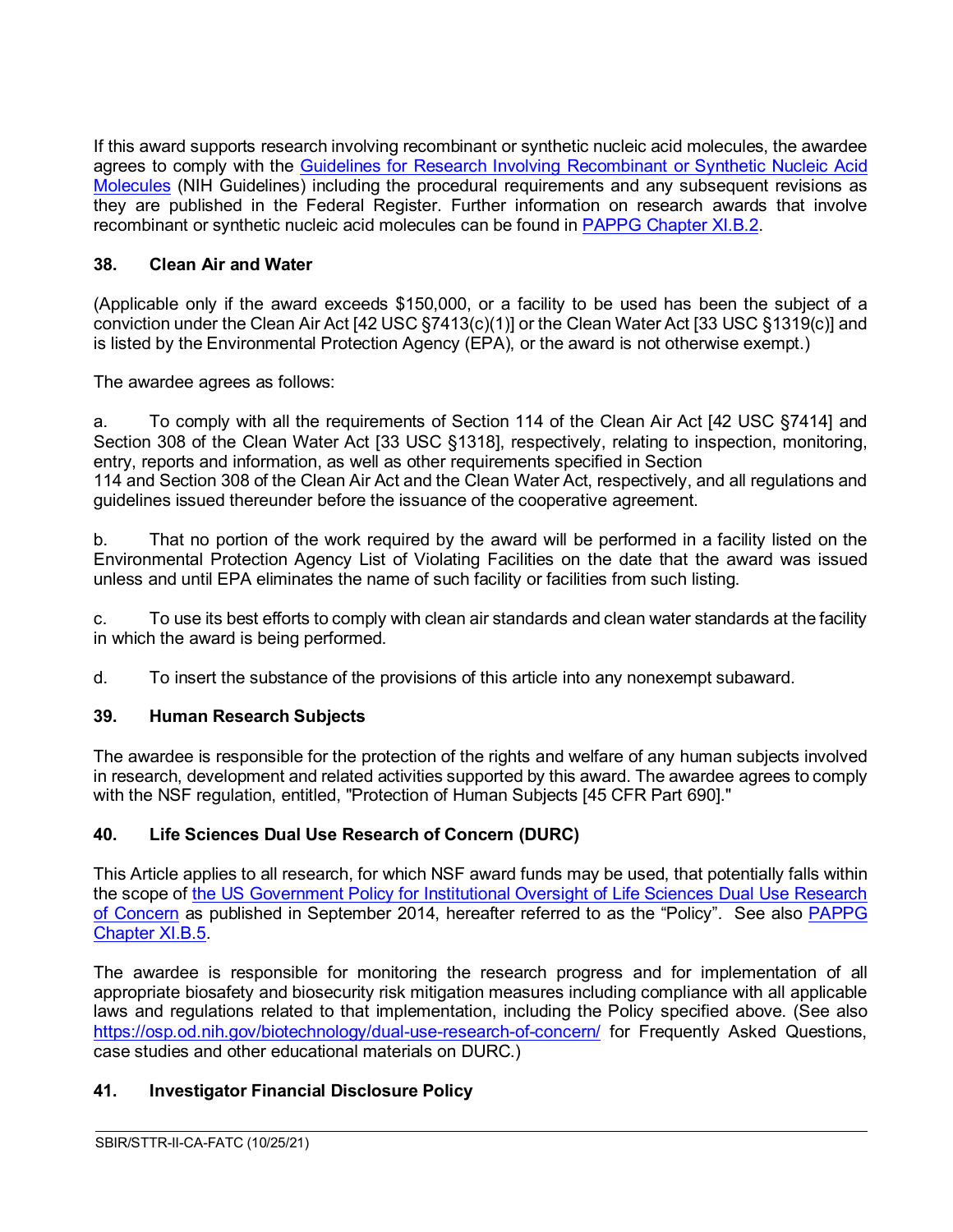If the awardee employs more than 50 persons, the awardee must maintain an appropriate written and enforced policy on conflict of interest consistent with the provisions of [PAPPG Chapter IX.A.](https://www.nsf.gov/pubs/policydocs/pappg22_1/pappg_9.jsp#IXA)

## <span id="page-31-0"></span>**42. Whistleblower Protection**

The awardee is notified of the applicability of 41 USC §4712, as amended by P.L. 112-239, providing protection for whistleblowers.

## <span id="page-31-1"></span>**43. State Sales and Use Taxes**

The awardee is reminded that the governing cost principles cited in Article Allowable Costs limit the allowability of taxes to those the organization is required to pay. The awardee must avail itself of any tax exemptions for which any activities supported by Federal funds may qualify, including any applicable exemptions from State or local sales and use taxes on the purchase of goods and services made with NSF award funds.

## <span id="page-31-2"></span>**44. Recipient Integrity and Performance Matters**

The awardee must fully comply with the requirements stipulated in [Appendix XII to Part 200](https://www.ecfr.gov/cgi-bin/text-idx?SID=704835d27377ef5213a51c149de40cab&node=2:1.1.2.2.1&rgn=div5) of 2 CFR §200, entitled "Award Term and Condition for Recipient Integrity and Performance Matters." See also Article Termination and Enforcement of these terms and conditions for NSF's responsibilities regarding reporting award terminations to the OMB-designated integrity and performance system in accordance with Federal regulation.

## <span id="page-31-3"></span>**45. Breach of Personally Identifiable Information**

An awardee that uses or operates a Federal information system or creates, collects, uses, processes, stores, maintains, disseminates, discloses, or disposes of Personally Identifiable Information (PII) within the scope of an NSF award, must have procedures in place to respond to a breach of PII. These procedures should promote cooperation and the free exchange of information with NSF, as needed to properly escalate, refer and respond to a breach. The awardee must notify NSF upon learning that a breach of PII within the scope of an NSF award has occurred.

## <span id="page-31-4"></span>**46. Post-award Disclosure of Current Support and In-Kind Contribution Information**

If an organization discovers that a PI or co-PI on an active NSF award failed to disclose current support or in-kind contribution information as part of the proposal submission process (see [PAPPG Chapter](https://www.nsf.gov/pubs/policydocs/pappg22_1/pappg_2.jsp#IIC2h)  [II.C.2.h\)](https://www.nsf.gov/pubs/policydocs/pappg22_1/pappg_2.jsp#IIC2h), the AOR must submit the following information within 30 calendar days of the identification of the undisclosed current support or in-kind contribution through use of the "Other Request" category in the Notification and Request Module in Research.gov.

 $\overline{a}$ 

Post-award Disclosure of Project Support Information:

- 1. PI/co-PI Name:
- 2. Project Title:
- 3. Award Number (if available):
- 4. Source of Support:
- 5. Primary Place of Performance:
- 6. Project Start and End Date: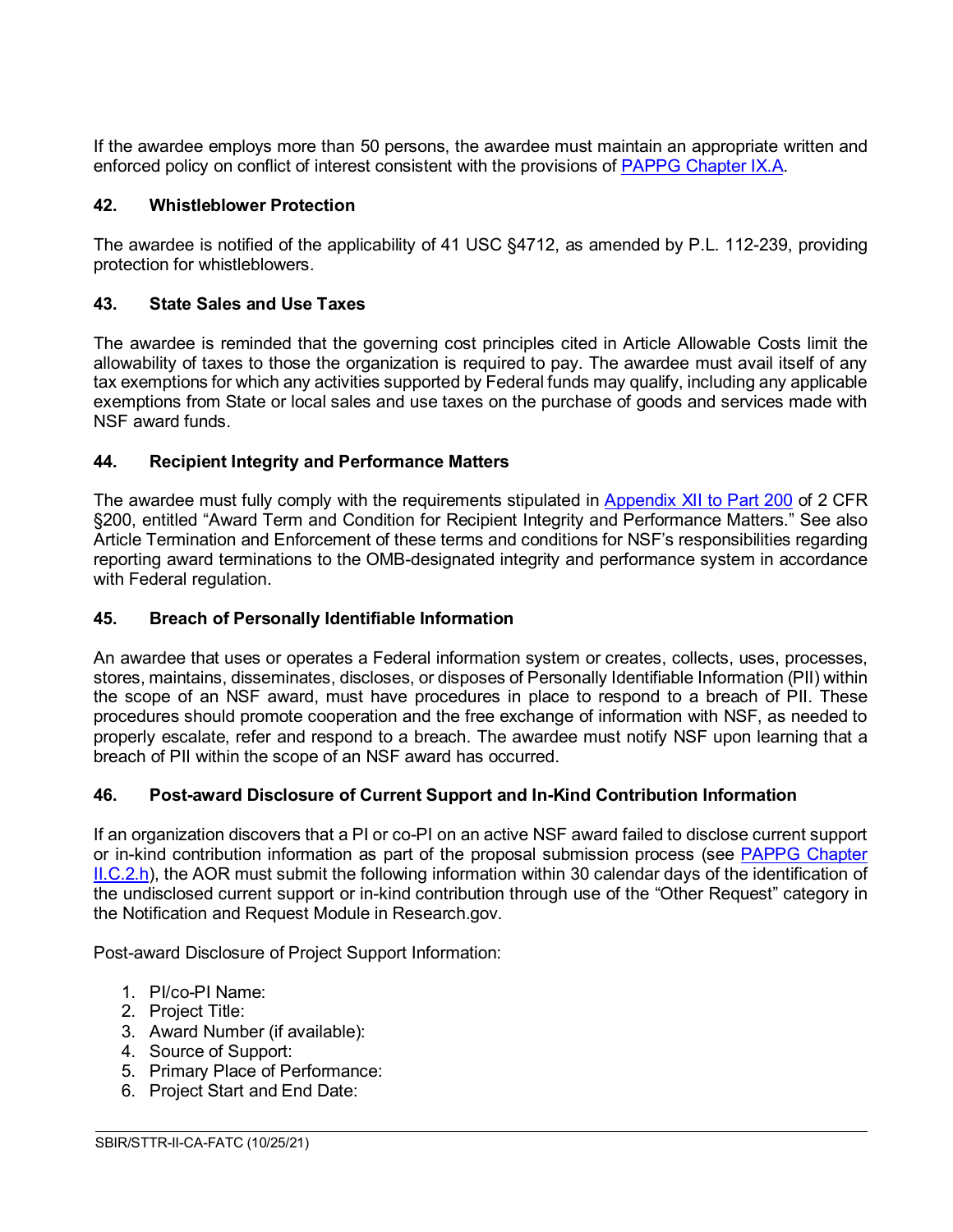- 7. Total Award Amount (including Indirect Costs): \$
- 8. Brief Description of the Major goals of the project:
- 9. Description of any Overlap/Duplication of the project with the NSF award:
- 10. Impact on the ability of the PI/co-PI to carry out the NSF award:
- 11. Person-Month(s) (or Partial Person-Months) Per Year Committed to the Project:
	- a. Enter the applicable year: (e.g., 2020, 2021):
		- i. Enter the number of person-month(s) (or partial person-months):
	- b. Enter the applicable year: (e.g., 2020, 2021):
		- i. Enter the number of person-month(s) (or partial person-months):
	- c. Enter the applicable year: (e.g., 2020, 2021):
		- i. Enter the number of person-month(s) (or partial person-months):
	- d. Enter the applicable year: (e.g., 2020, 2021): i. Enter the number of person-month(s) (or partial person-months):
	- e. Enter the applicable year: (e.g., 2020, 2021):
		- i. Enter the number of person-month(s) (or partial person-months):

Post-award Disclosure of In-Kind Contribution Information

- 1. PI/co-PI Name:
- 2. Source of Support:
- 3. Primary Place of Performance:
- 4. Summary of In-kind Contributions:
- 5. Description of any Overlap/Duplication of the project with the NSF award:
- 6. Impact on the ability of the PI/co-PI to carry out the NSF award:
- 7. Person-Month(s) (or Partial Person-Months) Per Year Committed to the Project:
	- a. Enter the applicable year: (e.g., 2020, 2021):
	- i. Enter the number of person-month(s) (or partial person-months):
	- b. Enter the applicable year: (e.g., 2020, 2021):
		- i. Enter the number of person-month(s) (or partial person-months):
	- c. Enter the applicable year: (e.g., 2020, 2021):
	- i. Enter the number of person-month(s) (or partial person-months):
	- d. Enter the applicable year: (e.g., 2020, 2021):
		- i. Enter the number of person-month(s) (or partial person-months):
	- e. Enter the applicable year: (e.g., 2020, 2021):
	- i. Enter the number of person-month(s) (or partial person-months):
- 8. Dollar Value of In-kind Contribution: \$

Upon receipt and review of the information provided, NSF may consult with the AOR, or designee, if necessary. Based on the results of this review, the Foundation will determine the impact of the new information on the NSF-funded award, and, where necessary, take appropriate action.

## <span id="page-32-0"></span>**47. Fee Payments**

Payment of fee is allowable only if expressly authorized by solicitation and the terms and conditions of the NSF award.

## <span id="page-32-1"></span>**48. Section 889 of the National Defense Authorization Act (NDAA) for Fiscal Year (FY) 2019**

Section 889 of the National Defense Authorization Act (NDAA) for Fiscal Year (FY) 2019 (Public Law 115-232) prohibits the head of an executive agency from obligating or expending loan or grant funds to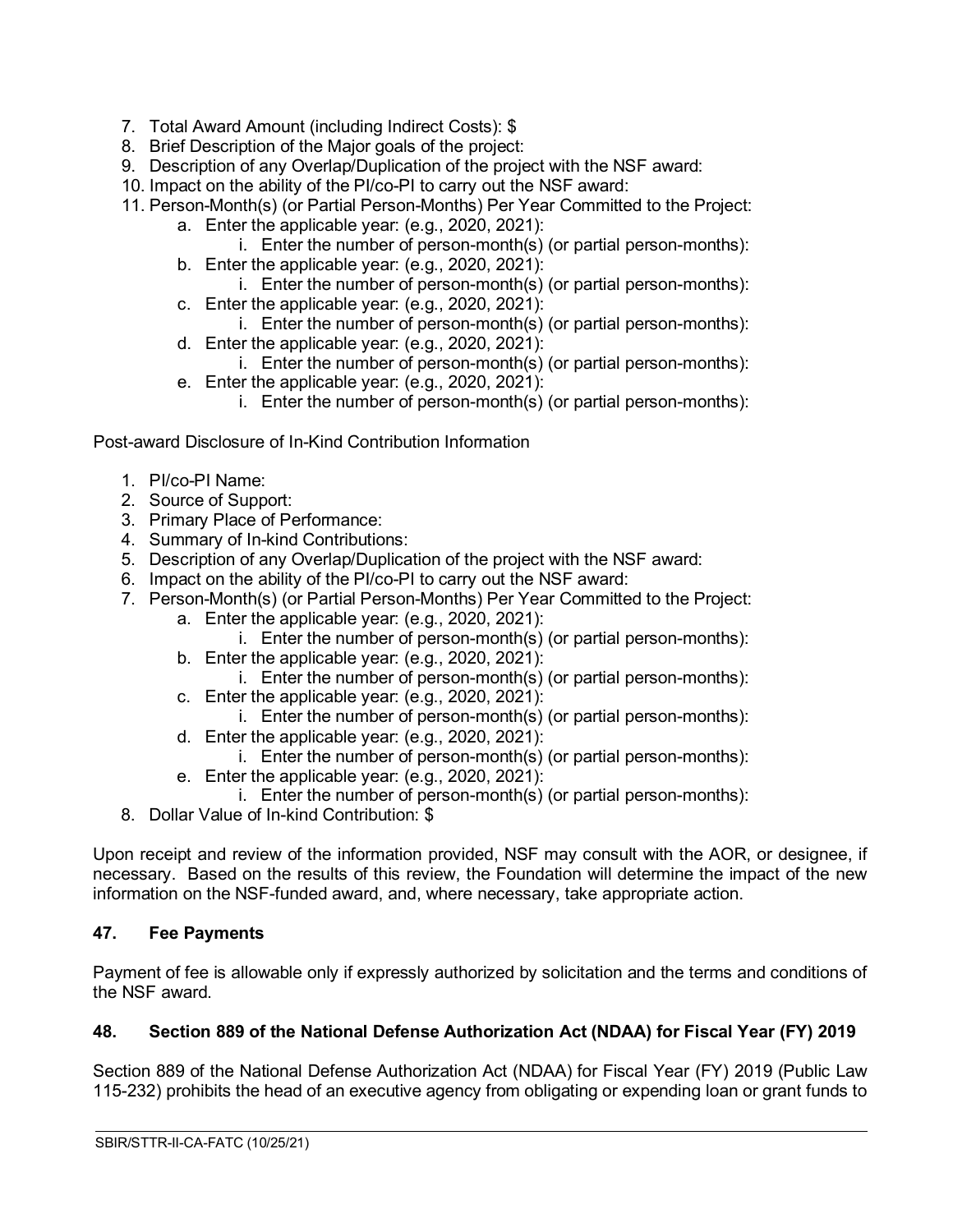procure or obtain, extend, or renew a contract to procure or obtain, or enter into a contract (or extend or renew a contract) to procure or obtain the equipment, services, or systems as identified in section 889 of the NDAA for FY 2019.

- a. In accordance with 2 CFR §200.216 and §200.471, for all awards that are issued on or after August 13, 2020, recipients and subrecipients are prohibited from obligating or expending loan or grant funds to:
	- i. Procure or obtain;
	- ii. Extend or renew a contract to procure or obtain; or
	- iii. Enter into a contract (or extend or renew a contract) to procure or obtain equipment, services, or systems that uses covered telecommunications equipment or services as a substantial or essential component of any system, or as critical technology as part of any system. As described in Public Law 115-232, section 889, covered telecommunications equipment is telecommunications equipment produced by Huawei Technologies Company or ZTE Corporation (or any subsidiary or affiliate of such entities).
		- (a) For the purpose of public safety, security of government facilities, physical security surveillance of critical infrastructure, and other national security purposes, video surveillance and telecommunications equipment produced by Hytera Communications Corporation, Hangzhou Hikvision Digital Technology Company, or Dahua Technology Company (or any subsidiary or affiliate of such entities).
		- (b) Telecommunications or video surveillance services provided by such entities or using such equipment.
		- (c) Telecommunications or video surveillance equipment or services produced or provided by an entity that the Secretary of Defense, in consultation with the Director of the National Intelligence or the Director of the Federal Bureau of Investigation, reasonably believes to be an entity owned or controlled by, or otherwise connected to, the government of a covered foreign country.
- b. In implementing the prohibition under Public Law 115-232, section 889, subsection (f), paragraph (1), heads of executive agencies administering loan, grant, or subsidy programs shall prioritize available funding and technical support to assist affected businesses, institutions and organizations as is reasonably necessary for those affected entities to transition from covered communications equipment and services, to procure replacement equipment and services, and to ensure that communications service to users and customers is sustained.
- c. See Public Law 115-232, section 889 for additional information.

#### <span id="page-33-0"></span>**49. Debarment and Suspension**

The awardee shall fully comply with the requirements stipulated in Subpart C of 2 CFR Part 180, entitled ["Responsibilities of Participants Regarding Transactions"](https://www.govinfo.gov/content/pkg/CFR-2011-title2-vol1/pdf/CFR-2011-title2-vol1-part2520.pdf) as supplemented by NSF's regulations at 2 CFR Part 2520.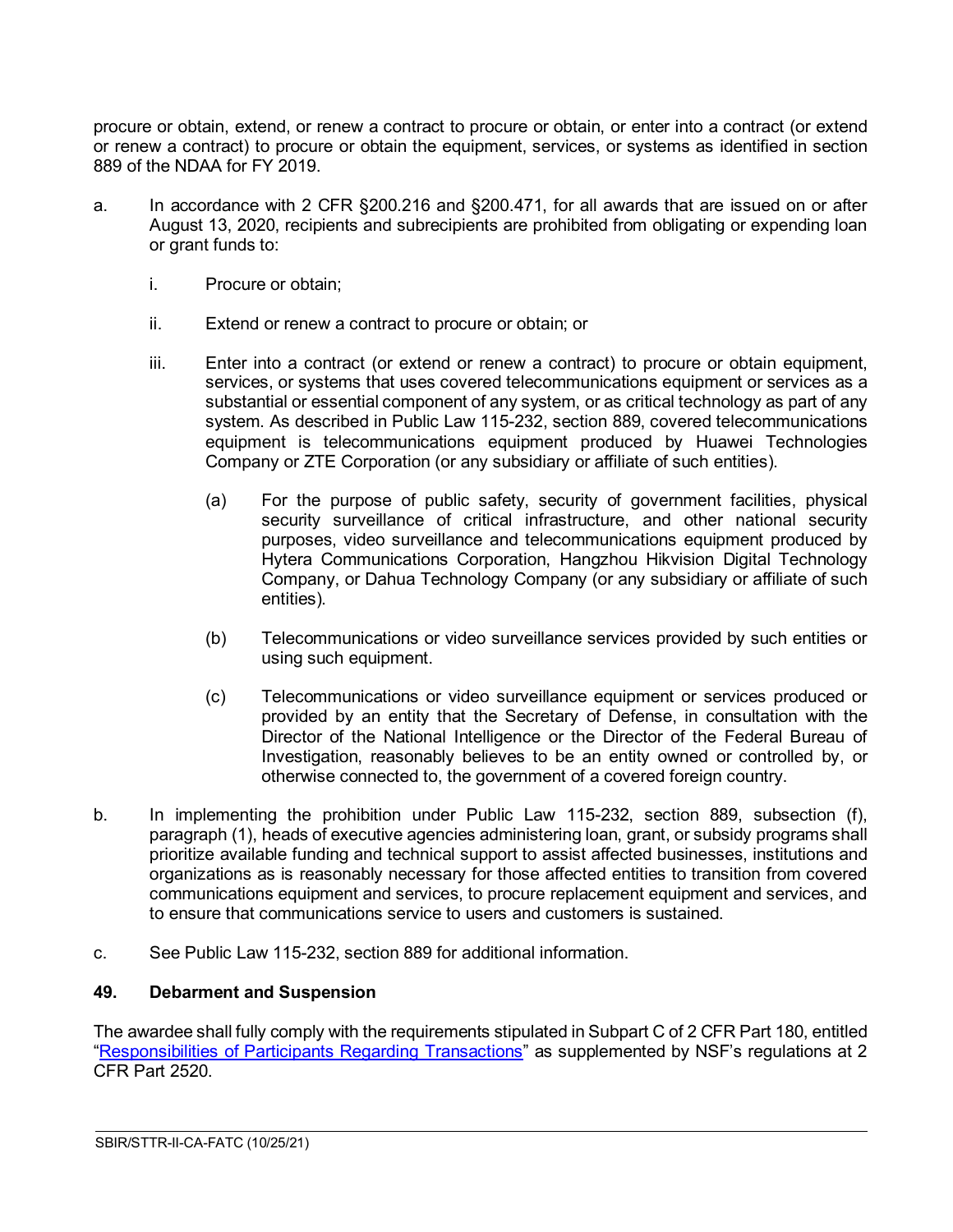The awardee is responsible for ensuring that any lower tier covered transaction, as described in Subpart B of 2 CFR Part 180, entitled "Covered Transactions," includes a term or condition requiring compliance with Subpart C. The recipient also is responsible for further requiring the inclusion of a similar term or condition in any subsequent lower tier covered transaction. The recipient acknowledges that failing to disclose the information required under 2 CFR §180.335 may result in the termination of the award, or pursuance of other available remedies, including suspension and debarment.

## <span id="page-34-0"></span>**50. Changes to the Cooperative Agreement**

The Awardee may request changes or additions to the cooperative agreement. Any such changes must be set forth in writing, agreed to by NSF and approved by the cognizant NSF Grants and Agreements Officer.

#### <span id="page-34-1"></span>**51. Limitation of Funds**

This award shall be limited to amounts currently obligated to the award. The awardee bears the risk of making its own obligations, expenditures, or commitments above the current obligation of funds on this award and under no circumstance is NSF required to increase the award ceiling to accommodate additional obligations, expenditures, or commitments.

#### <span id="page-34-2"></span>**52. Ensuring Adequate COVID-19 Safety Protocols**

a. This clause implements Section 3(b) of Executive Order 14042, Ensuring Adequate COVID Safety Protocols for Federal Contractors, dated September 9, 2021 (published in the Federal Register on September 14, 2021, 86 FR 50985). Note that the Department of Labor has included "cooperative agreements" within the definition of "contract-like instrument" in its rule referenced at Section 2(e) of this Executive Order, which provides:

For purposes of this order, the term "contract or contract-like instrument" shall have the meaning set forth in the Department of Labor's proposed rule, "Increasing the Minimum Wage for Federal Contractors," 86 Fed. Reg. 38816, 38887 (July 22, 2021). If the Department of Labor issues a final rule relating to that proposed rule, that term shall have the meaning set forth in that final rule.

b. The awardee must comply with all guidance, including guidance conveyed through Frequently Asked Questions, as amended during the performance of this award, for awardee workplace locations published by the Safer Federal Workforce Task Force (Task Force Guidance) at [https://www.saferfederalworkforce.gov/contractors/.](https://www.saferfederalworkforce.gov/contractors/)

c. *Subawards*. The awardee must include the substance of this clause, including this paragraph (c), in subawards at any tier that exceed the simplified acquisition threshold, as defined in Federal Acquisition Regulation 2.101 on the date of subaward, and are for services, including construction, performed in whole or in part within the United States or its outlying areas. That threshold is presently \$250,000.

 $\overline{a}$ 

d. *Definition*. As used in this clause -

*United States or its outlying areas* means—

1. The fifty States;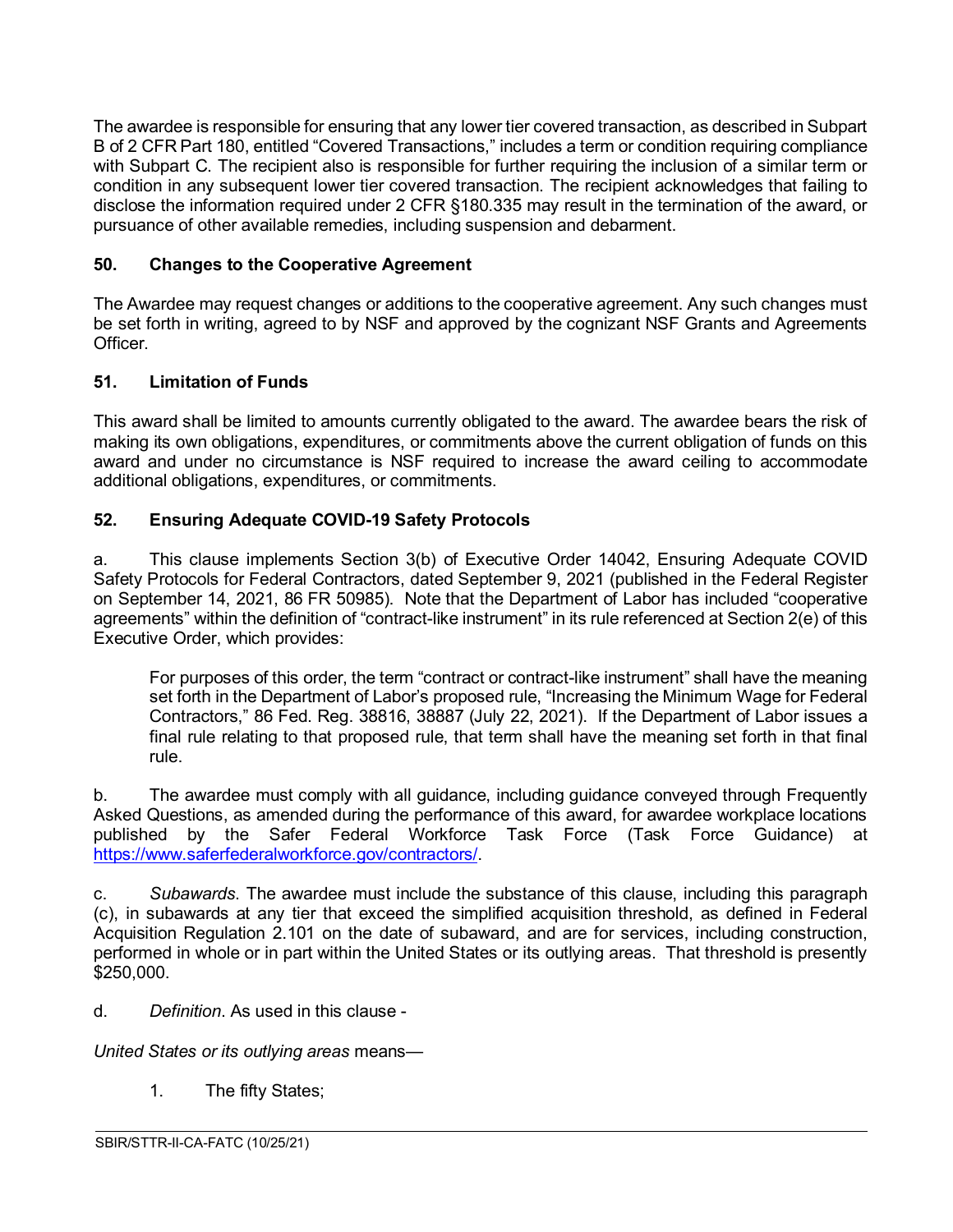- 2. The District of Columbia;
- 3. The commonwealths of Puerto Rico and the Northern Mariana Islands;
- 4. The territories of American Samoa, Guam, and the United States Virgin Islands; and
- 5. The minor outlying islands of Baker Island, Howland Island, Jarvis Island, Johnston Atoll, Kingman Reef, Midway Islands, Navassa Island, Palmyra Atoll, and Wake Atoll.

## <span id="page-35-0"></span>**53. Resolution of Conflicting Conditions**

Should there be any inconsistency between any special condition(s) specified in the award notice and these SBIR/STTR Phase II Cooperative Agreement General Conditions, the special conditions in the award notice shall govern.

Should there be any inconsistency between these SBIR/STTR Phase II Cooperative Agreement General Conditions and any NSF solicitation cited or incorporated by reference in the award notice, the matter should be referred to the cognizant NSF Grants and Agreements Officer for guidance.

## <span id="page-35-1"></span>**54. Resolution of Disagreements and Disputes**

Disagreements and disputes of fact arising under this cooperative agreement that are not resolved through informal discussions will be subject to the written decision of the cognizant NSF Grants and Agreements Officer. This decision will be final unless, within 30 days of receipt of the decision, the awardee makes a written request for review to the Division Director, Division of Grants and Agreements (DGA), NSF. The request for review must contain a full statement of the awardee's position and the pertinent facts and reasons in support of the position. Review will follow the procedures stipulated under [PAPPG Chapter XII.B.3.](https://www.nsf.gov/pubs/policydocs/pappg22_1/pappg_12.jsp#XIIB)

## **Other Considerations**

## <span id="page-35-2"></span>**55. Liability**

NSF cannot assume any liability for accidents, bodily injury, illness, breach of contract, any other damages or loss or any claims arising out of any activities undertaken pursuant to the award, whether with respect to persons or property of the awardee or third parties. The awardee is advised to insure or otherwise protect itself or others, as it may deem desirable.

## <span id="page-35-3"></span>**56. Sharing of Findings, Data and Other Research Products**

a. When doing so would not negatively impact any proprietary or commercial interest of the awardee(s), NSF expects significant findings from research and education activities it supports to be promptly submitted for publication, with authorship that accurately reflects the contributions of those involved. With the same caveat, it expects investigators to share with other researchers, at no more than incremental cost and within a reasonable time, the data, samples, physical collections and other supporting materials created or gathered in the course of the work. With the same caveat, it also encourages the awardee to share software and inventions or otherwise act to make the innovations they embody widely useful and usable.